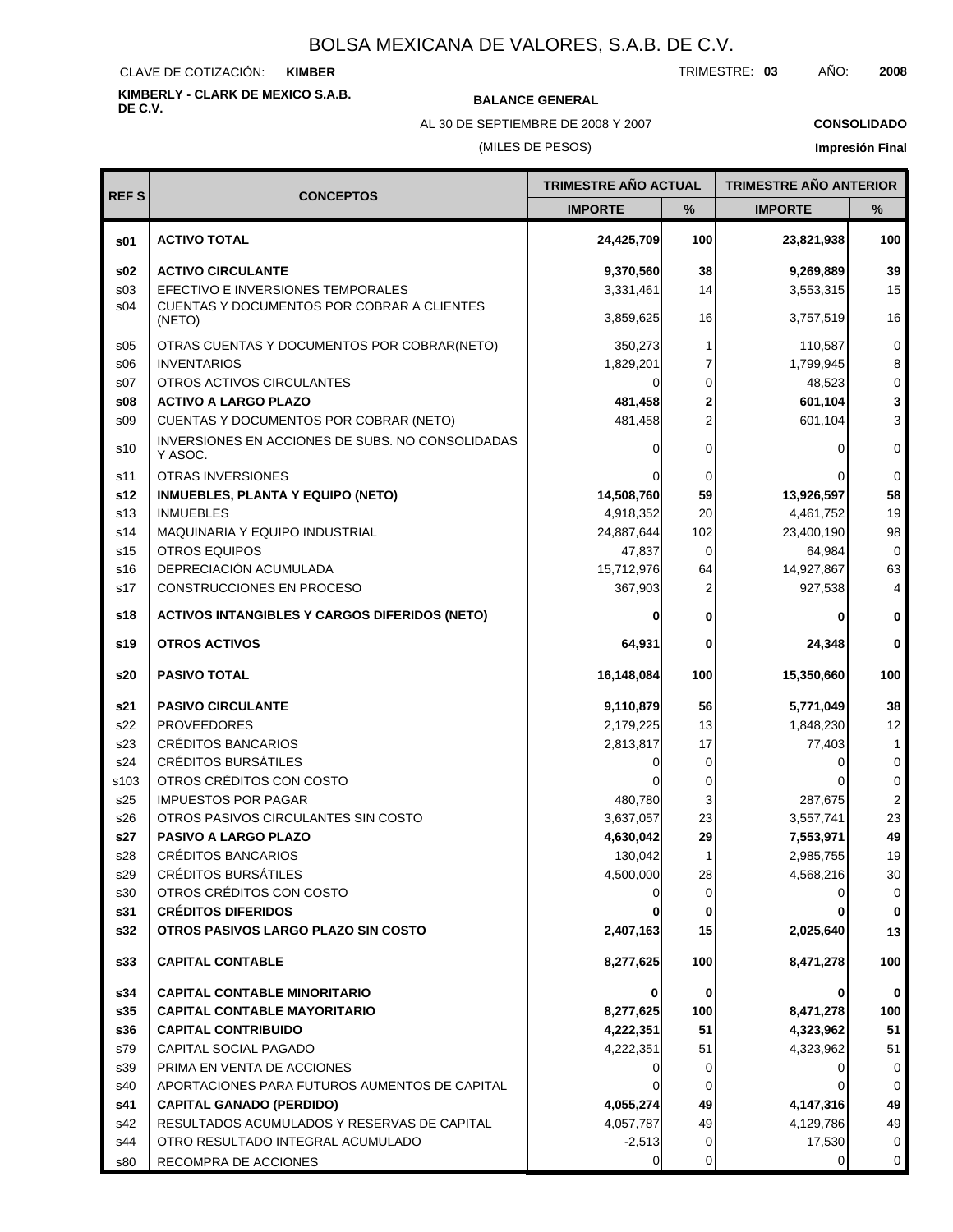#### **KIMBERLY - CLARK DE MEXICO S.A.B.** CLAVE DE COTIZACIÓN: **KIMBER**

**BALANCE GENERAL** 

TRIMESTRE: **03** AÑO: **2008**

**CONSOLIDADO**

(MILES DE PESOS) DESGLOSE DE PRINCIPALES CONCEPTOS

|             |                                                                  | TRIMESTRE AÑO ACTUAL   |                      | <b>TRIMESTRE AÑO ANTERIOR</b> |                    |
|-------------|------------------------------------------------------------------|------------------------|----------------------|-------------------------------|--------------------|
| <b>REFS</b> | <b>CONCEPTOS</b>                                                 | <b>IMPORTE</b>         | %                    | <b>IMPORTE</b>                | %                  |
| \$03        | <b>EFECTIVO E INVERSIONES TEMPORALES</b>                         | 3,331,461              | 100                  | 3,553,315                     | 100                |
| s46<br>s47  | <b>EFECTIVO</b><br><b>INVERSIONES TEMPORALES</b>                 | 232,201<br>3,099,260   | $\overline{7}$<br>93 | 194.044<br>3,359,271          | 5<br>95            |
| s07         | <b>OTROS ACTIVOS CIRCULANTES</b>                                 | 0                      | 100                  | 48,523                        | 100                |
| s81<br>s82  | INSTRUMENTOS FINANCIEROS DERIVADOS<br>OPERACIONES DISCONTINUADAS | 0<br>0                 | 0<br>0               | 0<br>48,523                   | 0 <br>100          |
| s83         | <b>OTROS</b>                                                     | 0                      | 0                    | 0                             | $\mathbf 0$        |
| s18         | <b>ACTIVOS INTANGIBLES Y CARGOS DIFERIDOS (NETO)</b>             | 0                      | 100                  | 0                             | 100                |
| s48<br>s49  | <b>GASTOS AMORTIZABLES (NETO)</b><br>CRÉDITO MERCANTIL           | 0<br>0                 | 0<br>0               | 0<br>0                        | 0<br>0             |
| s51         | <b>OTROS</b>                                                     | 0                      | 0                    | 0                             | 0                  |
| s19         | <b>OTROS ACTIVOS</b>                                             | 64,931<br>64,931       | 100                  | 24,348                        | 100                |
| s85<br>s50  | INSTRUMENTOS FINANCIEROS DERIVADOS<br><b>IMPUESTOS DIFERIDOS</b> | 0                      | 100<br>0             | 24,348<br>0                   | 100<br>$\mathbf 0$ |
| s104<br>s86 | BENEFICIOS A LOS EMPLEADOS<br>OPERACIONES DISCONTINUADAS         | 0                      | 0                    | 0                             | 0                  |
| s87         | <b>OTROS</b>                                                     | 0<br>0                 | 0<br>0               | 0<br>$\Omega$                 | $\mathsf 0$<br>0   |
| s21         | <b>PASIVO CIRCULANTE</b>                                         | 9,110,879              | 100                  | 5,771,049                     | 100                |
| s52<br>s53  | PASIVO EN MONEDA EXTRANJERA<br>PASIVO EN MONEDA NACIONAL         | 4,126,672<br>4,984,207 | 45<br>55             | 1,244,898<br>4,526,151        | 22<br>78           |
| s26         | OTROS PASIVOS CIRCULANTES SIN COSTO                              | 3,637,057              | 100                  | 3,557,741                     | 100                |
| s88         | INSTRUMENTOS FINANCIEROS DERIVADOS                               | 68,421                 | 2                    | 52,547                        | 1                  |
| s89         | <b>INTERESES POR PAGAR</b>                                       | 100,300                | 3                    | 117,628                       | 3                  |
| s68<br>s90  | <b>PROVISIONES</b><br>OPERACIONES DISCONTINUADAS                 | 1,382,692<br>0         | 38<br>0              | 1,291,208<br>20,899           | 36<br>$\mathbf{1}$ |
| s58         | OTROS PASIVOS CIRCULANTES                                        | 1,535,125              | 42                   | 1,506,642                     | 42                 |
| s105        | BENEFICIOS A LOS EMPLEADOS                                       | 550,519                | 15                   | 568,817                       | 16                 |
| s27         | PASIVO A LARGO PLAZO                                             | 4,630,042              | 100                  | 7,553,971                     | 100                |
| s59<br>s60  | PASIVO EN MONEDA EXTRANJERA<br>PASIVO EN MONEDA NACIONAL         | 130,042<br>4,500,000   | 3<br>97              | 2,985,755<br>4,568,216        | 40<br>60           |
|             | s31 CRÉDITOS DIFERIDOS                                           | $\mathbf{0}$           | 100                  | 0                             | 100                |
| s65         | <b>CRÉDITO MERCANTIL</b>                                         | 0                      | 0                    | 0                             | 0                  |
| s67         | <b>OTROS</b>                                                     | 0                      | 0                    | 0                             | 0                  |
| s32         | OTROS PASIVOS LARGO PLAZO SIN COSTO                              | 2,407,163              | 100                  | 2,025,640                     | 100                |
| s66<br>s91  | <b>IMPUESTOS DIFERIDOS</b><br>BENEFICIOS A LOS EMPLEADOS         | 2,272,899<br>134,264   | 94                   | 1,965,772<br>59,868           | 97                 |
| s92         | OPERACIONES DISCONTINUADAS                                       | 0                      | 6<br>0               | 0                             | 3<br>0             |
| s69         | OTROS PASIVOS                                                    | 0                      | 0                    | 0                             | 0                  |
| s79         | <b>CAPITAL SOCIAL PAGADO</b>                                     | 4,222,351              | 100                  | 4,323,962                     | 100                |
| s37<br>s38  | <b>NOMINAL</b><br>ACTUALIZACIÓN                                  | 9,044<br>4,213,307     | 0<br>100             | 9,231<br>4,314,731            | 0<br>100           |
|             |                                                                  |                        |                      |                               |                    |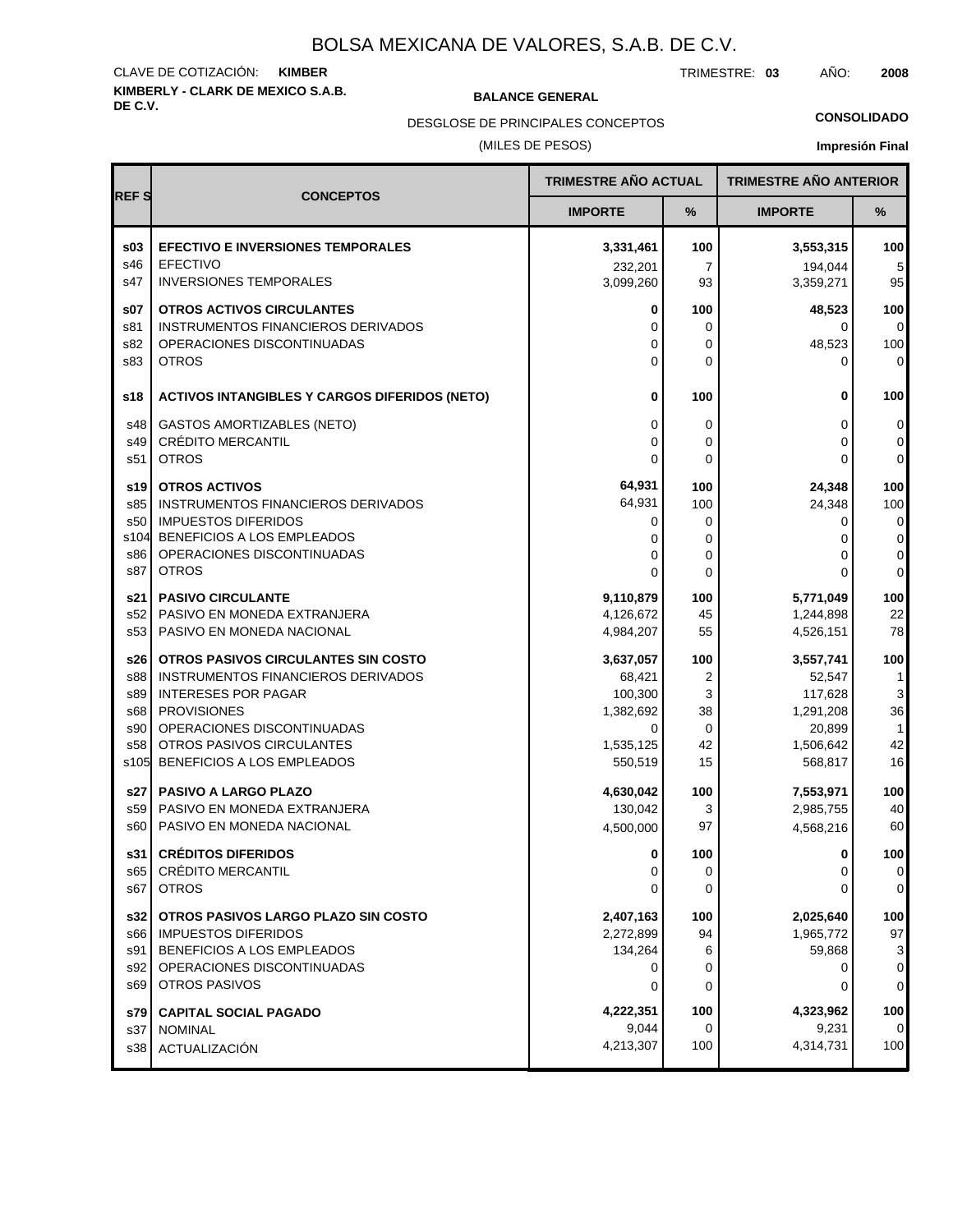# **KIMBERLY - CLARK DE MEXICO S.A.B.** CLAVE DE COTIZACIÓN: **KIMBER**

#### **BALANCE GENERAL**

TRIMESTRE: **03** AÑO: **2008**

#### **CONSOLIDADO**

DESGLOSE DE PRINCIPALES CONCEPTOS

#### (MILES DE PESOS)

| <b>REFS</b> |                                                                  | <b>TRIMESTRE AÑO ACTUAL</b> |               | <b>TRIMESTRE AÑO ANTERIOR</b> |                  |
|-------------|------------------------------------------------------------------|-----------------------------|---------------|-------------------------------|------------------|
|             | <b>CONCEPTOS</b>                                                 | <b>IMPORTE</b>              | $\frac{9}{6}$ | <b>IMPORTE</b>                | %                |
| s42         | <b>RESULTADOS ACUMULADOS Y RESERVAS DE CAPITAL</b>               | 4,057,787                   | 100           | 4,129,786                     | 100 <sub>l</sub> |
| s93         | RESERVA LEGAL                                                    | 645,822                     | 16            | 645,822                       | 16               |
| s43         | RESERVA PARA RECOMPRA DE ACCIONES                                |                             | 0             | 245,185                       | $6 \mid$         |
| s94         | <b>OTRAS RESERVAS</b>                                            |                             | 0             | C                             | $\overline{0}$   |
| s95         | RESULTADO DE EJERCICIOS ANTERIORES                               | 750,714                     | 19            | 537,702                       | 13               |
| s45         | RESULTADO DEL EJERCICIO                                          | 2,661,251                   | 66            | 2,701,077                     | 65               |
| s44         | OTRO RESULTADO INTEGRAL ACUMULADO                                | $-2,513$                    | 100           | 17,530                        | 100 <sub>l</sub> |
| s70         | RESULTADO ACUMULADO POR POSICIÓN MONETARIA                       |                             | 0             |                               | 0                |
| s71         | RESULTADO POR TENENCIA DE ACTIVOS NO MONETARIOS                  |                             | 0             |                               | $\overline{0}$   |
| s96         | EFECTO ACUMULADO POR CONVERSIÓN                                  |                             | 0             | 0                             | $\overline{0}$   |
| s97         | EFECTO ACUMULADO POR VALUACIÓN DE INST. FIN.<br><b>DERIVADOS</b> | $-2,513$                    | 100           | 17,530                        | 100 <sub>l</sub> |
| s98         | RESULTADO POR IMPUESTOS DIFERIDOS                                |                             | 0             |                               | $\overline{0}$   |
| s100        | <b>OTROS</b>                                                     |                             | 0             |                               | $\overline{0}$   |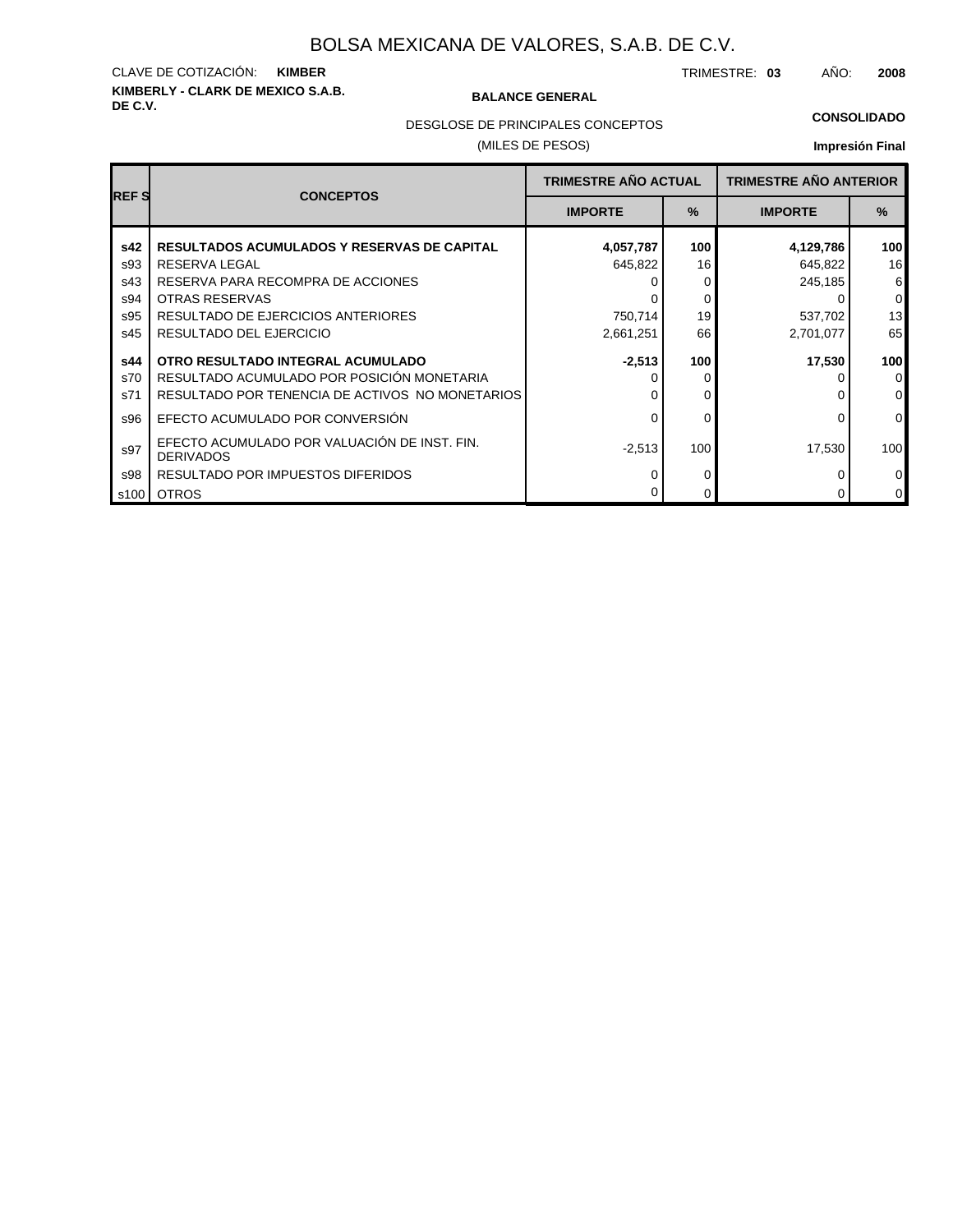# **KIMBERLY - CLARK DE MEXICO S.A.B.** CLAVE DE COTIZACIÓN: **KIMBER**

#### **BALANCE GENERAL**

TRIMESTRE: **03** AÑO: **2008**

#### **CONSOLIDADO**

(MILES DE PESOS) DATOS INFORMATIVOS

### **Impresión Final**

| <b>IREF S</b> | <b>CONCEPTOS</b>                             | <b>TRIMESTRE AÑO ACTUAL</b> | <b>TRIMESTRE AÑO ANTERIOR</b> |
|---------------|----------------------------------------------|-----------------------------|-------------------------------|
|               |                                              | <b>IMPORTE</b>              | <b>IMPORTE</b>                |
| s72           | CAPITAL DE TRABAJO                           | 259,681                     | 3,498,840                     |
| s73           | FONDO PARA PENSIONES Y PRIMA DE ANTIGÜEDAD   | 243,497                     | 295,575                       |
| s74           | NUMERO DE FUNCIONARIOS (*)                   |                             | 0                             |
| s75           | NUMERO DE EMPLEADOS (*)                      | 2,378                       | 2,352                         |
| s76           | NUMERO DE OBREROS (*)                        | 4.287                       | 4,111                         |
| s77           | NUMERO DE ACCIONES EN CIRCULACIÓN (*)        | 1,103,212,715               | 1,125,963,315                 |
| s78           | NUMERO DE ACCIONES RECOMPRADAS (*)           | 35.879.200                  | 31,040,900                    |
| s101          | EFECTIVO RESTRINGIDO                         |                             | 0                             |
| s102 l        | DEUDA CON COSTO DE ASOCIADAS NO CONSOLIDADAS |                             | 0                             |

(\*) DATOS EN UNIDADES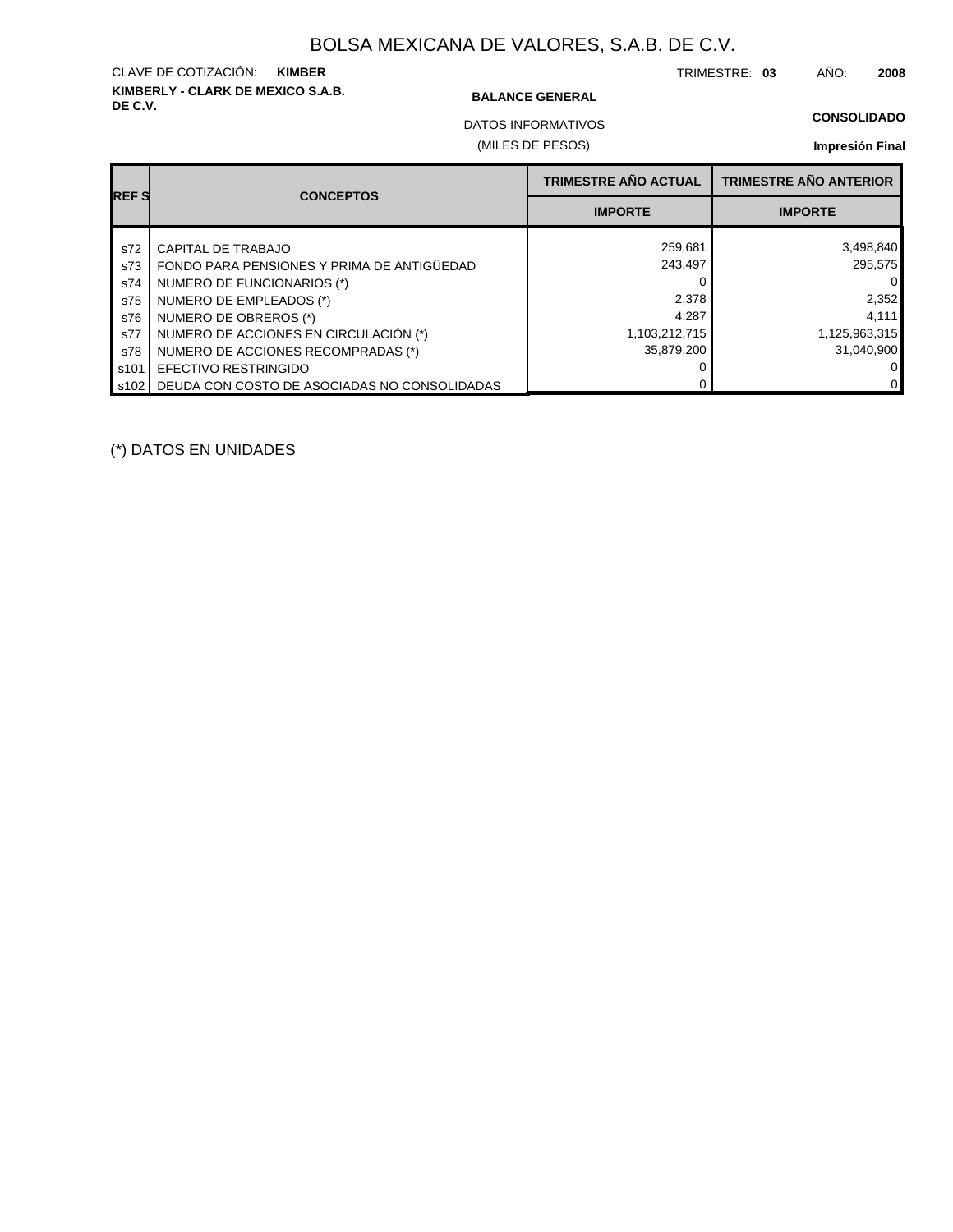# **KIMBERLY - CLARK DE MEXICO S.A.B.** CLAVE DE COTIZACIÓN:

**DE C.V. ESTADO DE RESULTADOS**

TRIMESTRE: AÑO: **KIMBER 03 2008**

# DEL 1 DE ENERO AL 30 DE SEPTIEMBRE DE 2008 Y 2007 **CONSOLIDADO**

(MILES DE PESOS)

| <b>REFR</b> | <b>CONCEPTOS</b>                                                               | <b>TRIMESTRE AÑO ACTUAL</b> |               | <b>TRIMESTRE AÑO ANTERIOR</b> |                |
|-------------|--------------------------------------------------------------------------------|-----------------------------|---------------|-------------------------------|----------------|
|             |                                                                                | <b>IMPORTE</b>              | $\frac{9}{6}$ | <b>IMPORTE</b>                | $\frac{9}{6}$  |
| r01         | <b>VENTAS NETAS</b>                                                            | 16,943,867                  | 100           | 16,097,094                    | 100            |
| r02         | <b>COSTO DE VENTAS</b>                                                         | 10,301,835                  | 61            | 9,486,357                     | 59             |
| r03         | UTILIDAD (PÉRDIDA) BRUTA                                                       | 6,642,032                   | 39            | 6,610,737                     | 41             |
| r04         | <b>GASTOS GENERALES</b>                                                        | 2,418,855                   | 14            | 2,421,984                     | 15             |
| r05         | UTILIDAD (PÉRDIDA) DESPUÉS DE GTOS. GRALES.                                    | 4,223,177                   | 25            | 4,188,753                     | 26             |
| r08         | OTROS INGRESOS Y (GASTOS), NETO.                                               | $-331,381$                  | $-2$          | $-369,555$                    | $-2$           |
| r06         | RESULTADO INTEGRAL DE FINANCIAMIENTO                                           | $-365,883$                  | $-2$          | $-191,272$                    | $-1$           |
| r12         | PARTICIPACIÓN EN LOS RESULTADOS DE SUBS. NO<br>CONSOLIDADAS Y ASOC.            |                             | 0             | 0                             | $\mathbf{0}$   |
| r48         | PARTIDAS NO ORDINARIAS                                                         |                             | $\Omega$      | U                             | $\mathbf{0}$   |
| r09         | UTILIDAD (PÉRDIDA) ANTES DE IMPUESTOS A LA UTILIDAD                            | 3,525,913                   | 21            | 3,627,926                     | 23             |
| r10         | <b>IMPUESTOS A LA UTILIDAD</b>                                                 | 864,662                     | 5             | 926,849                       | 6              |
| r11         | UTILIDAD (PÉRDIDA) ANTES DE LAS OPERACIONES<br><b>DISCONTINUADAS</b>           | 2,661,251                   | 16            | 2,701,077                     | 17             |
| r14         | OPERACIONES DISCONTINUADAS                                                     |                             | $\Omega$      | 0                             | $\mathbf 0$    |
| r18         | UTILIDAD (PÉRDIDA) NETA CONSOLIDADA                                            | 2,661,251                   | 16            | 2,701,077                     | 17             |
| r19         | PARTICIPACIÓN DE LOS ACCIONISTAS MINORITARIOS EN LA<br>UTILIDAD (PÉRDIDA) NETA |                             |               | 0                             | $\overline{0}$ |
| r20         | PARTICIPACIÓN DE LOS ACCIONISTAS MAYORITARIOS EN<br>LA UTILIDAD (PÉRDIDA) NETA | 2,661,251                   | 16            | 2,701,077                     | 17             |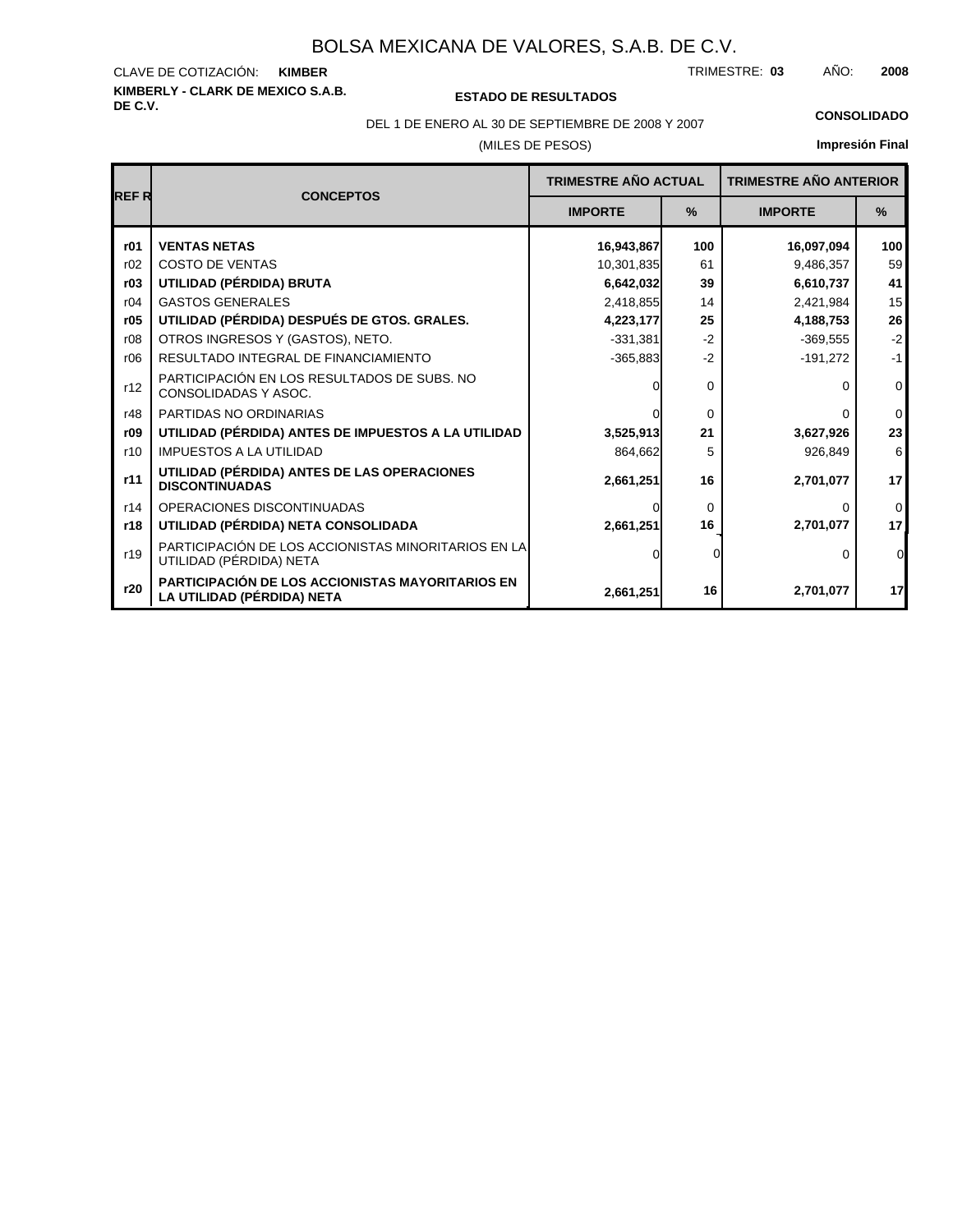# **KIMBERLY - CLARK DE MEXICO S.A.B.** CLAVE DE COTIZACIÓN:

#### **DE C.V. ESTADO DE RESULTADOS**

TRIMESTRE: AÑO: **KIMBER 03 2008**

**CONSOLIDADO**

### DESGLOSE DE PRINCIPALES CONCEPTOS

#### (MILES DE PESOS)

# **Impresión Final**

| <b>REFR</b> | <b>CONCEPTOS</b>                            | <b>TRIMESTRE AÑO ACTUAL</b> |               | <b>TRIMESTRE AÑO ANTERIOR</b> |                |
|-------------|---------------------------------------------|-----------------------------|---------------|-------------------------------|----------------|
|             |                                             | <b>IMPORTE</b>              | $\frac{9}{6}$ | <b>IMPORTE</b>                | %              |
| r01         | <b>VENTAS NETAS</b>                         | 16,943,867                  | 100           | 16,097,094                    | 100            |
| r21         | <b>NACIONALES</b>                           | 15,833,677                  | 93            | 14,980,498                    | 93             |
| r22         | <b>EXTRANJERAS</b>                          | 1,110,190                   | 7             | 1,116,596                     | $\overline{7}$ |
| r23         | CONVERSIÓN EN DÓLARES (***)                 | 105,564                     | 1             | 99,061                        | $\mathbf{1}$   |
| r08         | OTROS INGRESOS Y (GASTOS), NETO.            | $-331,381$                  | 100           | $-369,555$                    | 100            |
| r49         | OTROS INGRESOS Y (GASTOS), NETO.            | 13,722                      | $-4$          | 4,458                         | $-1$           |
| r34         | P.T.U. CAUSADA                              | 325,103                     | -98           | 360,603                       | $-98$          |
| r35         | P.T.U. DIFERIDA                             | 20,000                      | -6            | 13,410                        | $-4$           |
| r06         | <b>RESULTADO INTEGRAL DE FINANCIAMIENTO</b> | $-365,883$                  | 100           | $-191,272$                    | 100            |
| r24         | <b>INTERESES PAGADOS</b>                    | 475.704                     | $-130$        | 401,818                       | $-210$         |
| r42         | UTILIDAD (PÉRDIDA) EN ACTUALIZACIÓN DE UDIS | O                           | 0             | O                             | 0              |
| r45         | OTROS GASTOS FINANCIEROS                    |                             | $\Omega$      |                               | $\Omega$       |
| r26         | <b>INTERESES GANADOS</b>                    | 152,063                     | $-42$         | 141,631                       | $-74$          |
| r46         | OTROS PRODUCTOS FINANCIEROS                 | 0                           | $\Omega$      | 0                             | $\mathbf 0$    |
| r25         | UTILIDAD (PÉRDIDA) EN CAMBIOS NETO          | $-42,242$                   | 12            | $-38,753$                     | 20             |
| r28         | RESULTADO POR POSICIÓN MONETARIA            | 0                           | $\Omega$      | 107,668                       | $-56$          |
| r10         | <b>IMPUESTOS A LA UTILIDAD</b>              | 864,662                     | 100           | 926,849                       | 100            |
| r32         | <b>IMPUESTO CAUSADO</b>                     | 953,782                     | 110           | 869,310                       | 94             |
| r33         | <b>IMPUESTO DIFERIDO</b>                    | $-89,120$                   | $-10$         | 57,539                        | 6              |

(\*\*\*) DATOS EN MILES DE DOLARES AL TIPO DE CAMBIO DE CIERRE DEL TRIMESTRE QUE SE REPORTA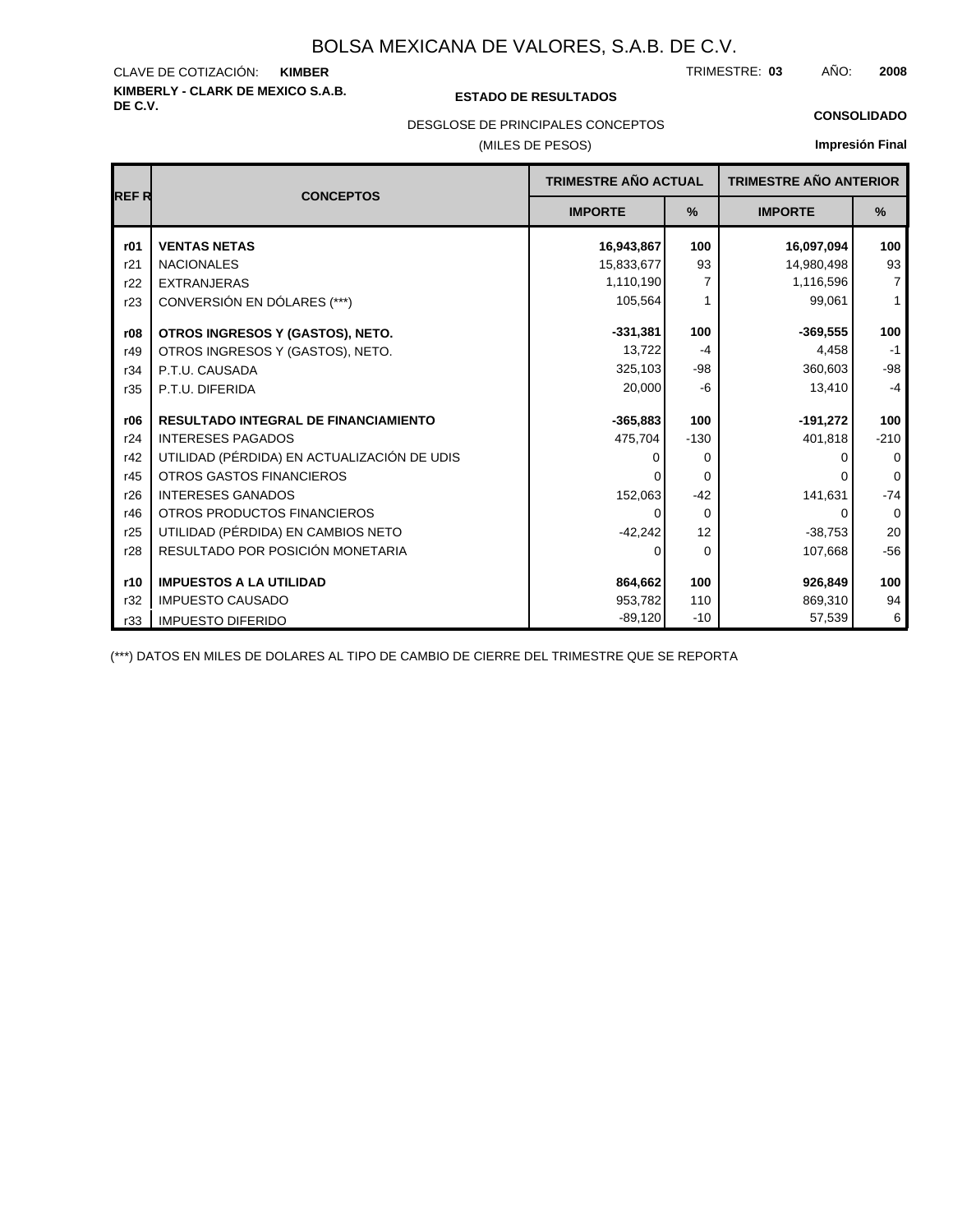# **KIMBERLY - CLARK DE MEXICO S.A.B.** CLAVE DE COTIZACIÓN:

#### **DE C.V. ESTADO DE RESULTADOS**

TRIMESTRE: AÑO: **KIMBER 03 2008**

#### **CONSOLIDADO**

OTROS CONCEPTOS DE RESULTADOS

### (MILES DE PESOS)

#### **Impresión Final**

|             | <b>CONCEPTOS</b>                                                                    | <b>TRIMESTRE AÑO ACTUAL</b> | <b>TRIMESTRE AÑO ANTERIOR</b> |
|-------------|-------------------------------------------------------------------------------------|-----------------------------|-------------------------------|
| <b>REFR</b> |                                                                                     | <b>IMPORTE</b>              | <b>IMPORTE</b>                |
| r36         | <b>VENTAS TOTALES</b>                                                               | 25,317,900                  | 25,190,062                    |
| r37         | RESULTADO FISCAL DEL EJERCICIO                                                      | 4,196,170                   | 4,013,204                     |
| r38         | VENTAS NETAS (**)                                                                   | 22,299,150                  | 21,524,171                    |
| r39         | RESULTADO DE OPERACIÓN (**)                                                         | 5,655,994                   | 5,887,267                     |
| r40         | PARTICIPACIÓN DE LOS ACCIONISTAS MAYORITARIOS EN<br>LA UTILIDAD (PÉRDIDA) NETA (**) | 3,684,082                   | 3,645,780                     |
| r41         | UTILIDAD (PÉRDIDA) NETA CONSOLIDADA (**)                                            | 3,684,082                   | 3,645,780                     |
| r47         | DEPRECIACIÓN Y AMORTIZACIÓN OPERATIVA                                               | 865,811                     | 806,407                       |

(\*\*) INFORMACIÓN ÚLTIMOS DOCE MESES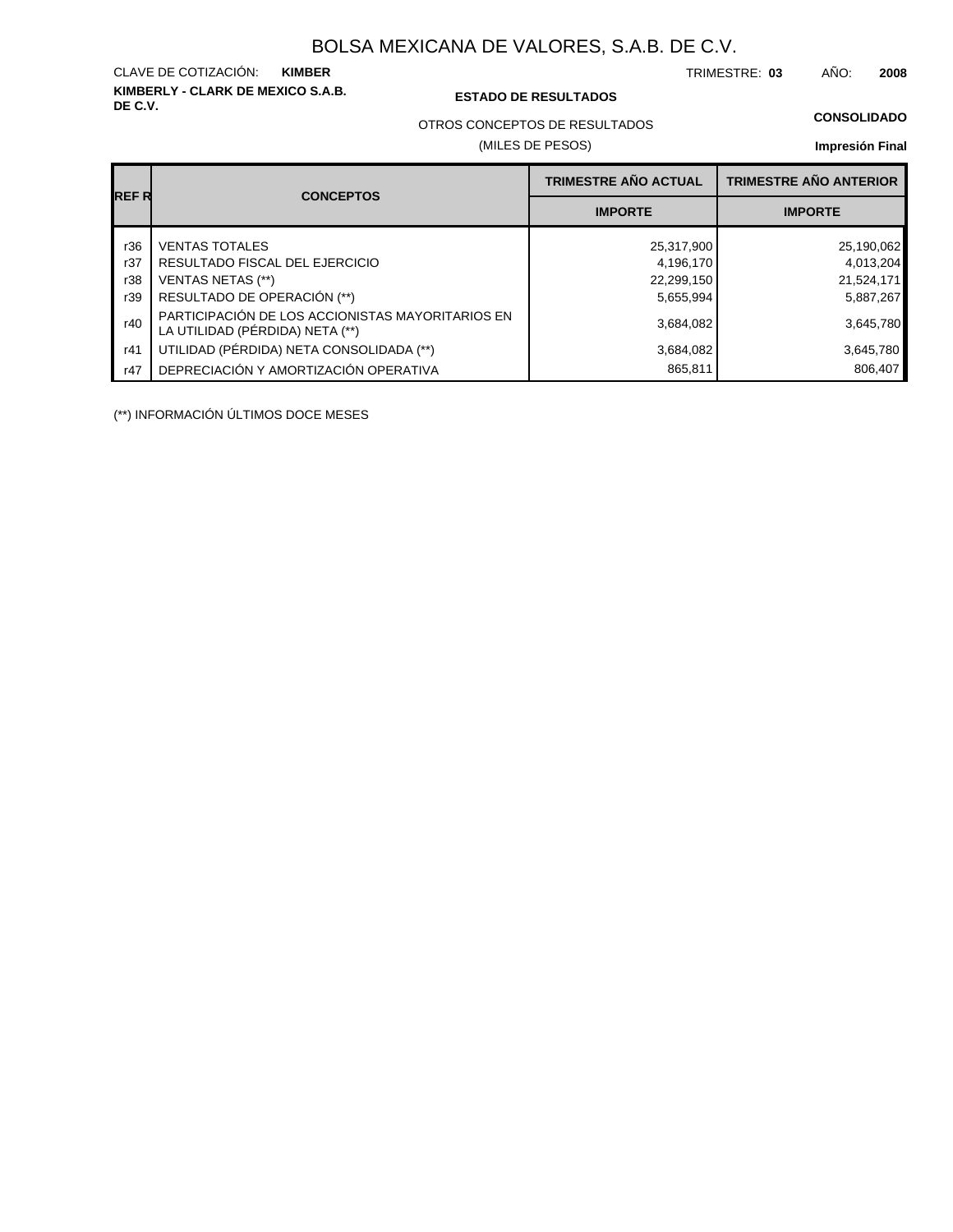**KIMBERLY - CLARK DE MEXICO S.A.B.** CLAVE DE COTIZACIÓN: TRIMESTRE: AÑO: **KIMBER 03 2008**

### **ESTADO DE RESULTADOS TRIMESTRAL**

(MILES DE PESOS) DEL 1 DE JULIO AL 30 DE SEPTIEMBRE DE 2008 **CONSOLIDADO**

| <b>REF</b>       |                                                                                |                | <b>TRIMESTRE AÑO ACTUAL</b> |                | <b>TRIMESTRE AÑO ANTERIOR</b> |
|------------------|--------------------------------------------------------------------------------|----------------|-----------------------------|----------------|-------------------------------|
| <b>RT</b>        | <b>CONCEPTOS</b>                                                               | <b>IMPORTE</b> | %                           | <b>IMPORTE</b> | $\frac{9}{6}$                 |
| rt01             | <b>VENTAS NETAS</b>                                                            | 5,628,508      | 100                         | 5,297,750      | 100 <sub>l</sub>              |
| rt02             | <b>COSTO DE VENTAS</b>                                                         | 3,379,757      | 60                          | 3,169,406      | 60                            |
| rt <sub>03</sub> | UTILIDAD (PÉRDIDA) BRUTA                                                       | 2,248,751      | 40                          | 2,128,344      | 40                            |
| rt04             | <b>GASTOS GENERALES</b>                                                        | 832,559        | 15                          | 795,378        | 15                            |
| rt <sub>05</sub> | UTILIDAD (PÉRDIDA) DESPUÉS DE GTOS. GRALES.                                    | 1,416,192      | 25                          | 1,332,966      | 25                            |
| rt <sub>08</sub> | OTROS INGRESOS Y (GASTOS), NETO.                                               | $-97,486$      | $-2$                        | $-115,432$     | $-2$                          |
| rt <sub>06</sub> | <b>RESULTADO INTEGRAL DE FINANCIAMIENTO</b>                                    | $-306,951$     | $-5$                        | $-22,066$      | $\overline{0}$                |
| rt12             | PARTICIPACIÓN EN LOS RESULTADOS DE SUBS. NO<br>CONSOLIDADAS Y ASOC.            | 0              | 0                           | O              | $\overline{0}$                |
| rt48             | PARTIDAS NO ORDINARIAS                                                         | $\Omega$       | 0                           |                | $\overline{0}$                |
| rt <sub>09</sub> | UTILIDAD (PÉRDIDA) ANTES DE IMPUESTOS A LA UTILIDAD                            | 1,011,755      | 18                          | 1,195,468      | 23                            |
| rt10             | <b>IMPUESTOS A LA UTILIDAD</b>                                                 | 148,363        | 3                           | 303,174        | $6 \mid$                      |
| rt11             | UTILIDAD (PÉRDIDA) ANTES DE LAS OPERACIONES<br><b>DISCONTINUADAS</b>           | 863,392        | 15                          | 892,294        | 17                            |
| rt14             | OPERACIONES DISCONTINUADAS                                                     | 0              | 0                           |                | $\overline{0}$                |
| rt18             | UTILIDAD (PÉRDIDA) NETA CONSOLIDADA                                            | 863,392        | 15                          | 892,294        | 17                            |
| rt19             | PARTICIPACIÓN DE LOS ACCIONISTAS MINORITARIOS EN LA<br>UTILIDAD (PÉRDIDA) NETA | 0              | 0                           |                | $\overline{0}$                |
| rt20             | PARTICIPACIÓN DE LOS ACCIONISTAS MAYORITARIOS EN<br>LA UTILIDAD (PÉRDIDA) NETA | 863,392        | 15                          | 892,294        | 17                            |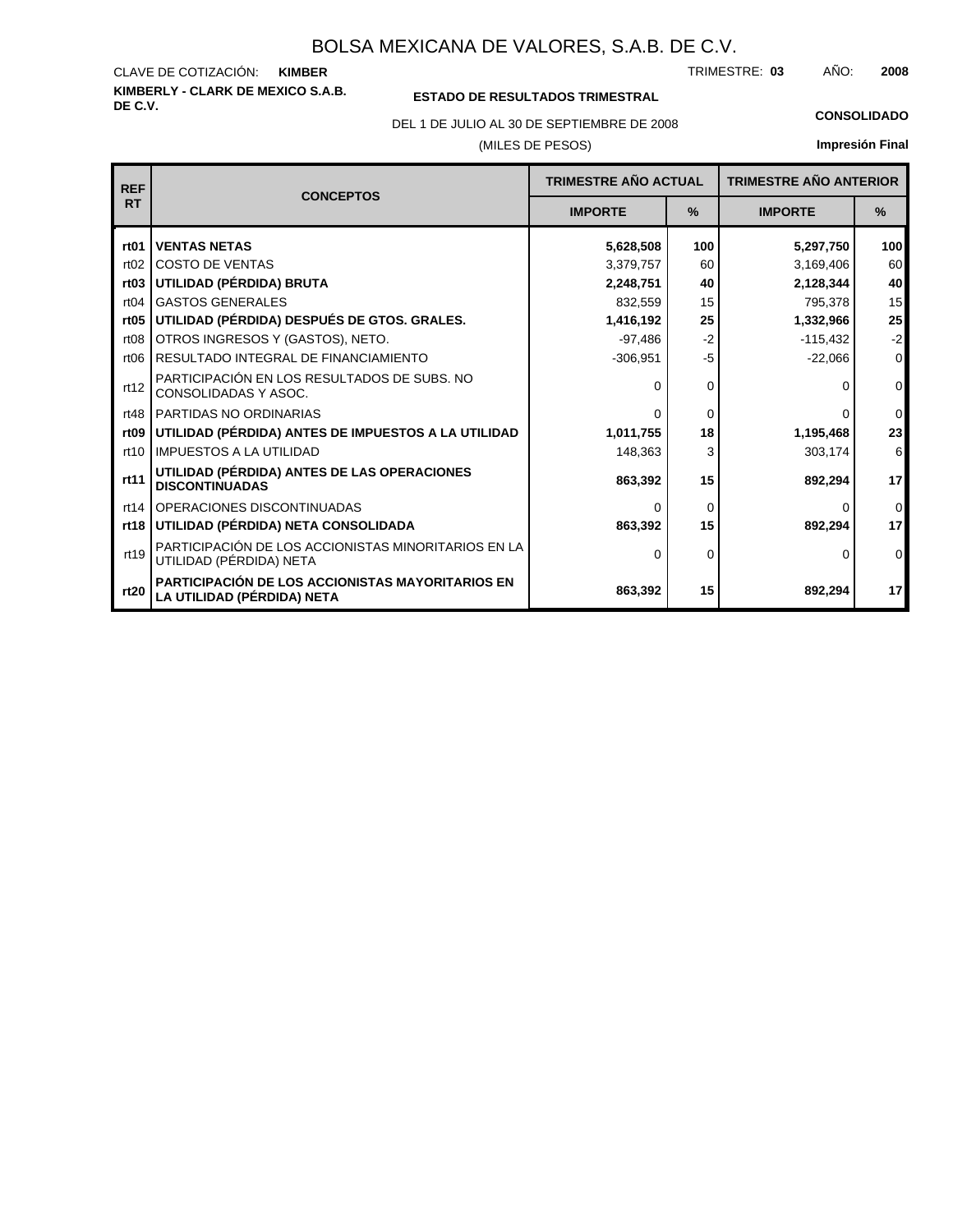#### **KIMBERLY - CLARK DE MEXICO S.A.B.** CLAVE DE COTIZACIÓN: TRIMESTRE: AÑO: **KIMBER 03 2008**

#### **ESTADO DE RESULTADOS TRIMESTRAL**

DESGLOSE DE PRINCIPALES CONCEPTOS

#### (MILES DE PESOS)

#### **CONSOLIDADO**

**Impresión Final**

| <b>REF</b>       | <b>CONCEPTOS</b>                            | <b>TRIMESTRE AÑO ACTUAL</b> |          | <b>TRIMESTRE AÑO ANTERIOR</b> |                |
|------------------|---------------------------------------------|-----------------------------|----------|-------------------------------|----------------|
| <b>RT</b>        |                                             | <b>IMPORTE</b>              | %        | <b>IMPORTE</b>                | %              |
| rt <sub>01</sub> | <b>VENTAS NETAS</b>                         | 5,628,508                   | 100      | 5,297,750                     | 100            |
| rt21             | <b>NACIONALES</b>                           | 5,162,639                   | 92       | 4,910,405                     | 93             |
| rt22             | <b>EXTRANJERAS</b>                          | 465,869                     | 8        | 387,345                       | $\overline{7}$ |
| rt23             | CONVERSIÓN EN DÓLARES (***)                 | 45,102                      |          | 34,478                        | $\mathbf{1}$   |
| rt <sub>08</sub> | OTROS INGRESOS Y (GASTOS), NETO.            | $-97,486$                   | 100      | $-115,432$                    | 100            |
| rt49             | OTROS INGRESOS Y (GASTOS), NETO.            | 5,112                       | $-5$     | 1,374                         | $-1$           |
| rt34             | P.T.U. CAUSADA                              | 74,598                      | $-77$    | 116,806                       | $-101$         |
| rt35             | P.T.U. DIFERIDA                             | 28,000                      | $-29$    | 0                             | $\mathbf 0$    |
| rt <sub>06</sub> | <b>RESULTADO INTEGRAL DE FINANCIAMIENTO</b> | $-306,951$                  | 100      | $-22,066$                     | 100            |
| rt24             | <b>INTERESES PAGADOS</b>                    | 156,478                     | $-51$    | 165,176                       | $-749$         |
| rt42             | UTILIDAD (PÉRDIDA) EN ACTUALIZACIÓN DE UDIS |                             | 0        | 0                             | 0              |
| rt45             | <b>OTROS GASTOS FINANCIEROS</b>             |                             | $\Omega$ |                               | 0              |
| rt26             | <b>INTERESES GANADOS</b>                    | 50,969                      | $-17$    | 60,272                        | $-273$         |
| rt46             | OTROS PRODUCTOS FINANCIEROS                 | ∩                           | $\Omega$ | 0                             | $\overline{0}$ |
| rt25             | UTILIDAD (PÉRDIDA) EN CAMBIOS NETO          | $-201,442$                  | 66       | $-10,005$                     | 45             |
| rt28             | RESULTADO POR POSICIÓN MONETARIA            | 0                           | 0        | 92,843                        | $-421$         |
| rt10             | <b>IMPUESTOS A LA UTILIDAD</b>              | 148,363                     | 100      | 303,174                       | 100            |
| rt32             | <b>IMPUESTO CAUSADO</b>                     | 222,483                     | 150      | 320,940                       | 106            |
| rt33             | <b>IMPUESTO DIFERIDO</b>                    | $-74,120$                   | $-50$    | $-17,766$                     | -6             |

(\*\*\*) DATOS EN MILES DE DOLARES AL TIPO DE CAMBIO DE CIERRE DEL TRIMESTRE QUE SE REPORTA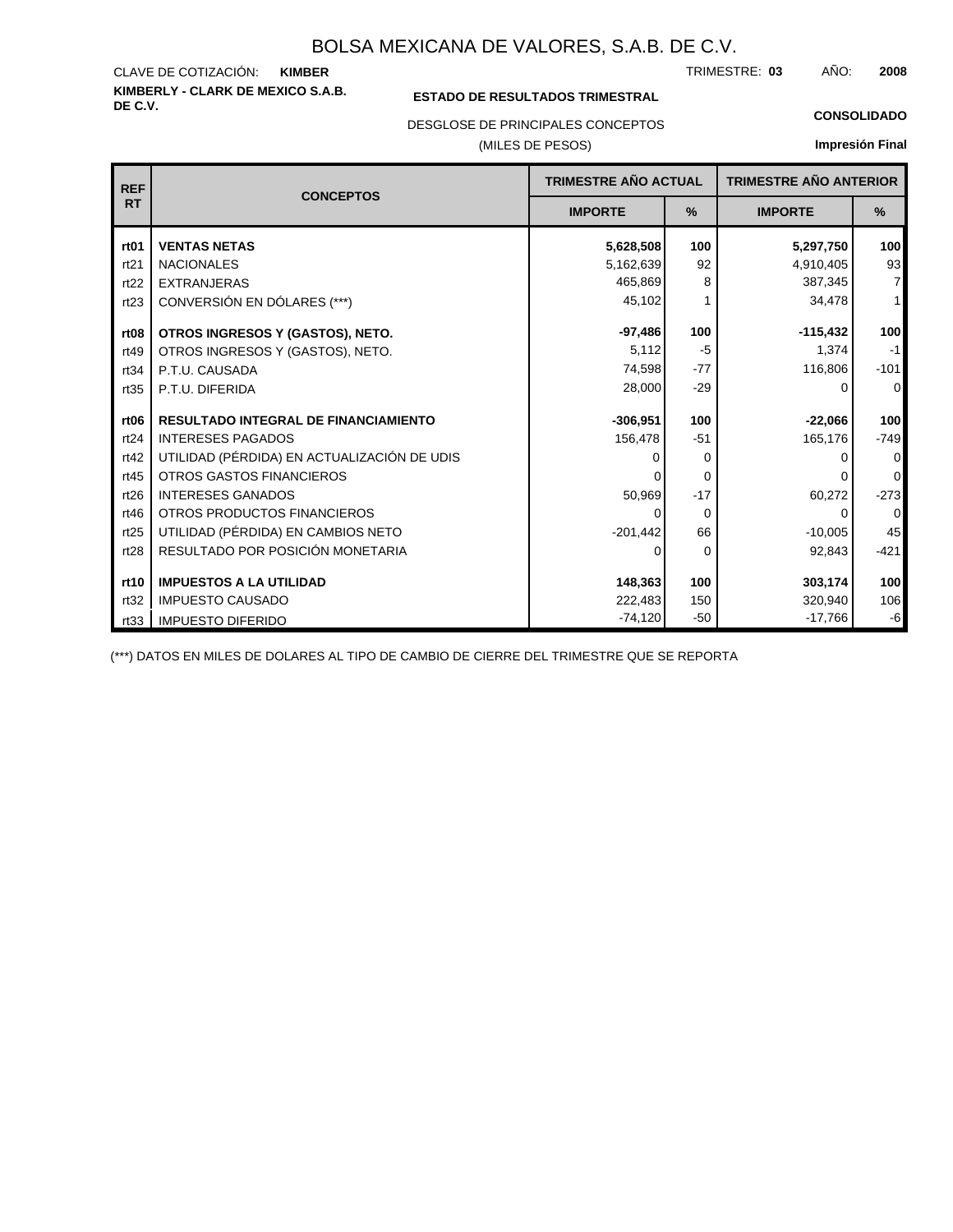TRIMESTRE: **03** AÑO: **2008**

**ESTADO DE RESULTADOS TRIMESTRAL** 

#### OTROS CONCEPTOS DE RESULTADOS

(MILES DE PESOS)

#### **CONSOLIDADO**

**Impresión Final**

| <b>REF</b> | <b>CONCEPTOS</b>                      | <b>TRIMESTRE AÑO ACTUAL</b> | <b>TRIMESTRE AÑO ANTERIOR</b> |
|------------|---------------------------------------|-----------------------------|-------------------------------|
| <b>RT</b>  |                                       | <b>IMPORTE</b>              | <b>IMPORTE</b>                |
| rt47       | DEPRECIACIÓN Y AMORTIZACIÓN OPERATIVA | 292,005                     | 270,666                       |

### **KIMBERLY - CLARK DE MEXICO S.A.B.** CLAVE DE COTIZACIÓN: **KIMBER**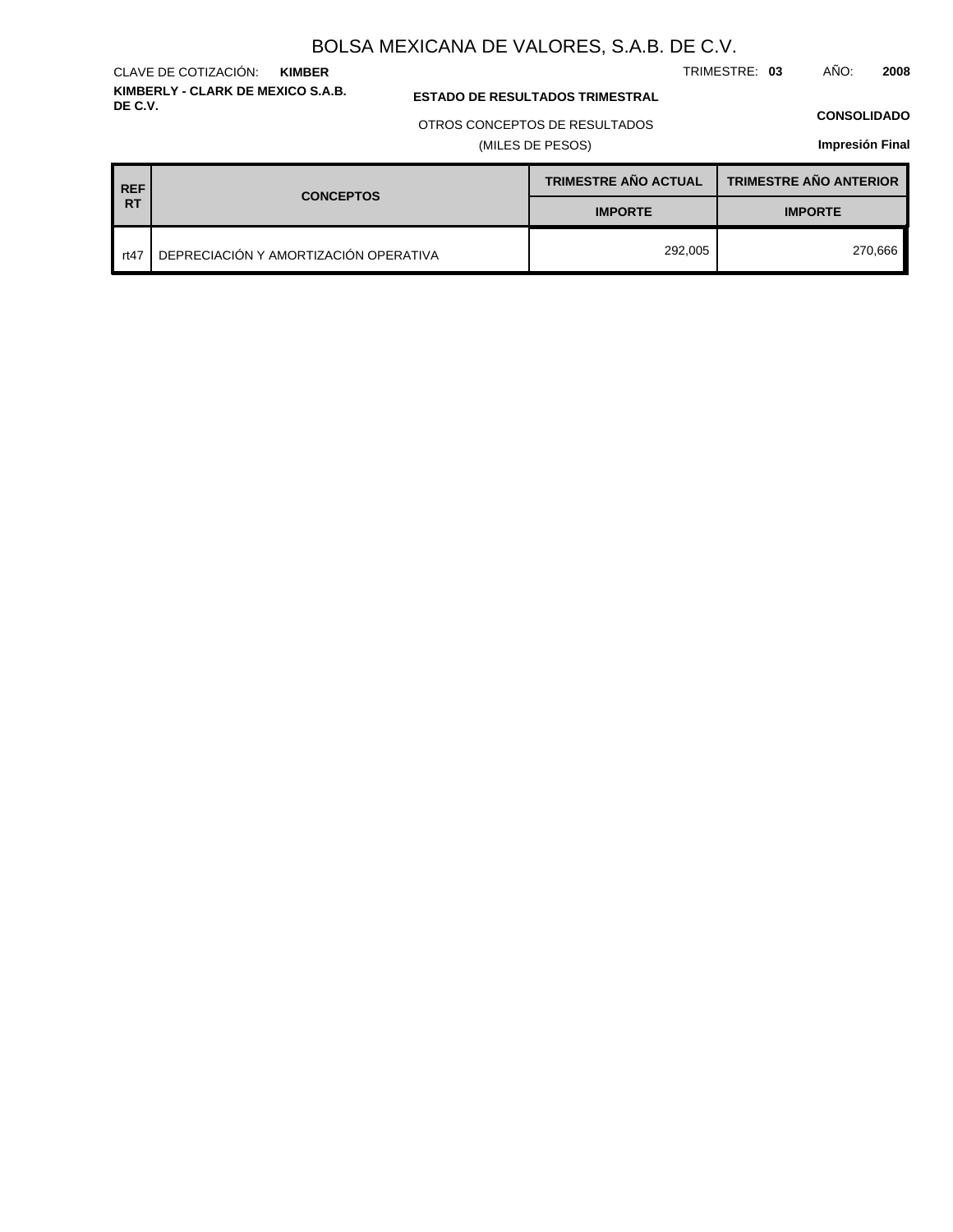CLAVE DE COTIZACIÓN: **KIMBER**

**KIMBERLY - CLARK DE MEXICO S.A.B. DE C.V.**

**ESTADO DE CAMBIOS EN LA SITUACIÓN FINANCIERA**

TRIMESTRE: **03** AÑO: **2008**

**CONSOLIDADO**

(MILES DE PESOS) DEL 1 DE ENERO AL 30 DE SEPTIEMBRE DE 2008 Y 2007

| <b>REF C</b>    | <b>CONCEPTOS</b>                                                                 | TRIMESTRE AÑO ACTUAL | <b>TRIMESTRE AÑO ANTERIOR</b> |
|-----------------|----------------------------------------------------------------------------------|----------------------|-------------------------------|
|                 |                                                                                  | <b>IMPORTE</b>       | <b>IMPORTE</b>                |
| c <sub>01</sub> | UTILIDAD (PÉRDIDA) NETA CONSOLIDADA                                              | 0                    | 2,701,077                     |
| c02             | +(-) PARTIDAS APLICADAS A RESULTADOS QUE NO<br>REQUIEREN UTILIZACIÓN DE RECURSOS | $\Omega$             | 877,356                       |
| c03             | <b>FLUJO DERIVADO DEL RESULTADO NETO DEL EJERCICIO</b>                           | 0                    | 3,578,433                     |
| C <sub>04</sub> | RECURSOS GENERADOS O UTILIZADOS EN LA OPERACIÓN                                  | 0                    | 108,210                       |
| c05             | <b>RECURSOS GENERADOS POR (UTILIZADOS EN)</b><br><b>ACTIVIDADES DE OPERACIÓN</b> | 0                    | 3,686,643                     |
| c06             | RECURSOS GENERADOS O UTILIZADOS POR<br>FINANCIAMIENTO AJENO                      | $\Omega$             | 1,838,380                     |
| c07             | RECURSOS GENERADOS O UTILIZADOS POR<br><b>FINANCIAMIENTO PROPIO</b>              | $\Omega$             | $-2,204,669$                  |
| c08             | <b>RECURSOS GENERADOS (UTILIZADOS) MEDIANTE</b><br><b>FINANCIAMIENTO</b>         | 0                    | $-366,289$                    |
| c09             | RECURSOS GEN. (UTIL.) EN ACTIVIDADES DE INVERSIÓN                                | 0                    | $-1,610,515$                  |
| c10             | INCREMENTO (DECREMENTO) NETO EN EFECTIVO E<br><b>INVERSIONES TEMPORALES</b>      | 0                    | 1,709,839                     |
| c11             | EFECTIVO E INVERSIONES TEMPORALES AL INICIO DEL<br><b>PERIODO</b>                | 0                    | 1,843,476                     |
| c12             | EFECTIVO E INVERSIONES TEMPORALES AL FINAL DEL<br><b>PERIODO</b>                 | 0                    | 3,553,315                     |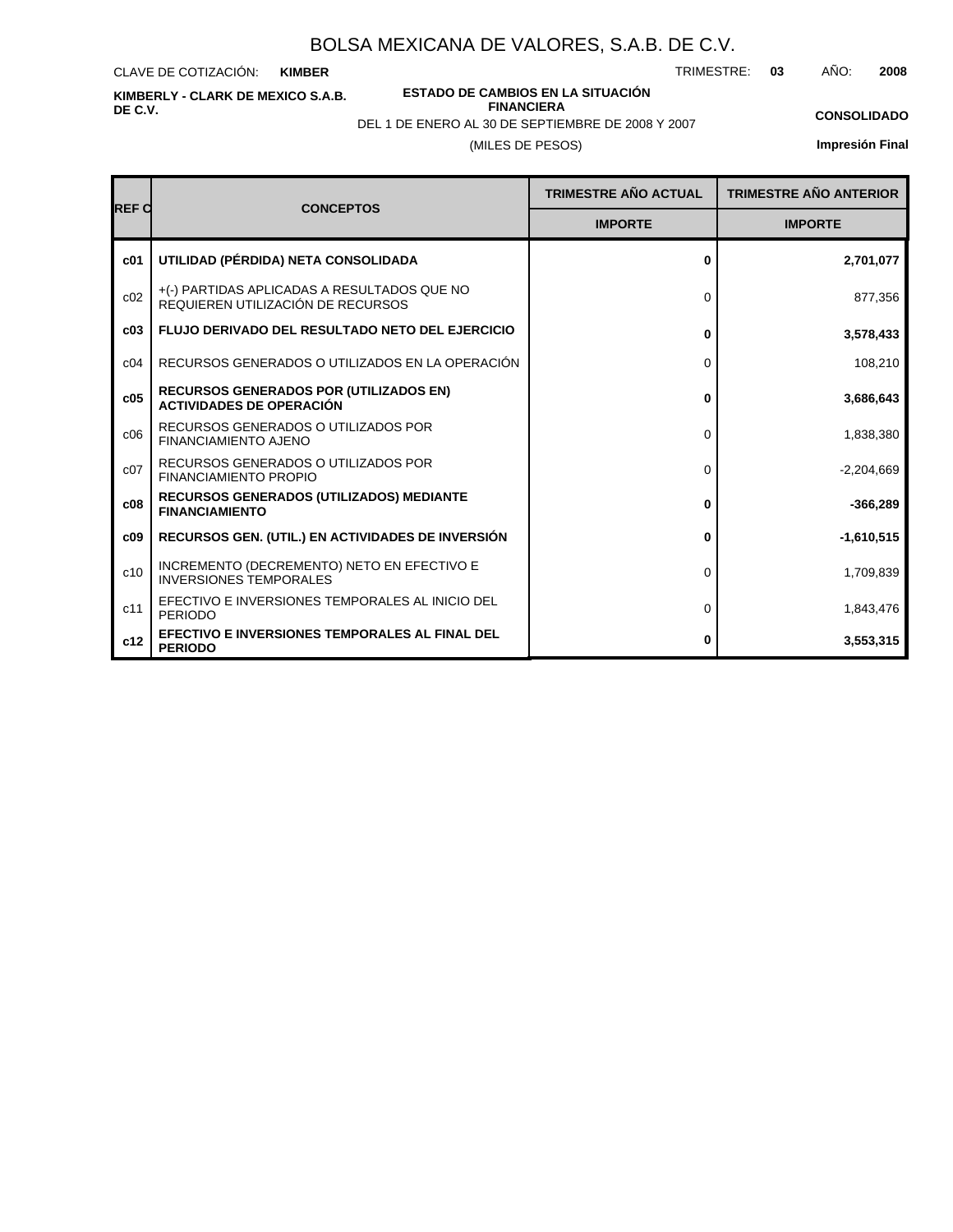CLAVE DE COTIZACIÓN: **KIMBER**

**KIMBERLY - CLARK DE MEXICO S.A.B. DE C.V.**

#### **ESTADO DE CAMBIOS EN LA SITUACIÓN FINANCIERA**

DESGLOSE DE PRINCIPALES CONCEPTOS

TRIMESTRE: **03** AÑO: **2008**

**CONSOLIDADO**

(MILES DE PESOS)

|                   |                                                                                                                                                         | TRIMESTRE AÑO ACTUAL | <b>TRIMESTRE AÑO ANTERIOR</b> |
|-------------------|---------------------------------------------------------------------------------------------------------------------------------------------------------|----------------------|-------------------------------|
| <b>REF C</b>      | <b>CONCEPTOS</b>                                                                                                                                        | <b>IMPORTE</b>       | <b>IMPORTE</b>                |
| c02<br>c13<br>c41 | +(-) PARTIDAS APLICADAS A RESULTADOS QUE NO<br>REQUIEREN UTILIZACIÓN DE RECURSOS<br>+ DEPRECIACIÓN Y AMORTIZACIÓN DEL EJERCICIO<br>+ (-) OTRAS PARTIDAS | 0<br>0<br>0          | 877,356<br>806,407<br>70,949  |
| c04               | RECURSOS GENERADOS O UTILIZADOS EN LA OPERACIÓN                                                                                                         | 0                    | 108,210                       |
| c18               | + (-) DECREMENTO (INCREMENTO) EN CUENTAS POR<br><b>COBRAR</b>                                                                                           | 0                    | 385,856                       |
| c19               | + (-) DECREMENTO (INCREMENTO) EN INVENTARIOS                                                                                                            | 0                    | $-209,657$                    |
| c20               | + (-) DECREMENTO (INCREMENTO) EN OTRAS CUENTAS POR<br><b>COBRAR Y OTROS ACTIVOS</b>                                                                     | 0                    | 722,538                       |
| c21               | + (-) INCREMENTO (DECREMENTO) EN PROVEEDORES                                                                                                            | 0                    | -909,677                      |
| c22               | + (-) INCREMENTO (DECREMENTO) EN OTROS PASIVOS                                                                                                          | 0                    | 119,150                       |
| c06               | <b>RECURSOS GENERADOS O UTILIZADOS POR</b><br><b>FINANCIAMIENTO AJENO</b>                                                                               | 0                    | 1,838,380                     |
| c23               | + FINANCIAMIENTOS BANCARIOS                                                                                                                             | 0                    | 0                             |
| c24<br>c25        | + FINANCIAMIENTOS BURSÁTILES<br>+ DIVIDENDOS COBRADOS                                                                                                   | 0<br>0               | 2,568,024<br>0                |
| c26               | + OTROS FINANCIAMIENTOS                                                                                                                                 | 0                    |                               |
| c27               | (-) AMORTIZACIÓN DE FINANCIAMIENTOS BANCARIOS                                                                                                           | 0                    | $-195,943$                    |
| c28               | (-) AMORTIZACIÓN DE FINANCIAMIENTOS BURSÁTILES                                                                                                          | 0                    | 0                             |
| c29<br>c42        | (-) AMORTIZACIÓN DE OTROS FINANCIAMIENTOS<br>+ (-) OTRAS PARTIDAS                                                                                       | 0<br>0               | $-533,701$<br>0               |
|                   |                                                                                                                                                         |                      |                               |
| c07               | <b>RECURSOS GENERADOS O UTILIZADOS POR</b><br><b>FINANCIAMIENTO PROPIO</b>                                                                              | 0                    | -2,204,669                    |
| c30               | + (-) INCREMENTO (DECREMENTO) EN EL CAPITAL SOCIAL                                                                                                      | 0                    | -663,471                      |
| c31               | (-) DIVIDENDOS PAGADOS                                                                                                                                  | 0                    | $-1,541,198$                  |
| c32               | + PRIMA EN VENTA DE ACCIONES                                                                                                                            | 0                    | 0                             |
| c33               | + APORTACIONES PARA FUTUROS AUMENTOS DE CAPITAL                                                                                                         | 0                    | 0                             |
| c43               | + (-) OTRAS PARTIDAS                                                                                                                                    | 0                    | 0                             |
| c09               | RECURSOS GEN. (UTIL.) EN ACTIVIDADES DE INVERSIÓN                                                                                                       | 0                    | $-1,610,515$                  |
| c34               | + (-) DECREMENTO (INCREMENTO) EN INVERSIONES DE<br>ACCS. CON CARACTER PERMANENTE                                                                        | 0                    | 0                             |
| c35<br>c36        | (-) ADQUISICIÓN DE INMUEBLES, PLANTA Y EQUIPO<br>(-) INCREMENTO EN CONSTRUCCIONES EN PROCESO                                                            | 0<br>0               | $-983,525$<br>0               |
| c37               | + VENTAS DE OTRAS INVERSIONES CON CARÁCTER<br>PERMANENTE                                                                                                | 0                    | 0                             |
| c38<br>c39        | + VENTAS DE ACTIVOS FIJOS TANGIBLES<br>+ (-) OTRAS PARTIDAS                                                                                             | 0<br>0               | 0<br>$-626,990$               |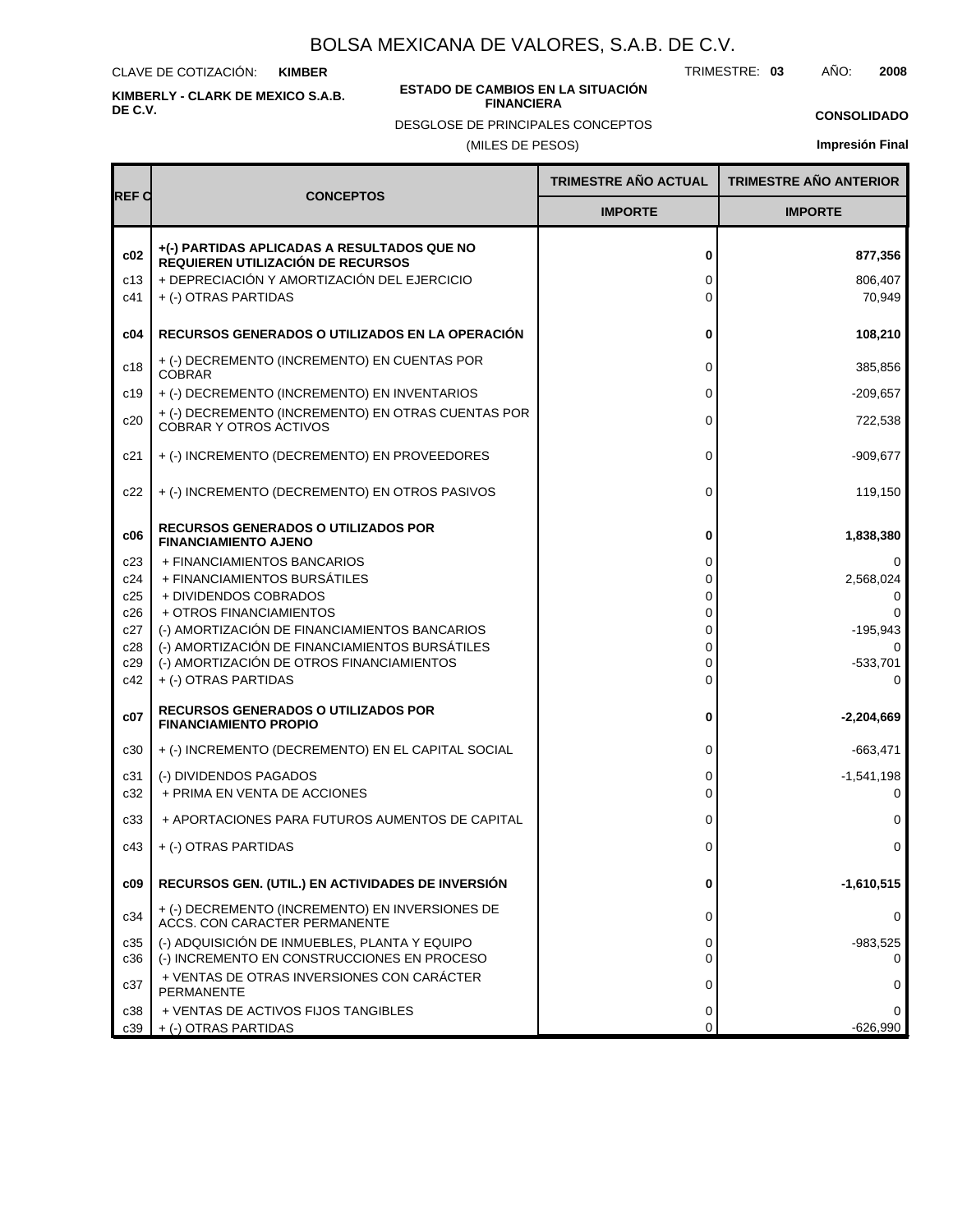CLAVE DE COTIZACIÓN: **KIMBER**

**KIMBERLY - CLARK DE MEXICO S.A.B. DE C.V.**

#### **ESTADO DE FLUJO DE EFECTIVO (MÉTODO INDIRECTO)**

**Impresión Final**

### PRINCIPALES CONCEPTOS

### (MILES DE PESOS)

**CONSOLIDADO**

TRIMESTRE: **03** AÑO: **2008**

| <b>REF E</b>    | <b>CONCEPTOS</b>                                                                     | <b>TRIMESTRE AÑO</b><br><b>ACTUAL</b> | <b>TRIMESTRE ANO</b><br><b>ANTERIOR</b> |
|-----------------|--------------------------------------------------------------------------------------|---------------------------------------|-----------------------------------------|
|                 |                                                                                      | <b>IMPORTE</b>                        | <b>IMPORTE</b>                          |
|                 | <b>ACTIVIDADES DE OPERACIÓN</b>                                                      |                                       |                                         |
| e01             | UTILIDAD (PÉRDIDA) ANTES DE IMPUESTOS A LA UTILIDAD                                  | 3,525,913                             | $\Omega$                                |
| e02             | +(-) PARTIDAS SIN IMPACTO EN EL EFECTIVO                                             | 387,281                               | $\Omega$                                |
| e03             | +(-) PARTIDAS RELACIONADAS CON ACTIVIDADES DE INVERSIÓN                              | 713,748                               | $\Omega$                                |
| e04             | +(-) PARTIDAS RELACIONADAS CON ACTIVIDADES DE FINANCIAMIENTO                         | 485,689                               | $\Omega$                                |
| e05             | <b>FLUJO DERIVADO DEL RESULTADO ANTES DE IMPUESTOS A LA UTILIDAD</b>                 | 5,112,631                             | $\Omega$                                |
| e06             | FLUJOS GENERADOS O UTILIZADOS EN LA OPERACIÓN                                        | $-1,089,347$                          | $\Omega$                                |
| e07             | <b>FLUJOS NETOS DE EFECTIVO DE ACTIVIDADES DE OPERACIÓN</b>                          | 4,023,284                             | $\Omega$                                |
|                 | <b>ACTIVIDADES DE INVERSIÓN</b>                                                      |                                       |                                         |
| e08             | FLUJOS NETOS DE EFECTIVO DE ACTIVIDADES DE INVERSIÓN                                 | $-722,587$                            | $\overline{0}$                          |
| e09             | EFECTIVO EXCEDENTE (REQUERIDO) PARA APLICAR EN ACTIVIDADES DE                        | 3,300,697                             | $\Omega$                                |
|                 | <b>FINANCIAMIENTO</b>                                                                |                                       |                                         |
|                 | <b>ACTIVIDADES DE FINANCIAMIENTO</b>                                                 |                                       |                                         |
| e10             | FLUJOS NETOS DE EFECTIVO DE ACTIVIDADES DE FINANCIAMIENTO                            | $-2,884,204$                          | $\overline{0}$                          |
| e11             | INCREMENTO (DISMINUCIÓN) NETO DE EFECTIVO Y DEMÁS EQUIVALENTES DE<br><b>EFECTIVO</b> | 416,493                               | $\overline{0}$                          |
| e <sub>12</sub> | DIFERENCIA EN CAMBIOS EN EL EFECTIVO Y EQUIVALENTES DE EFECTIVO                      |                                       | $\Omega$                                |
| e13             | EFECTIVO Y EQUIVALENTES DE EFECTIVO AL PRINCIPIO DEL PERIODO                         | 2,914,968                             | $\overline{0}$                          |
| e14             | EFECTIVO Y EQUIVALENTES DE EFECTIVO AL FINAL DEL PERIODO                             | 3,331,461                             | $\overline{0}$                          |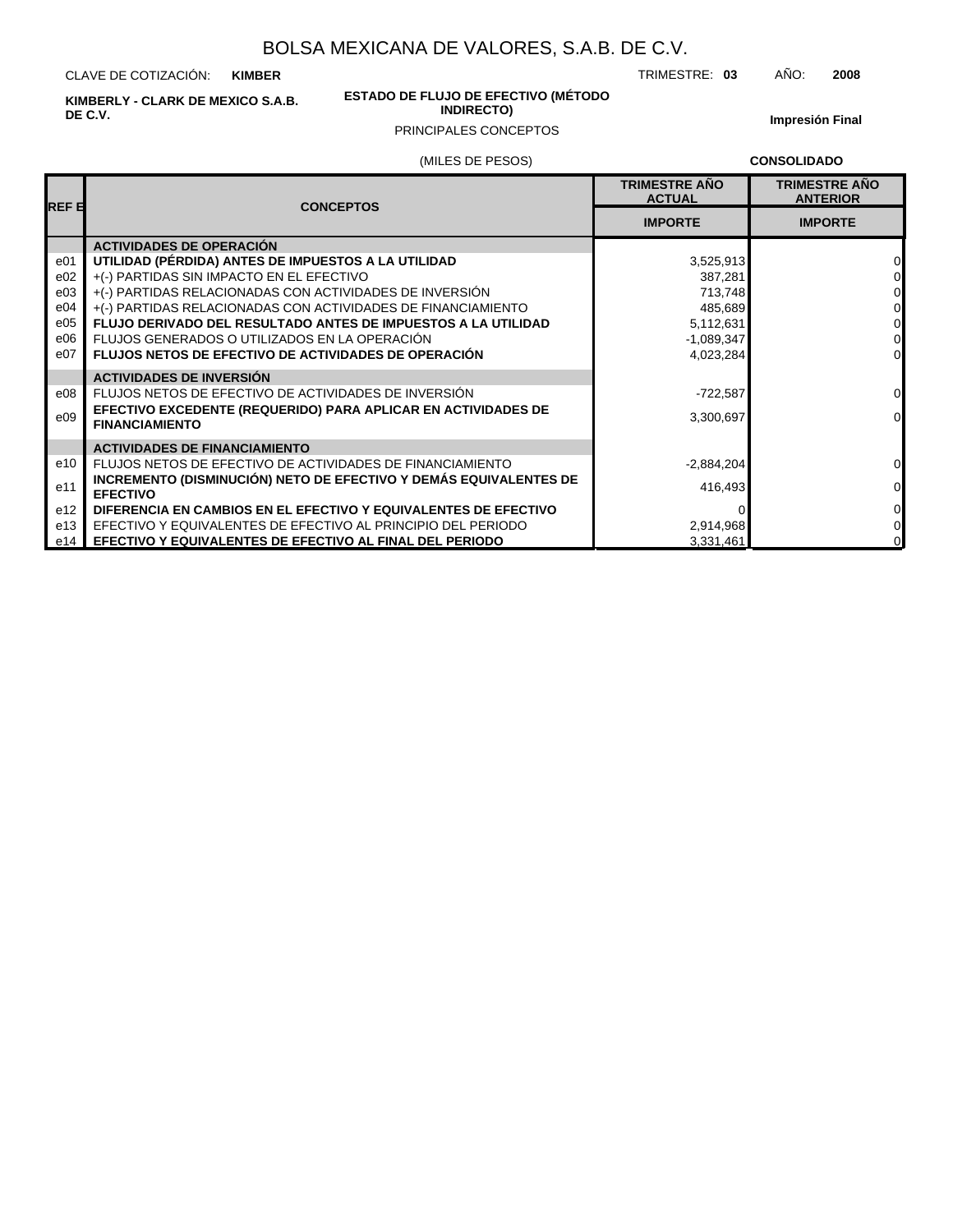CLAVE DE COTIZACIÓN: **KIMBER**

**KIMBERLY - CLARK DE MEXICO S.A.B. DE C.V.**

#### **ESTADO DE FLUJO DE EFECTIVO (MÉTODO INDIRECTO)**

DESGLOSE DE PRINCIPALES CONCEPTOS

**Impresión Final**

#### (MILES DE PESOS)

**CONSOLIDADO**

| REF 티      |                                                                                                                   | <b>TRIMESTRE AÑO</b><br><b>ACTUAL</b> | <b>TRIMESTRE AÑO</b><br><b>ANTERIOR</b> |
|------------|-------------------------------------------------------------------------------------------------------------------|---------------------------------------|-----------------------------------------|
|            | <b>CONCEPTOS</b>                                                                                                  | <b>IMPORTE</b>                        | <b>IMPORTE</b>                          |
| e02<br>e15 | +(-) PARTIDAS SIN IMPACTO EN EL EFECTIVO<br>+ESTIMACIÓN DEL EJERCICIO                                             | 387,281<br>0                          | 0<br>$\mathbf 0$                        |
| e16        | +PROVISIÓN DEL EJERCICIO                                                                                          | 345,103                               | $\mathbf 0$                             |
| e17        | + (-) OTRAS PARTIDAS NO REALIZADAS                                                                                | 42,178                                | $\mathbf 0$                             |
| e03        | +(-) PARTIDAS RELACIONADAS CON ACTIVIDADES DE INVERSIÓN                                                           | 713,748                               | $\pmb{0}$                               |
| e18        | + DEPRECIACIÓN Y AMORTIZACIÓN DEL EJERCICIO *                                                                     | 865,811                               | $\pmb{0}$                               |
| e19        | (-) + UTILIDAD O PÉRDIDA EN VENTA DE INMUEBLES, MAQUINARIA Y EQUIPO                                               | 0                                     | $\mathbf 0$                             |
| e20<br>e21 | + PÉRDIDA POR DETERIORO<br>(-)+PARTICIPACIÓN EN ASOCIADAS Y NEGOCIOS CONJUNTOS                                    | 0                                     | $\pmb{0}$<br>$\pmb{0}$                  |
| e22        | (-)DIVIDENDOS COBRADOS                                                                                            |                                       | $\pmb{0}$                               |
| e23        | (-)INTERESES A FAVOR                                                                                              | $-152,063$                            | $\pmb{0}$                               |
| e24        | (-) +OTRAS PARTIDAS                                                                                               | 0                                     | $\mathbf 0$                             |
| e04        | +(-) PARTIDAS RELACIONADAS CON ACTIVIDADES DE FINANCIAMIENTO                                                      | 485,689                               | $\mathsf{O}\xspace$                     |
| e25        | +INTERESES DEVENGADOS                                                                                             | 485,689                               | $\pmb{0}$                               |
| e26        | + (-) OTRAS PARTIDAS                                                                                              | 0                                     | 0                                       |
| e06        | FLUJOS GENERADOS O UTILIZADOS EN LA OPERACIÓN                                                                     | $-1,089,347$                          | $\pmb{0}$                               |
| e27        | + (-) DECREMENTO (INCREMENTO) EN CUENTAS POR COBRAR                                                               | $-294,734$                            | 0                                       |
| e28        | + (-) DECREMENTO (INCREMENTO) EN INVENTARIOS<br>+ (-) DECREMENTO (INCREMENTO) EN OTRAS CUENTAS POR COBRAR Y OTROS | $-175,101$                            | $\mathbf{0}$                            |
| e29        | <b>ACTIVOS</b>                                                                                                    | $-100,860$                            | $\pmb{0}$                               |
| e30        | + (-) INCREMENTO (DECREMENTO) EN PROVEEDORES                                                                      | 135,033                               | $\pmb{0}$                               |
| e31<br>e32 | + (-) INCREMENTO (DECREMENTO) EN OTROS PASIVOS<br>+ (-)IMPUESTOS A LA UTILIDAD PAGADOS O DEVUELTOS                | $-12,689$<br>$-640,996$               | 0<br>$\mathbf 0$                        |
| e08        | FLUJOS NETOS DE EFECTIVO DE ACTIVIDADES DE INVERSIÓN                                                              | $-722,587$                            | $\mathsf{O}\xspace$                     |
| e33        | - INVERSIÓN DE ACCS. CON CARÁCTER PERMANENTE                                                                      | 0                                     | $\pmb{0}$                               |
| e34        | +DISPOSICIÓN DE ACCIONES CON CARÁCTER PERMANENTE                                                                  |                                       | 0                                       |
| e35        | -INVERSIÓN EN INMUEBLES, PLANTA Y EQUIPO                                                                          | $-837,694$                            | $\pmb{0}$                               |
| e36        | +VENTA DE INMUEBLES, PLANTA Y EQUIPO                                                                              | 0                                     | $\pmb{0}$                               |
| e37<br>e38 | -INVERSIÓN EN ACTIVOS INTANGIBLES<br>+DISPOSICIÓN DE ACTIVOS INTANGIBLES                                          |                                       | $\pmb{0}$<br>$\pmb{0}$                  |
| e39        | -OTRAS INVERSIONES CON CARÁCTER PERMANENTE                                                                        |                                       | $\pmb{0}$                               |
| e40        | +DISPOSICIÓN DE OTRAS INVERSIONES CON CARÁCTER PERMANENTE                                                         | 0                                     | 0                                       |
| e41        | +DIVIDENDOS COBRADOS                                                                                              | 0                                     | $\pmb{0}$                               |
| e42<br>e43 | +INTERESES COBRADOS                                                                                               | 115,107                               | $\pmb{0}$                               |
| e44        | +(-) DECREMENTO (INCREMENTO) ANTICIPOS Y PRESTAMOS A TERCEROS<br>+ (-) OTRAS PARTIDAS                             | 0                                     | 0<br>0                                  |
| e10        | <b>FLUJOS NETOS DE EFECTIVO DE ACTIVIDADES DE FINANCIAMIENTO</b>                                                  | $-2,884,204$                          | $\pmb{0}$                               |
| e45        | + FINANCIAMIENTOS BANCARIOS                                                                                       | $\Omega$                              | $\mathbf{0}$                            |
| e46        | + FINANCIAMIENTOS BURSÁTILES                                                                                      | 0                                     | 0                                       |
| e47        | + OTROS FINANCIAMIENTOS                                                                                           |                                       | $\pmb{0}$                               |
| e48<br>e49 | (-) AMORTIZACIÓN DE FINANCIAMIENTOS BANCARIOS<br>(-) AMORTIZACIÓN DE FINANCIAMIENTOS BURSÁTILES                   | $-53,072$<br>0                        | $\pmb{0}$<br>$\pmb{0}$                  |
| e50        | (-) AMORTIZACIÓN DE OTROS FINANCIAMIENTOS                                                                         | 0                                     | 0                                       |
| e51        | + (-) INCREMENTO (DECREMENTO) EN EL CAPITAL SOCIAL                                                                |                                       | $\pmb{0}$                               |
| e52        | (-) DIVIDENDOS PAGADOS                                                                                            | $-1,530,799$                          | $\pmb{0}$                               |
| e53        | + PRIMA EN VENTA DE ACCIONES                                                                                      |                                       | $\mathbf 0$                             |
| e54<br>e55 | + APORTACIONES PARA FUTUROS AUMENTOS DE CAPITAL<br>-INTERESES PAGADOS                                             | $-508,634$                            | $\pmb{0}$<br>$\pmb{0}$                  |
| e56        | -RECOMPRA DE ACCIONES                                                                                             | $-673,131$                            | 0                                       |
| e57        | + (-) OTRAS PARTIDAS                                                                                              | $-118.568$                            | $\Omega$                                |

\* EN CASO DE QUE DICHO IMPORTE SEA DIFERENTE A LA CUENTA R47 DEBERÁ EXPLICAR EN NOTAS.

TRIMESTRE: **03** AÑO: **2008**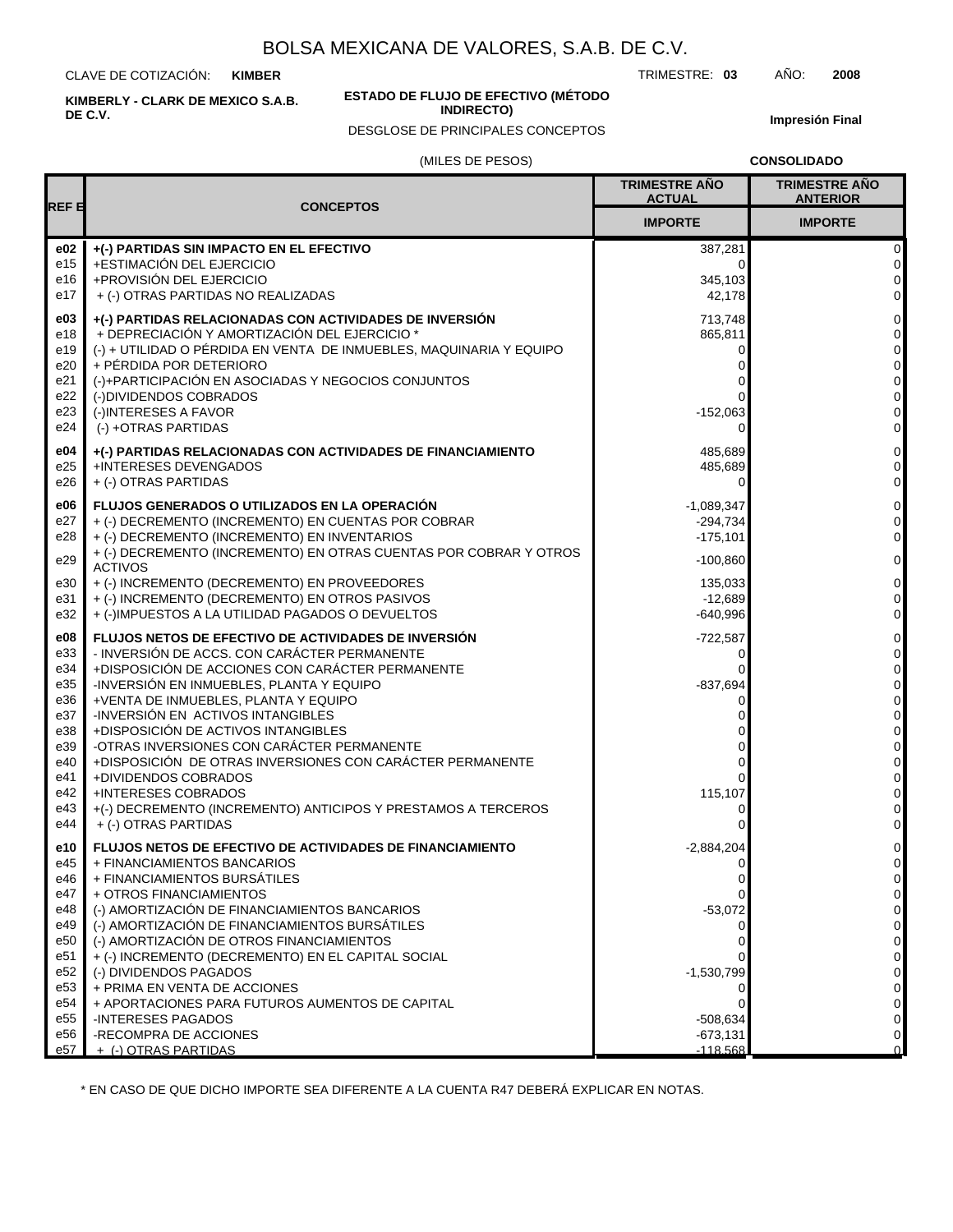**KIMBERLY - CLARK DE MEXICO S.A.B.** CLAVE DE COTIZACIÓN: TRIMESTRE: **03** AÑO: **2008 KIMBER**

#### **DE C.V. DATOS POR ACCIÓN**

# **CONSOLIDADO**

## **Impresión Final**

|                 |                                                                                     |                             |                |            |    |                               | <b>IIIIpresiuli Filiai</b> |
|-----------------|-------------------------------------------------------------------------------------|-----------------------------|----------------|------------|----|-------------------------------|----------------------------|
|                 |                                                                                     | <b>TRIMESTRE AÑO ACTUAL</b> |                |            |    | <b>TRIMESTRE AÑO ANTERIOR</b> |                            |
| IREF DI         | <b>CONCEPTOS</b>                                                                    |                             | <b>IMPORTE</b> |            |    |                               |                            |
| d <sub>01</sub> | UTILIDAD BÁSICA POR ACCIÓN ORDINARIA (**)                                           | \$                          | 3.31           |            | \$ | 3.20                          |                            |
| d02             | UTILIDAD BÁSICA POR ACCIÓN PREFERENTE (**)                                          | \$                          | $\mathbf 0$    |            | \$ | $\Omega$                      |                            |
| d03             | UTILIDAD DILUIDA POR ACCIÓN (**)                                                    | \$                          | 0              |            | \$ | $\Omega$                      |                            |
| d04             | UTILIDAD (PÉRDIDA) ANTES DE OPERACIONES<br>DISCONTINUADAS POR ACCIÓN ORDINARIA (**) | \$                          | 3.31           |            | \$ | 3.44                          |                            |
| d05             | EFECTO DE OPERACIONES DISCONTINUADAS SOBRE LA<br>UTILIDAD (PÉRDIDA) POR ACCIÓN (**) | \$                          | 0              |            | \$ | $\Omega$                      |                            |
| d08             | VALOR EN LIBROS POR ACCIÓN                                                          | \$                          | 7.50           |            | \$ | 7.52                          |                            |
| d09             | DIVIDENDO EN EFECTIVO ACUMULADO POR ACCIÓN                                          | \$                          | 1.34           |            | \$ | 1.30                          |                            |
| d10             | DIVIDENDO EN ACCIONES POR ACCIÓN                                                    |                             |                | 0 acciones |    |                               | $\alpha$ acciones          |
| d11             | PRECIO DE MERCADO (ULTIMO HECHO) A VALOR EN<br>LIBROS.                              |                             | 5.87           | veces      |    | 6.65                          | veces                      |
| d12             | PRECIO DE MERCADO (ULTIMO HECHO) A UTILIDAD<br>BÁSICA POR ACCIÓN ORDINARIA (**)     |                             | 13.29          | veces      |    | 15.65                         | veces                      |
| d13             | PRECIO DE MERCADO (ULTIMO HECHO) A UTILIDAD<br>BÁSICA POR ACCIÓN PREFERENTE (**)    |                             | 0              | veces      |    | $\Omega$                      | veces                      |

(\*\*) INFORMACIÓN ULTIMOS DOCE MESES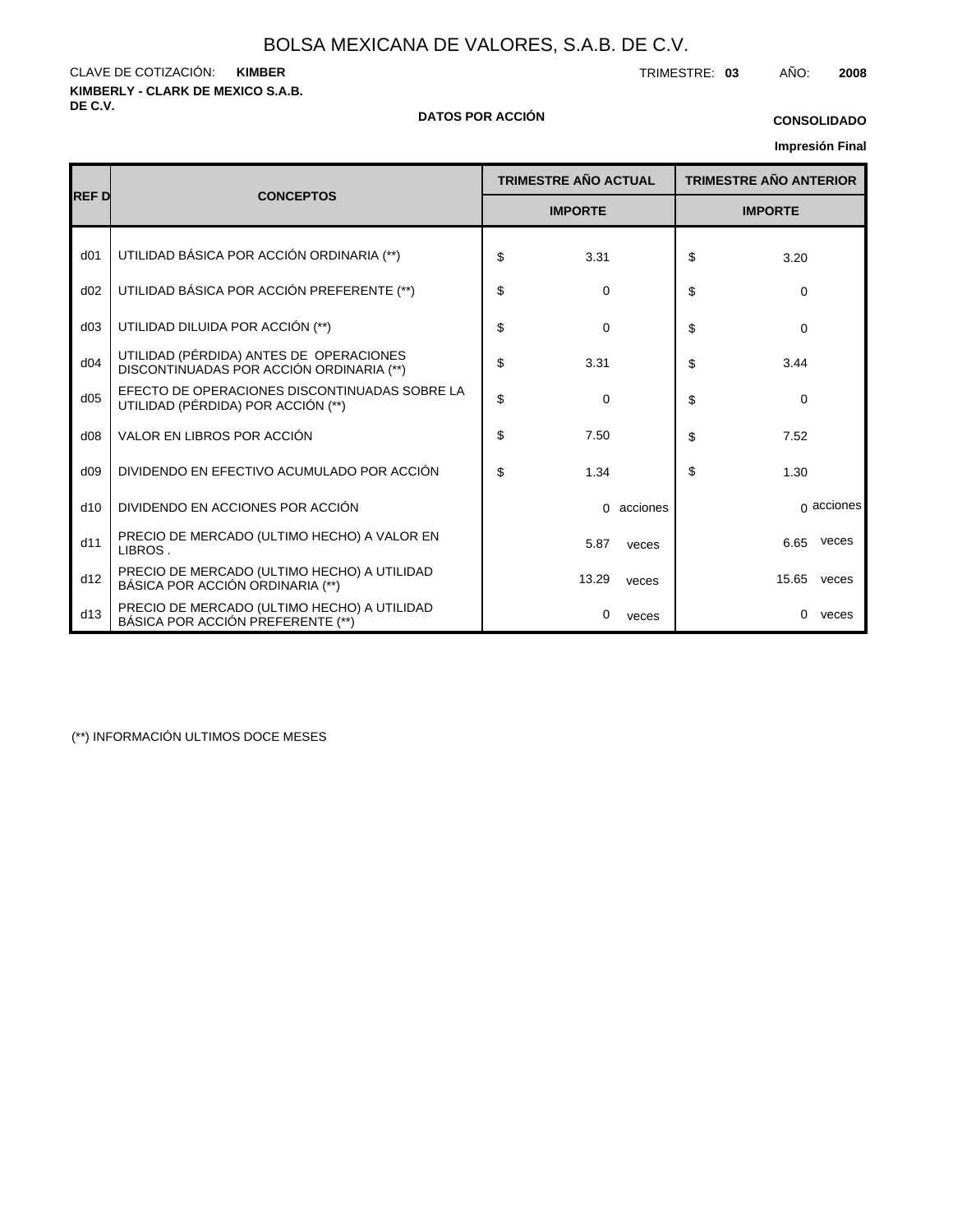**KIMBERLY - CLARK DE MEXICO S.A.B. DE C.V.** CLAVE DE COTIZACIÓN: TRIMESTRE: **03** AÑO: **2008 KIMBER**

#### **RAZONES Y PROPORCIONES**

### **CONSOLIDADO**

**Impresión Final**

| <b>REF P</b> | <b>CONCEPTOS</b>                                                                                | <b>TRIMESTRE AÑO ACTUAL</b> |               | <b>TRIMESTRE AÑO ANTERIOR</b> |               |  |  |
|--------------|-------------------------------------------------------------------------------------------------|-----------------------------|---------------|-------------------------------|---------------|--|--|
| p01          | <b>RENDIMIENTO</b><br>UTILIDAD (PÉRDIDA) NETA CONSOLIDADA A VENTAS NETAS                        | 15.71                       | %             | 16.78                         | %             |  |  |
| p02          | UTILIDAD (PÉRDIDA) NETA CONSOLIDADA A CAPITAL<br>CONTABLE (**)                                  | 44.51                       | %             | 43.04                         | %             |  |  |
| p03          | UTILIDAD (PÉRDIDA) NETA CONSOLIDADA A ACTIVO TOTAL (**)                                         | 15.08                       | $\%$          | 15.30                         | $\%$          |  |  |
| p04          | DIVIDENDOS EN EFECTIVO A RESULTADO NETO DEL<br>EJERCICIO ANTERIOR                               | 41.06                       | $\%$          | 42.03                         | $\frac{0}{0}$ |  |  |
| p05          | RESULTADO POR POSICIÓN MONETARIA A UTILIDAD<br>(PÉRDIDA) NETA CONSOLIDADA                       | 0.00                        | $\%$          | 3.99                          | $\frac{0}{0}$ |  |  |
|              | <b>ACTIVIDAD</b>                                                                                |                             |               |                               |               |  |  |
| p06          | VENTAS NETAS A ACTIVO TOTAL (**)                                                                | 0.91                        | veces         | 0.90                          | veces         |  |  |
| p07          | VENTAS NETAS A INMUEBLES, PLANTA Y EQUIPO (NETO) (**)                                           | 1.54                        | veces         | 1.55                          | veces         |  |  |
| p08          | ROTACIÓN DE INVENTARIOS(**)                                                                     | 7.90                        | veces         | 7.40                          | veces         |  |  |
| p09          | DÍAS DE VENTAS POR COBRAR                                                                       | 53                          | dias          | 55                            | dias          |  |  |
| p10          | INTERESES PAGADOS A PASIVO TOTAL CON COSTO (**)                                                 | 8.65                        | $\frac{0}{0}$ | 8.80                          | $\%$          |  |  |
|              | <b>APALACAMIENTO</b>                                                                            |                             |               |                               |               |  |  |
| p11          | PASIVO TOTAL A ACTIVO TOTAL                                                                     | 66.11                       | %             | 64.44                         | %             |  |  |
| p12          | PASIVO TOTAL A CAPITAL CONTABLE                                                                 | 1.95                        | veces         | 1.81                          | veces         |  |  |
| p13          | PASIVO EN MONEDA EXTRANJERA A PASIVO TOTAL<br>PASIVO A LARGO PLAZO A INMUEBLES, PLANTA Y EQUIPO | 26.36                       | $\%$          | 27.56                         | $\%$          |  |  |
| p14          | (NETO)                                                                                          | 31.91                       | %             | 54.24                         | $\frac{0}{0}$ |  |  |
| p15          | UTILIDAD (PÉRDIDA) DESPUÉS DE GTOS. GRALES. A<br><b>INTERESES PAGADOS</b>                       | 8.88                        | veces         | 10.42                         | veces         |  |  |
| p16          | VENTAS NETAS A PASIVO TOTAL (**)                                                                | 1.38                        | veces         | 1.40                          | veces         |  |  |
|              | <b>LIQUIDEZ</b>                                                                                 |                             |               |                               |               |  |  |
| p17          | ACTIVO CIRCULANTE A PASIVO CIRCULANTE                                                           | 1.03                        | veces         | 1.61                          | veces         |  |  |
| p18          | ACTIVO CIRCULANTE MENOS INVENTARIOS A PASIVO<br><b>CIRCULANTE</b>                               | 0.83                        | veces         | 1.29                          | veces         |  |  |
| p19          | ACTIVO CIRCULANTE A PASIVO TOTAL                                                                | 0.58                        | veces         | 0.60                          | veces         |  |  |
| p20          | EFECTIVO E INVERSIONES TEMPORALES A PASIVO<br><b>CIRCULANTE</b>                                 | 36.57                       | $\%$          | 61.57                         | $\frac{0}{0}$ |  |  |

(\*\*) INFORMACIÓN ULTIMOS DOCE MESES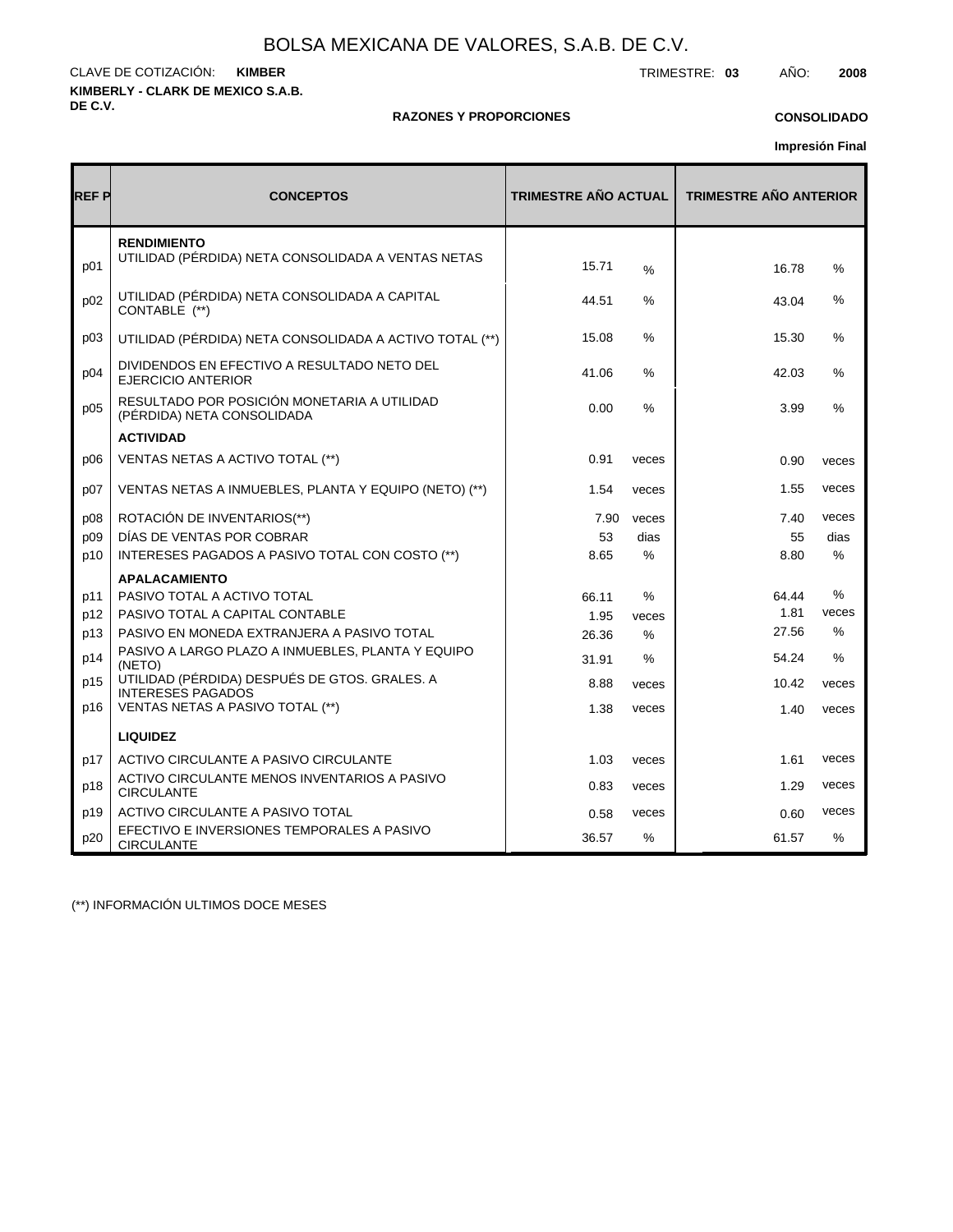CLAVE DE COTIZACIÓN: **KIMBER**

**KIMBERLY - CLARK DE MEXICO**

#### **COMENTARIOS Y ANALISIS DE LA ADMINISTRACIÓN SOBRE LOS RESULTADOS DE PAGINA 1/4 OPERACIÓN Y SITUACIÓN FINANCIERA DE LA COMPAÑÍA**

TRIMESTRE: **03** AÑO: **2008**

 $1/4$ 

**CONSOLIDADO**

**Impresión Final**

TODOS LOS COMENTARIOS Y CIFRAS INCLUIDOS EN ESTE ANEXO ESTAN EN TERMINOS NOMINALES.

Puntos sobresalientes:

- Tendencia positiva en resultados.

- Incremento en ventas netas del 9 porciento.
- Incremento de utilidad de operación y de EBITDA del 9 porciento.
- Utilidad neta 10 porciento arriba del año anterior, al excluir la ganancia por posición monetaria en el 2007.
- Efectivo por más de 3,300 millones de pesos.

RESULTADOS DE OPERACIÓN Millones de pesos nominales, excepto utilidad por acción

|                                | Tercer trimestre terminado el<br>30 de septiembre de |                 |                    |  |  |  |
|--------------------------------|------------------------------------------------------|-----------------|--------------------|--|--|--|
|                                |                                                      |                 | 2008 2007 % CAMBIO |  |  |  |
| VENTAS NETAS                   |                                                      | \$5,629 \$5,185 | 9                  |  |  |  |
| UTILIDAD DE OPERACIÓN          |                                                      | 1,416 1,305     | 9                  |  |  |  |
| RESULTADO INTEGRAL DE          |                                                      |                 |                    |  |  |  |
| FINANCIAMIENTO Y PTU           | 405                                                  | 135             | N/A                |  |  |  |
| UTILIDAD ANTES DE IMPUESTOS    |                                                      |                 |                    |  |  |  |
| A LA UTILIDAD                  |                                                      | 1,011 1,170     | (14)               |  |  |  |
| IMPUESTOS A LA UTILIDAD        | 148                                                  | 296 —           | (50)               |  |  |  |
| UTILIDAD NETA                  |                                                      | 863 874         | (1)                |  |  |  |
| UTILIDAD POR ACCION (Pesos)    |                                                      | $0.78$ 0.77     | $\mathbf{1}$       |  |  |  |
| UTILIDAD NETA EXCL. GAN. POR   |                                                      |                 |                    |  |  |  |
| POS. MONETARIA                 | 863                                                  | 783             | 10                 |  |  |  |
| UTILIDAD POR ACCION EXCL. GAN. |                                                      |                 |                    |  |  |  |
| POR POS. MON.                  |                                                      | $0.78$ 0.69     | 13                 |  |  |  |
| EBITDA                         |                                                      | 1,708 1,570     | 9                  |  |  |  |

Los resultados del tercer trimestre son positivos y muestran una mejoría en relación a trimestres anteriores. La tendencia en cuanto a crecimiento en ventas netas y utilidad de operación al alza, resultado de mayores volúmenes de venta, mejor precio y mezcla, contención de costos y arranque de nuevas inversiones. La utilidad neta fue 10 porciento mayor al año anterior una vez que se excluye la ganancia por posición monetaria en el 2007.

Durante el tercer trimestre tuvimos incremento en ventas netas de 9 porciento, 3 porciento fue debido a mayores volúmenes de unidades colocadas y 6 porciento fue por mejor mezcla de productos y mejor realización del precio de venta. Los volúmenes de unidades colocadas estuvieron similares al año anterior en productos al consumidor y crecieron en forma importante en la línea de productos professional y en ventas de exportación.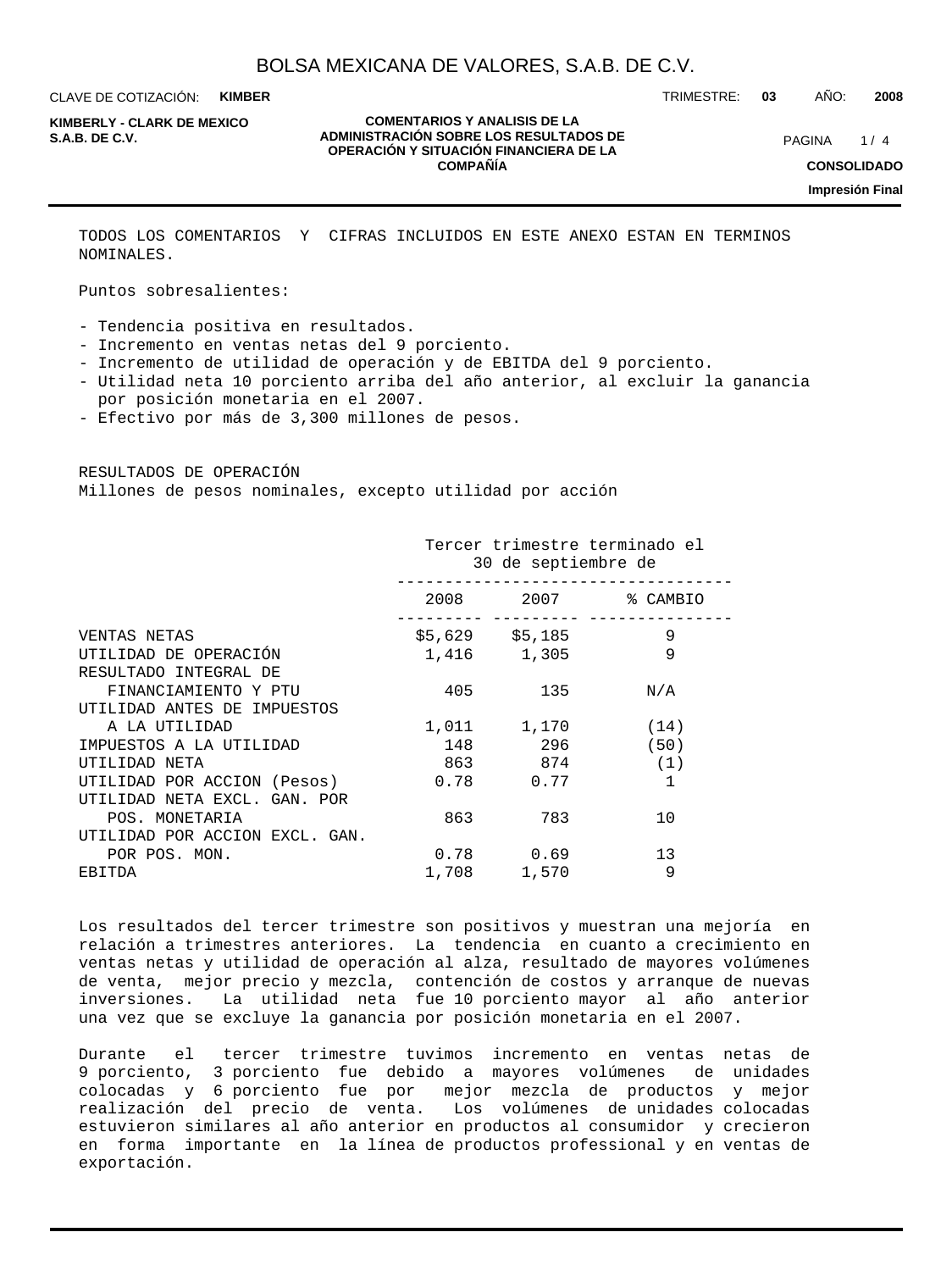CLAVE DE COTIZACIÓN: **KIMBER**

**KIMBERLY - CLARK DE MEXICO**

#### **COMENTARIOS Y ANALISIS DE LA ADMINISTRACIÓN SOBRE LOS RESULTADOS DE PAGINA 2/4 OPERACIÓN Y SITUACIÓN FINANCIERA DE LA COMPAÑÍA**

 $2/4$ 

**CONSOLIDADO**

**Impresión Final**

Seguimos resintiendo fuertes presiones de costos. Hasta el mes de septiembre, en el caso de los energéticos hemos tenido incrementos de 60 porciento en electricidad y 50 porciento en gas natural. Por lo que se refiere a otras materias primas la presión continuó durante el tercer trimestre, particularmente en todas aquellas derivadas del petróleo, así como en las celulosas y en las fibras para reciclar.

Estos efectos negativos fueron absorbidos por eficiencias en la producción debido a los volúmenes con que estamos operando; por un intenso programa de reducción y contención de costos así como por ahorros provenientes del arranque de las nuevas inversiones que hemos realizado con este fin; por una mejor mezcla de productos vendidos y por mayor realización de precios de venta. Como resultado de todo esto la utilidad de operación creció 9 porciento en relación al año anterior.

La utilidad neta estuvo 1 porciento por debajo del año anterior, pero es 10 porciento mayor cuando eliminamos la ganacia por posición monetaria registrada en el 2007 y que ya no se calculó en 2008 debido a la desconexión de la NIF B-10. La utilidad neta tuvo dos efectos importantes en sentido opuesto, el reconocimiento de una pérdida cambiaria derivada de la depreciación del peso en una posición pasiva y el efecto positivo en el impuesto sobre la renta por la devolución de impuestos en virtud de un juicio favorable.

Generamos EBITDA por casi \$5,100 millones de pesos en los primeros nueve meses del año y al 30 de septiembre de 2008 terminamos con efectivo por más de \$3,300 millones de pesos. Hemos invertido en los últimos doce meses \$2,360 millones de pesos (\$1,343 en activos fijos o CAPEX y \$1,017 en la recompra de acciones propias) y se ha pagado un dividendo a nuestros accionistas por \$2,998 millones de pesos.

Al 30 de septiembre de 2008, tal y como se revela en los Estados Financieros, la Compañía cuenta con instrumentos financieros derivados que se utilizan para reducir los riesgos de los efectos de las variaciones en las tasas de interés y en el precio del gas natural. Independientemente del valor de mercado de estos instrumentos, su efecto en los Estados Financieros no sería material.

TRIMESTRE: **03** AÑO: **2008**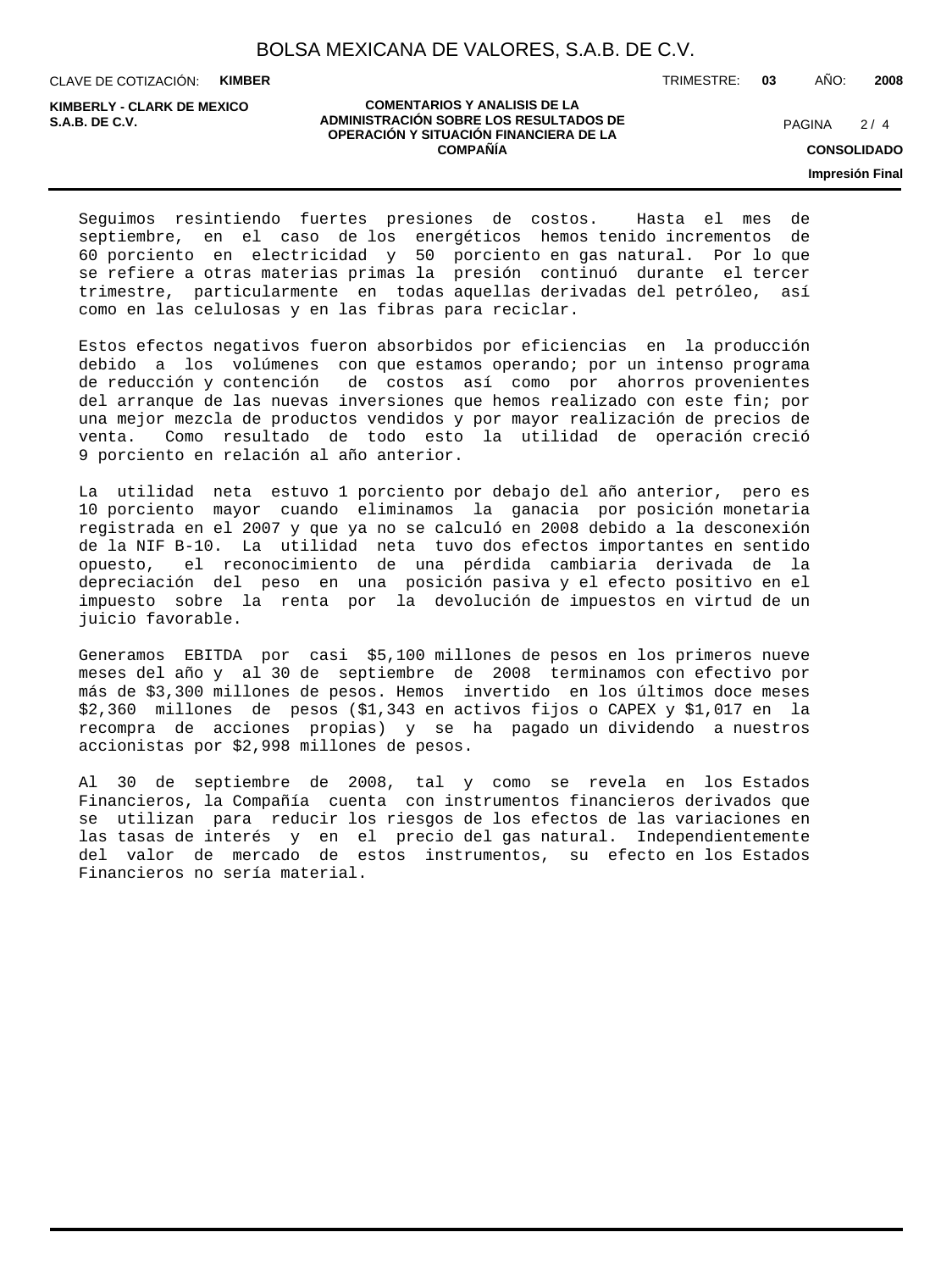CLAVE DE COTIZACIÓN: **KIMBER**

**KIMBERLY - CLARK DE MEXICO**

#### **COMENTARIOS Y ANALISIS DE LA ADMINISTRACIÓN SOBRE LOS RESULTADOS DE PAGINA 19/4 OPERACIÓN Y SITUACIÓN FINANCIERA DE LA COMPAÑÍA**

 $3/4$ 

**CONSOLIDADO**

**Impresión Final**

RESULTADOS DE OPERACIÓN Millones de pesos nominales, excepto utilidad por acción

|                                              | Nueve meses terminados el<br>30 de septiembre de |          |          |  |  |
|----------------------------------------------|--------------------------------------------------|----------|----------|--|--|
|                                              | 2008                                             | 2007     | % CAMBIO |  |  |
| VENTAS NETAS                                 | \$16,944                                         | \$15,668 | 8        |  |  |
| UTILIDAD DE OPERACIÓN                        | 4,223                                            | 4,077    | 4        |  |  |
| RESULTADO INTEGRAL DE FINANCIAMIENTO Y PTU   | 697                                              | 545      | 28       |  |  |
| UTILIDAD ANTES DE IMPUESTOS A LA UTILIDAD    | 3,526                                            | 3,532    |          |  |  |
| IMPUESTOS A LA UTILIDAD                      | 865                                              | 902      | (4)      |  |  |
| UTILIDAD NETA                                | 2,661                                            | 2,630    |          |  |  |
| UTILIDAD POR ACCION (Pesos)                  | 2.40                                             | 2.31     | 4        |  |  |
| UTILIDAD NETA EXCL. GAN. POR POS. MONETARIA  | 2,661                                            | 2,525    | 5        |  |  |
| UTILIDAD POR ACCION EXCL. GAN. POR POS. MON. | 2.40                                             | 2.22     | 8        |  |  |
| EBITDA                                       | 5,089                                            | 4,862    | 5        |  |  |

BALANCES GENERALES Millones de pesos nominales

|                                              | 30 de septiembre de |                                                                                                                                                                                                                                 |  |       |
|----------------------------------------------|---------------------|---------------------------------------------------------------------------------------------------------------------------------------------------------------------------------------------------------------------------------|--|-------|
|                                              |                     | 2008 — 2008 — 2008 — 2008 — 2008 — 2008 — 2008 — 2008 — 2008 — 2010 — 2010 — 2010 — 2020 — 2020 — 2020 — 2020 — 2020 — 2020 — 2020 — 2020 — 2020 — 2020 — 2020 — 2020 — 2020 — 2020 — 2020 — 2020 — 2020 — 2020 — 2020 — 2020 — |  | 2007  |
| ACTIVOS                                      |                     |                                                                                                                                                                                                                                 |  |       |
|                                              |                     |                                                                                                                                                                                                                                 |  |       |
| <b>EFECTIVO</b>                              |                     | $\frac{1}{5}$ 3,331 $\frac{1}{5}$ 3,500                                                                                                                                                                                         |  |       |
| CUENTAS POR COBRAR                           |                     | 4,210                                                                                                                                                                                                                           |  | 3,810 |
| <b>INVENTARIOS</b>                           |                     | 1,829 1,773                                                                                                                                                                                                                     |  |       |
| ACTIVO CIRCULANTE OPERACIONES DISCONTINUADAS |                     | $\mathcal{L}_{\text{max}}$ and $\mathcal{L}_{\text{max}}$                                                                                                                                                                       |  | 48    |
| CUENTA POR COBRAR LARGO PLAZO                |                     | 482                                                                                                                                                                                                                             |  | 592   |
| INSTRUMENTOS FINANCIEROS DERIVADOS L.P.      |                     | 65                                                                                                                                                                                                                              |  | 24    |
| ACTIVO FIJO                                  |                     | 14,509 13,719                                                                                                                                                                                                                   |  |       |
| TOTAL                                        |                     | $$24,426$ $$23,466$                                                                                                                                                                                                             |  |       |
| PASIVO Y CAPITAL CONTABLE                    |                     |                                                                                                                                                                                                                                 |  |       |
| PRESTAMOS BANCARIOS                          |                     | $$2,814$ $$76$                                                                                                                                                                                                                  |  |       |
| INSTRUMENTOS FINANCIEROS DERIVADOS           |                     | 68                                                                                                                                                                                                                              |  | 52    |
| CUENTAS POR PAGAR                            |                     | 2,179 1,821                                                                                                                                                                                                                     |  |       |
| PASIVOS ACUMULADOS                           |                     | 1,483                                                                                                                                                                                                                           |  | 1,388 |
| DIVIDENDOS POR PAGAR                         |                     | 1,535                                                                                                                                                                                                                           |  | 1,484 |
| ISR POR PAGAR                                |                     | 481                                                                                                                                                                                                                             |  | 283   |
| BENEFICIOS AL PERSONAL CORTO PLAZO           |                     | 551                                                                                                                                                                                                                             |  | 560   |
| PASIVO CIRCULANTE OPERACIONES DISCONTINUADAS |                     |                                                                                                                                                                                                                                 |  | 21    |
| PRESTAMOS A LARGO PLAZO                      |                     | 4,630                                                                                                                                                                                                                           |  | 7,441 |
| IMPUESTOS DIFERIDOS                          |                     | 2,273 1,936                                                                                                                                                                                                                     |  |       |
| BENEFICIOS AL PERSONAL LARGO PLAZO           |                     | 134                                                                                                                                                                                                                             |  | 59    |
| CAPITAL CONTABLE                             |                     | 8,278 8,345                                                                                                                                                                                                                     |  |       |
| TOTAL                                        |                     | $$24,426$ $$23,466$                                                                                                                                                                                                             |  |       |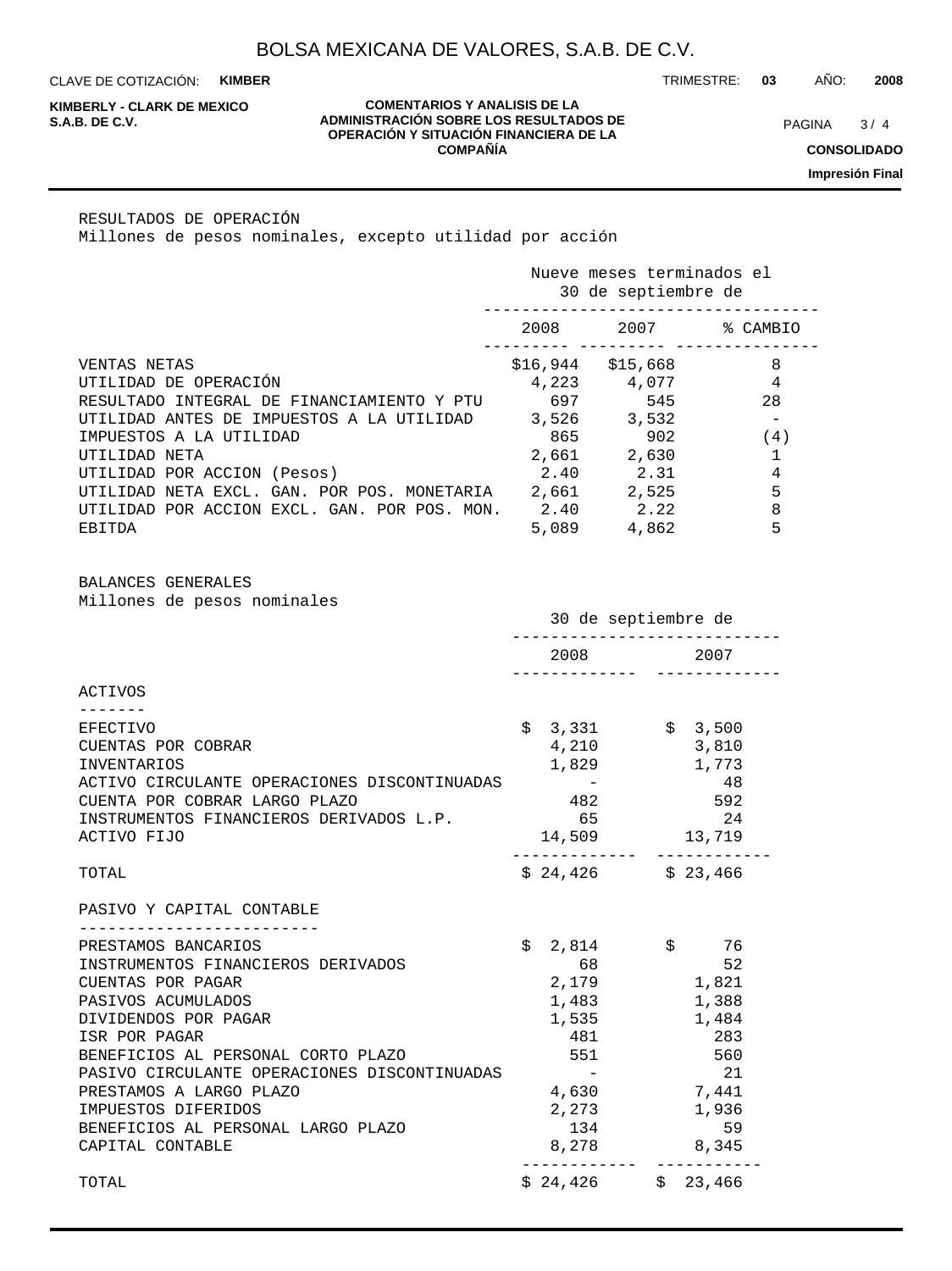CLAVE DE COTIZACIÓN: **KIMBER**

**KIMBERLY - CLARK DE MEXICO**

#### **COMENTARIOS Y ANALISIS DE LA ADMINISTRACIÓN SOBRE LOS RESULTADOS DE PAGINA 1/4 OPERACIÓN Y SITUACIÓN FINANCIERA DE LA COMPAÑÍA**

 $4/4$ 

**CONSOLIDADO**

**Impresión Final**

FLUJOS DE EFECTIVO Millones de pesos nominales

|                                            | Nueve meses terminados el<br>30 de septiembre de |                       |  |
|--------------------------------------------|--------------------------------------------------|-----------------------|--|
|                                            | 2008 2007                                        |                       |  |
| UTILIDAD ANTES DE                          |                                                  |                       |  |
| IMPUESTOS A LA UTILIDAD                    | $$3,526$ $$3,532$                                |                       |  |
| DEPRECIACION                               | 866 -                                            | 785                   |  |
| PROVISIONES                                |                                                  | 345 277               |  |
| OTROS                                      | 376                                              | 284                   |  |
| FLUJOS UTILIZADOS EN LA OPERACION          | $(1,089)$ $(1,663)$                              |                       |  |
| FLUJOS NETOS DE ACTIVIDADES DE OPERACION   | 4,024                                            | 3,215                 |  |
| PROGRAMA DE INVERSIONES                    |                                                  | $(838)$ (958)         |  |
| EMISION DE DEUDA                           |                                                  | 2,500                 |  |
| RECOMPRA DE ACCIONES                       |                                                  | $(673)$ (648)         |  |
| PAGO DE DIVIDENDOS                         |                                                  | $(1, 531)$ $(1, 483)$ |  |
| FINANCIAMIENTO E INTERESES PAGADOS NETO    |                                                  | $(447)$ (390)         |  |
| INSTRUMENTOS FINANCIEROS DERIVADOS PAGADOS |                                                  | $(119)$ (513)         |  |
| EFECTIVO GENERADO                          | 416                                              | 1,723                 |  |
| EFECTIVO AL INICIO DEL PERIODO             | 2,915                                            | 1,777                 |  |
| EFECTIVO AL FINAL DEL PERIODO              | 3,331                                            | 3,500                 |  |

#### TRIMESTRE: **03** AÑO: **2008**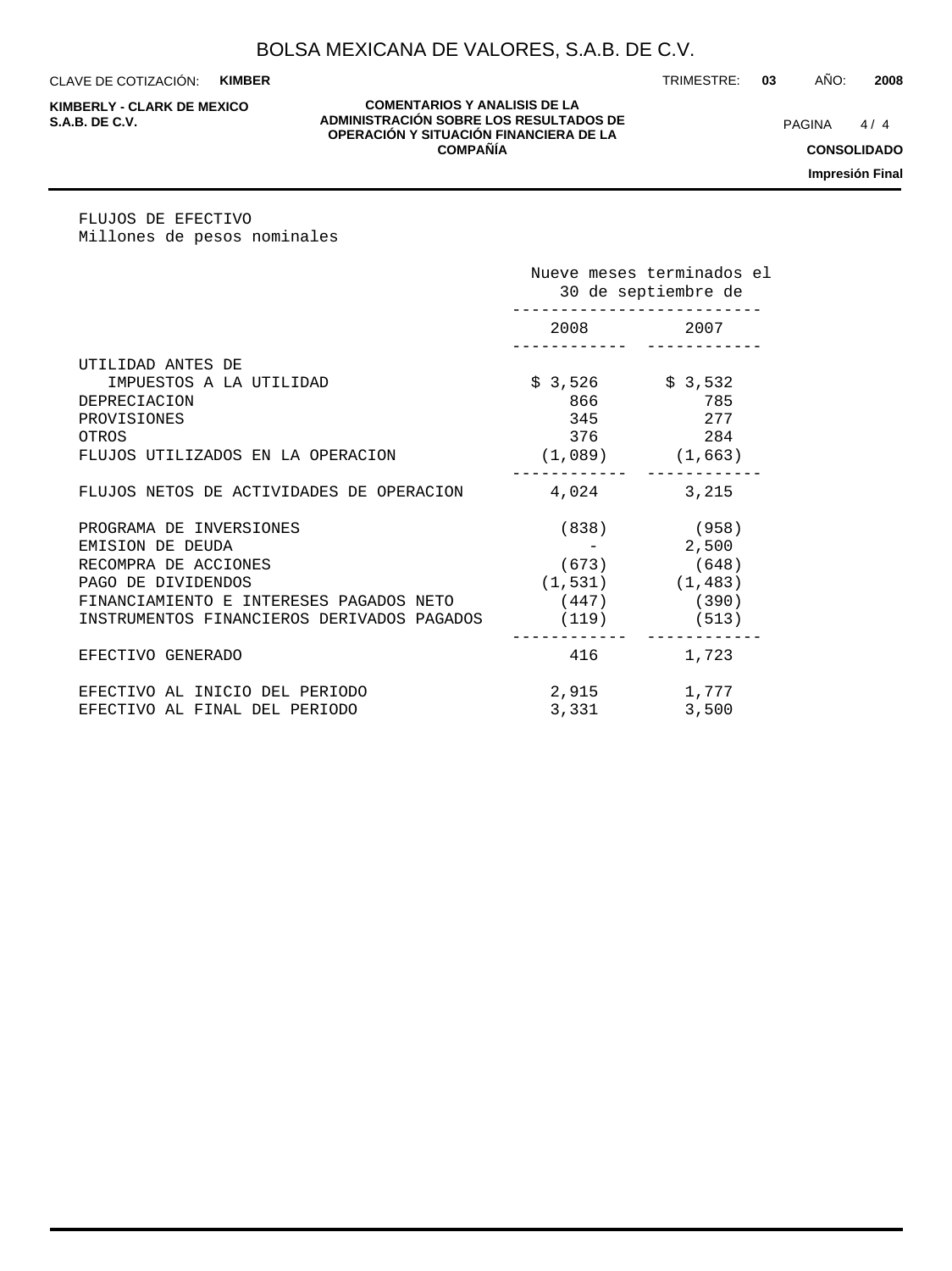**KIMBER**

**KIMBERLY - CLARK DE MEXICO**

**NOTAS COMPLEMENTARIAS A LA INFORMACIÓN FINANCIERA S.A.B. DE C.V.** PAGINA 1 / 5

CLAVE DE COTIZACIÓN: TRIMESTRE: **03** AÑO: **2008**

**CONSOLIDADO**

**Impresión Final**

OPERACIONES -----------

KIMBERLY-CLARK DE MEXICO, S. A. B. DE C. V. Y SUBSIDIARIAS (LA "COMPAÑIA") SE DEDICA A LA MANUFACTURA Y COMERCIALIZACION DE PRODUCTOS DESECHABLES PARA EL CONSUMIDOR DE USO DIARIO DENTRO Y FUERA DEL HOGAR, COMO SON: PAÑALES Y PRODUCTOS PARA BEBE, TOALLAS FEMENINAS, PRODUCTOS PARA INCONTINENCIA, PAPEL HIGIENICO, SERVILLETAS, PAÑUELOS, TOALLAS PARA MANOS Y COCINA, TOALLITAS HUMEDAS Y PRODUCTOS PARA EL CUIDADO DE LA SALUD. ENTRE SUS PRINCIPALES MARCAS SE ENCUENTRAN: HUGGIES®, KLEENBEBE®, KLEENEX®, KIMLARK®, PETALO®, COTTONELLE®, DEPEND® Y KOTEX®.

#### BASES DE PRESENTACION DE ESTADOS FINANCIEROS

--------------------------------------------

CONSOLIDACION - LOS ESTADOS FINANCIEROS CONSOLIDADOS INCLUYEN LAS CIFRAS DE KIMBERLY-CLARK DE MEXICO, S. A. B. DE C. V. Y DE LAS SIGUIENTES SUBSIDIARIAS, DE LAS CUALES POSEE LA TOTALIDAD DE LAS ACCIONES:

- CRISOBA INDUSTRIAL, S. A. DE C. V. PROPORCIONA SERVICIOS DE MAQUILA A KIMBERLY-CLARK DE MEXICO, S. A. B. DE C. V.
- PAPER PRODUCTS TRADE CORPORATION. EMPRESA COMERCIALIZADORA ESTABLECIDA EN EL EXTERIOR PARA PROMOVER LAS EXPORTACIONES DE LOS PRODUCTOS DE LA COMPAÑIA.
- SERVICIOS EMPRESARIALES SORAN, S. A. DE C. V. PROPORCIONA, A TRAVES DE SUS COMPAÑIAS SUBSIDIARIAS, SERVICIOS DE DISTRIBUCION Y OTROS A KIMBERLY-CLARK DE MEXICO, S. A. B. DE C. V.
- TAXI AEREO DE MEXICO, S. A. PROPORCIONA SERVICIO DE TRANSPORTE AEREO A PERSONAL DE KIMBERLY-CLARK DE MEXICO, S. A. B. DE C. V., SUS SUBSIDIARIAS Y AL PUBLICO EN GENERAL.
- OTRAS SUBSIDIARIAS CUYA ACTIVIDAD ES EL ARRENDAMIENTO DE INMUEBLES, PRINCIPALMENTE A CRISOBA INDUSTRIAL, S. A. DE C. V.

LAS OPERACIONES Y SALDOS INTERCOMPAÑIAS HAN SIDO ELIMINADOS EN LA CONSOLIDACION.

PRESENTACION DE INFORMACION FINANCIERA CON UN ENTORNO NO INFLACIONARIO - A PARTIR DEL 1 DE ENERO DE 2008 ENTRO EN VIGOR LA NORMA DE INFORMACION FINANCIERA (NIF) B-10 "EFECTOS DE LA INFLACION" ; EN ELLA SE MENCIONA LA NECESIDAD DE DETERMINAR EL ENTORNO ECONOMICO EN QUE OPERA UNA ENTIDAD Y QUE PUEDE SER INFLACIONARIO O NO INFLACIONARIO, EN FUNCION A QUE LA INFLACION ACUMULADA EN LOS ULTIMOS TRES AÑOS SEA MAYOR O MENOR AL 26 PORCIENTO RESPECTIVAMENTE.

DEBIDO A QUE LA INFLACION ACUMULADA DE 2005 A 2007 ES MENOR AL 26% (ENTORNO NO INFLACIONARIO), LA INFORMACION QUE SE PRESENTA POR EL EJERCICIO 2008 NO RECONOCE LOS EFECTOS DE LA INFLACION.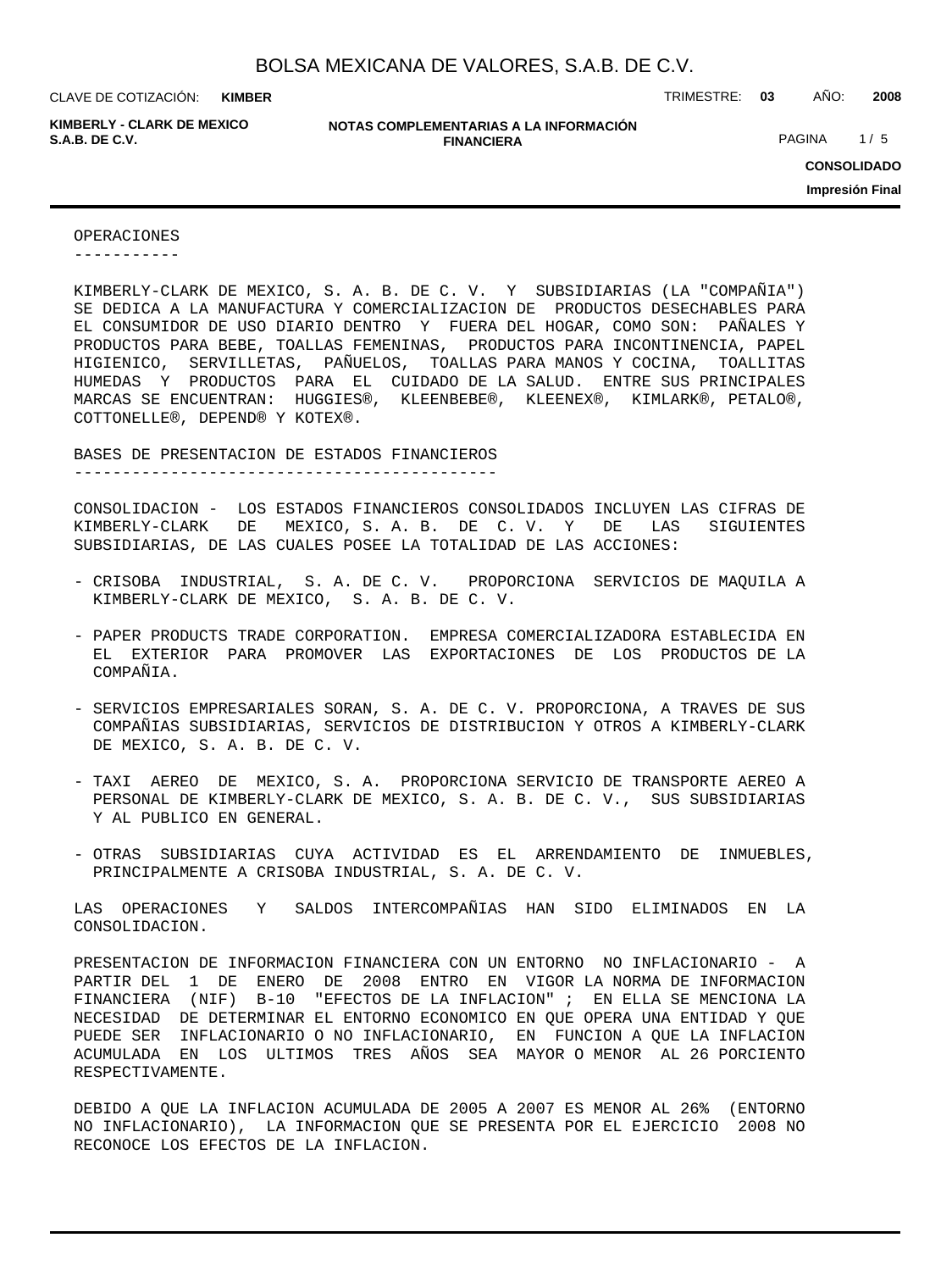**KIMBER**

CLAVE DE COTIZACIÓN: TRIMESTRE: **03** AÑO: **2008**

**KIMBERLY - CLARK DE MEXICO**

#### **NOTAS COMPLEMENTARIAS A LA INFORMACIÓN FINANCIERA S.A.B. DE C.V.** PAGINA 2 / 5

**CONSOLIDADO**

**Impresión Final**

DURANTE EL MES DE MARZO DE 2008, EL CINIF EMITIO UNA INTERPRETACION A LA NIF B-10, DONDE ESPECIFICA QUE PARA FINES DE COMPARACION, LA INFORMACION DEL EJERCICIO 2007, INCLUYENDO LA PRESENTADA EN FECHAS INTERMEDIAS, SE DEBE PRESENTAR ACUALIZADA A PESOS DE DICIEMBRE DE 2007.

RESUMEN DE POLITICAS CONTABLES SIGNIFICATIVAS ---------------------------------------------

LOS ESTADOS FINANCIEROS CONSOLIDADOS ADJUNTOS CUMPLEN CON LAS NIF. SU PREPARACION REQUIERE QUE LA ADMINISTRACION EFECTUE CIERTAS ESTIMACIONES Y UTILICE DETERMINADOS SUPUESTOS PARA VALUAR ALGUNAS DE LAS PARTIDAS DE LOS ESTADOS FINANCIEROS Y PARA EFECTUAR LAS REVELACIONES QUE SE CONSIDEREN ADECUADAS EN LAS CIRCUNSTANCIAS. LAS PRINCIPALES POLITICAS CONTABLES SON LAS SIGUIENTES:

EQUIVALENTES DE EFECTIVO - CONSISTE EN INVERSIONES DIARIAS DE EXCEDENTES DE EFECTIVO.

INVENTARIOS Y COSTO DE VENTAS - LOS INVENTARIOS SE VALUAN BAJO EL METODO DE PRIMERAS ENTRADAS PRIMERAS SALIDAS, EL CUAL NO EXCEDE A SU VALOR DE REALIZACION.

INMUEBLES, MAQUINARIA Y EQUIPO - SE REGISTRAN AL COSTO DE ADQUISICION Y, LOS SALDOS AL 30 DE SEPTIEMBRE DE 2007 SE ACTUALIZARON UTILIZANDO EL INDICE NACIONAL DE PRECIOS AL CONSUMIDOR. EN EL CASO DE ACTIVOS DE ORIGEN EXTRANJERO, EL COSTO DE ADQUISICION SE ACTUALIZO CON LA INFLACION DEL PAIS DE ORIGEN Y SE CONSIDERO LA FLUCTUACION DEL PESO MEXICANO CON RELACION A DICHA MONEDA.

LA DEPRECIACION DE LOS INMUEBLES, MAQUINARIA Y EQUIPO SE CALCULA CONFORME AL METODO DE LINEA RECTA Y CON BASE EN LAS VIDAS UTILES ESTIMADAS DE LOS ACTIVOS, COMO SIGUE:

|                      | AÑOS<br>PROMEDIO |
|----------------------|------------------|
|                      |                  |
| EDIFICIOS            | 45               |
| MAOUINARIA Y EOUIPO  | 15 A 25          |
| EOUIPO DE TRANSPORTE | 12 Y 25          |

CAPITALIZACION DEL RESULTADO INTEGRAL DE FINANCIAMIENTO - EL RESULTADO INTEGRAL DE FINANCIAMIENTO INCURRIDO Y ATRIBUIBLE AL PERIODO DURANTE EL CUAL SE LLEVO A CABO LA CONSTRUCCION E INSTALACION DE PROYECTOS MAYORES DE INVERSION EN INMUEBLES, MAQUINARIA Y EQUIPO SE CAPITALIZA.

DETERIORO DE ACTIVOS DE LARGA DURACION EN USO - ANUALMENTE SE REVISA EL VALOR EN LIBROS DE LOS ACTIVOS DE LARGA DURACION EN USO, PARA DETECTAR LA PRESENCIA DE ALGUN INDICIO DE DETERIORO. AL 30 DE SEPTIEMBRE DE 2008 Y 2007 NO EXISTEN INDICIOS DE DETERIORO.

RECONOCIMIENTO DE INGRESOS - LOS INGRESOS SE RECONOCEN EN EL PERIODO EN QUE SE TRANSFIERE LA PROPIEDAD Y/O RESPONSABILIDAD DE LOS INVENTARIOS A LOS CLIENTES QUE LOS ADQUIEREN.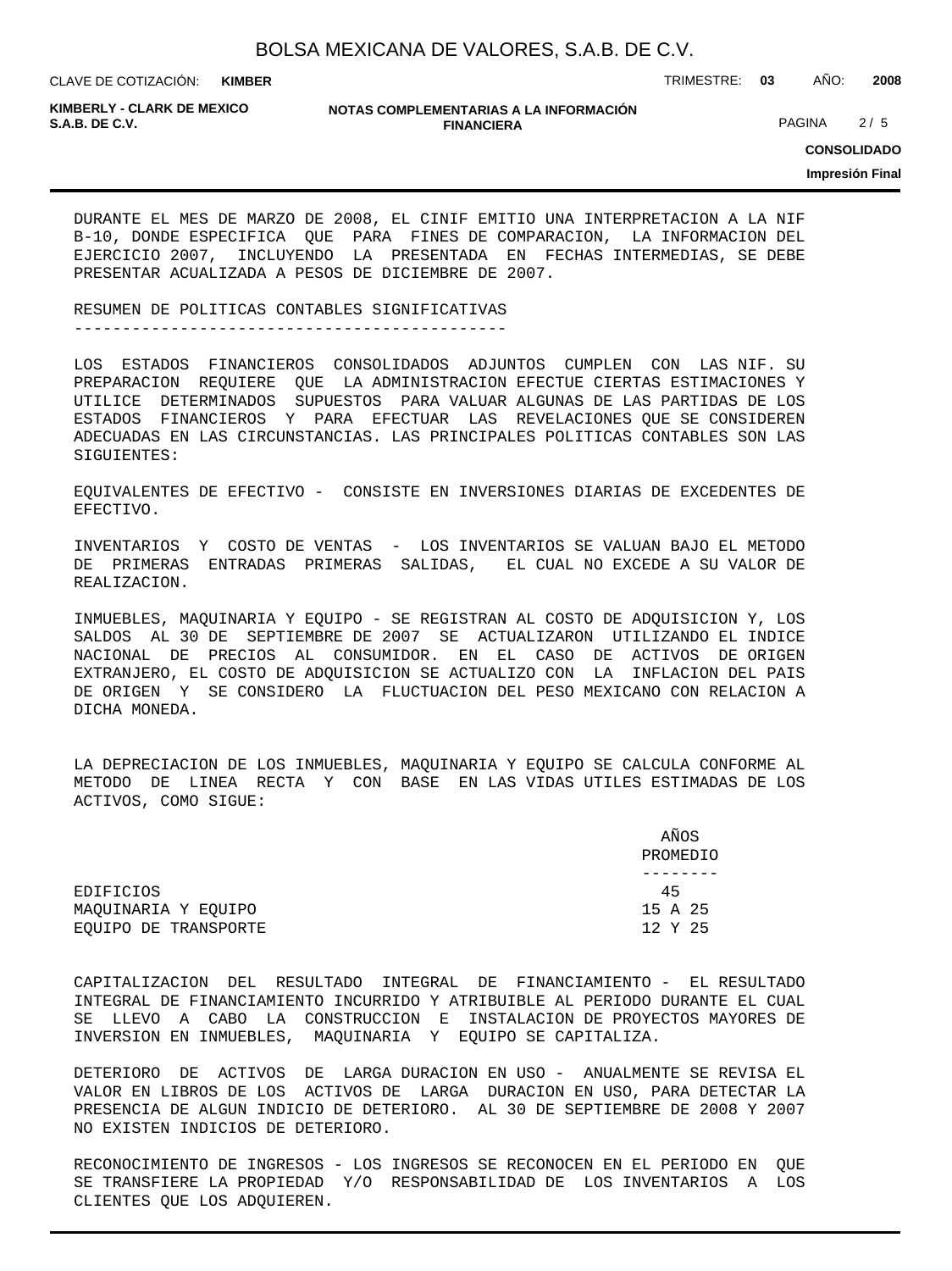**KIMBER**

CLAVE DE COTIZACIÓN: TRIMESTRE: **03** AÑO: **2008**

**KIMBERLY - CLARK DE MEXICO**

**NOTAS COMPLEMENTARIAS A LA INFORMACIÓN FINANCIERA S.A.B. DE C.V.** PAGINA 3 / 5

**CONSOLIDADO**

**Impresión Final**

INSTRUMENTOS FINANCIEROS DERIVADOS - SE VALUAN A SU VALOR RAZONABLE Y SUS EFECTOS SE RECONOCEN EN LOS RESULTADOS DEL PERIODO Y EN EL CAPITAL CONTABLE. ESTOS INSTRUMENTOS SE UTILIZAN PARA REDUCIR LOS RIESGOS DE LOS EFECTOS DE LAS VARIACIONES EN LAS TASAS DE INTERES, LOS TIPOS DE CAMBIO DE MONEDA EXTRANJERA Y EL PRECIO DE CIERTOS INSUMOS.

OPERACIONES EN MONEDA EXTRANJERA - LAS OPERACIONES EN MONEDA EXTRANJERA SE REGISTRAN AL TIPO DE CAMBIO VIGENTE A LA FECHA DE SU CELEBRACION. LOS ACTIVOS Y PASIVOS MONETARIOS EN MONEDA EXTRANJERA SE VALUAN EN MONEDA NACIONAL AL TIPO DE CAMBIO VIGENTE A LA FECHA DE LOS ESTADOS FINANCIEROS. LAS FLUCTUACIONES CAMBIARIAS SE REGISTRAN EN EL RESULTADO INTEGRAL DE FINANCIAMIENTO DEL PERIODO EN QUE OCURREN.

PARTICIPACION DE LOS TRABAJADORES EN LAS UTILIDADES - LA PTU SE REGISTRA EN LOS RESULTADOS DEL AÑO EN QUE SE CAUSA Y SE PRESENTA EN EL RUBRO DE OTROS GASTOS (INGRESOS) EN LOS ESTADOS DE RESULTADOS CONSOLIDADOS ADJUNTOS. SE RECONOCE LA PTU DIFERIDA PROVENIENTE DE LAS DIFERENCIAS TEMPORALES QUE RESULTAN DE LA COMPARACION DE LOS VALORES CONTABLES Y FISCALES DE LOS ACTIVOS Y PASIVOS, CUANDO SE PUEDA PRESUMIR RAZONABLEMENTE QUE VAN A PROVOCAR UN PASIVO O BENEFICIO, Y NO EXISTA ALGUN INDICIO DE QUE VAYA A CAMBIAR ESA SITUACION, DE TAL MANERA QUE LOS PASIVOS O LOS BENEFICIOS NO SE MATERIALICEN.

IMPUESTOS A LA UTILIDAD - EL IMPUESTO SOBRE LA RENTA ("ISR"), SE REGISTRA EN LOS RESULTADOS DEL AÑO EN QUE SE CAUSA, RECONOCIENDOSE LOS EFECTOS DIFERIDOS ORIGINADOS POR LAS DIFERENCIAS TEMPORALES, CORRESPONDIENTES A OPERACIONES Y OTROS EVENTOS ECONOMICOS RECONOCIDOS EN LOS ESTADOS FINANCIEROS EN PERIODOS DIFERENTES AL CONSIDERADO EN LAS DECLARACIONES DEL IMPUESTO SOBRE LA RENTA DE LAS EMPRESAS. DICHOS EFECTOS SE REGISTRAN CONSIDERANDO TODAS LAS DIFERENCIAS TEMPORALES QUE SE DETERMINAN MEDIANTE LA COMPARACION DE LOS VALORES CONTABLES Y FISCALES DE LOS ACTIVOS Y PASIVOS.

A PARTIR DE 2007, PARA RECONOCER EL IMPUESTO DIFERIDO ES NECESARIO REALIZAR UNA PROYECCION FINANCIERA PARA IDENTIFICAR CUAL SERA LA BASE GRAVABLE PREPONDERANTE (IMPUESTO SOBRE LA RENTA O IMPUESTO EMPRESARIAL A TASA UNICA "IETU")PARA EL PAGO DE IMPUESTOS A LA UTILIDAD.

CUENTAS POR COBRAR A CLIENTES -----------------------------

|                                                     | 2008 |                                                         | 2007 |  |
|-----------------------------------------------------|------|---------------------------------------------------------|------|--|
| CLIENTES<br>ESTIMACION PARA CUENTAS DE COBRO DUDOSO |      | $$3,994,140 \t $3,887,360$<br>$(134, 515)$ $(129, 841)$ |      |  |
| NETO                                                |      | $$3,859,625 \t$3,757,519$                               |      |  |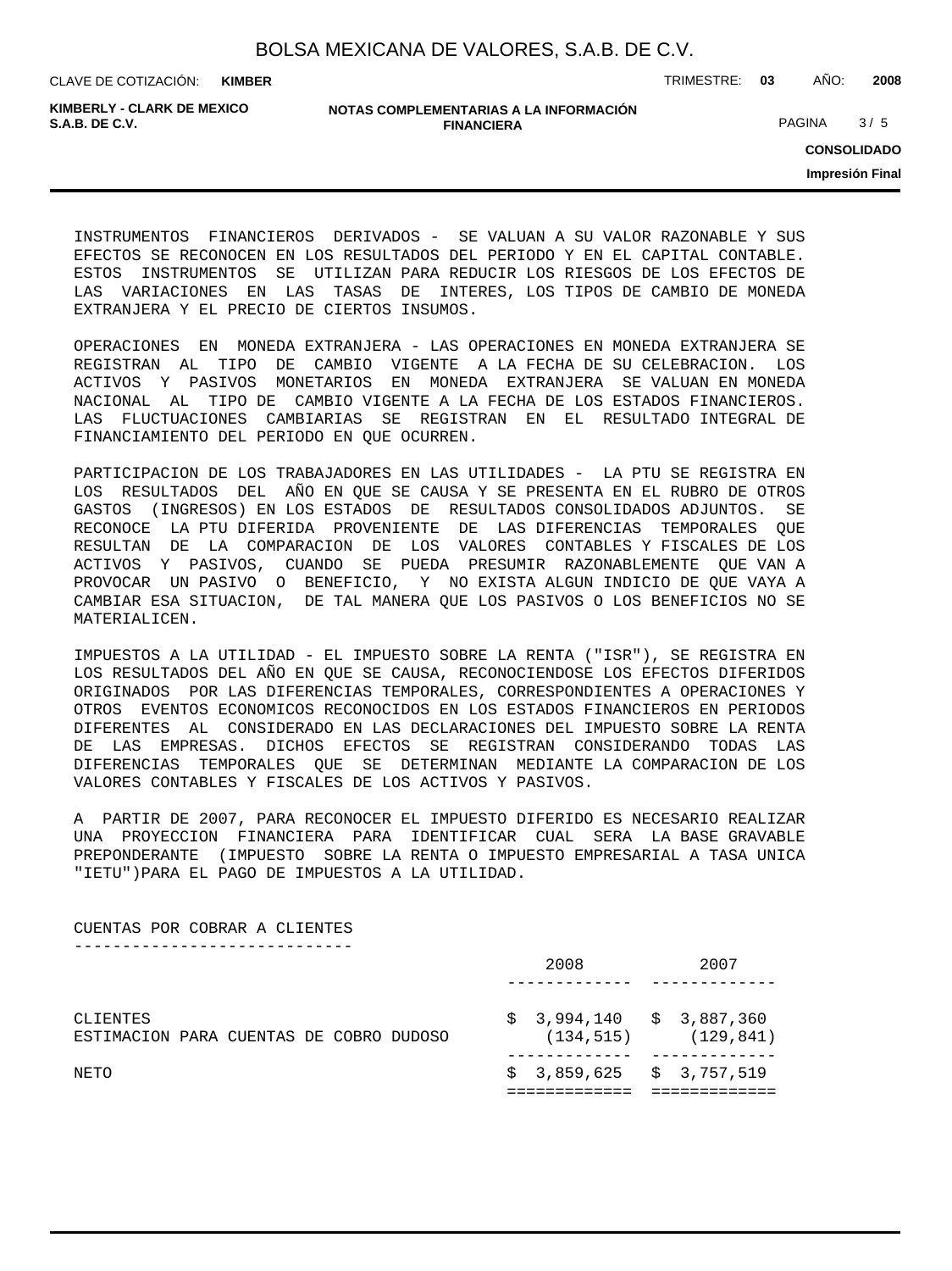CLAVE DE COTIZACIÓN: TRIMESTRE: **03** AÑO: **2008 KIMBER**

**KIMBERLY - CLARK DE MEXICO**

**NOTAS COMPLEMENTARIAS A LA INFORMACIÓN FINANCIERA**

**PAGINA** 4/5

**CONSOLIDADO**

**Impresión Final**

OTRAS CUENTAS Y DOCUMENTOS POR COBRAR

|                                         |  |  |  |    | 2008    |      | 2007    |  |
|-----------------------------------------|--|--|--|----|---------|------|---------|--|
|                                         |  |  |  |    |         |      |         |  |
|                                         |  |  |  |    |         |      |         |  |
| CORPORACION SCRIBE - PORCION CIRCULANTE |  |  |  | Ŝ. | 160,486 | - \$ |         |  |
| OTRAS                                   |  |  |  |    | 189,787 |      | 110,587 |  |
|                                         |  |  |  |    |         |      |         |  |
| NETO                                    |  |  |  | Ŝ  | 350,273 | \$   | 110,587 |  |
|                                         |  |  |  |    |         |      |         |  |

INVENTARIOS

-----------

| TOTAL                       |         | $$1,829,201$ $$1,799,945$ |
|-----------------------------|---------|---------------------------|
|                             |         |                           |
| MATERIA PRIMA Y REFACCIONES | 888,132 | 925,382                   |
| PRODUCCION EN PROCESO       | 192,296 | 166,075                   |
| PRODUCTOS TERMINADOS        | 748,773 | 708,488                   |
|                             |         |                           |
|                             | 2008    | 2007                      |

INFORMACION POR SEGMENTOS -------------------------

LA PROPORCION EN LA VENTAS NETAS Y EN LA UTILIDAD DE OPERACION MAS DEPRECIACION Y AMORTIZACION (EBITDA) POR SEGMENTO DEL TERCER TRIMESTRE DE 2008, SE RESUME COMO SIGUE:

|                                                  | 2008              |              | 2007               |             |  |  |  |
|--------------------------------------------------|-------------------|--------------|--------------------|-------------|--|--|--|
|                                                  | VENTAS NETAS<br>° | EBITDA<br>°≈ | VENTAS NETAS<br>ిన | EBITDA<br>° |  |  |  |
| CONSUMIDOR<br>PROFESSIONAL<br><b>EXPORTACION</b> | 84<br>8<br>8      | 91<br>5      | 87<br>6            | 90<br>6     |  |  |  |
| TOTAL                                            | 100               | 100          | 100                | 100         |  |  |  |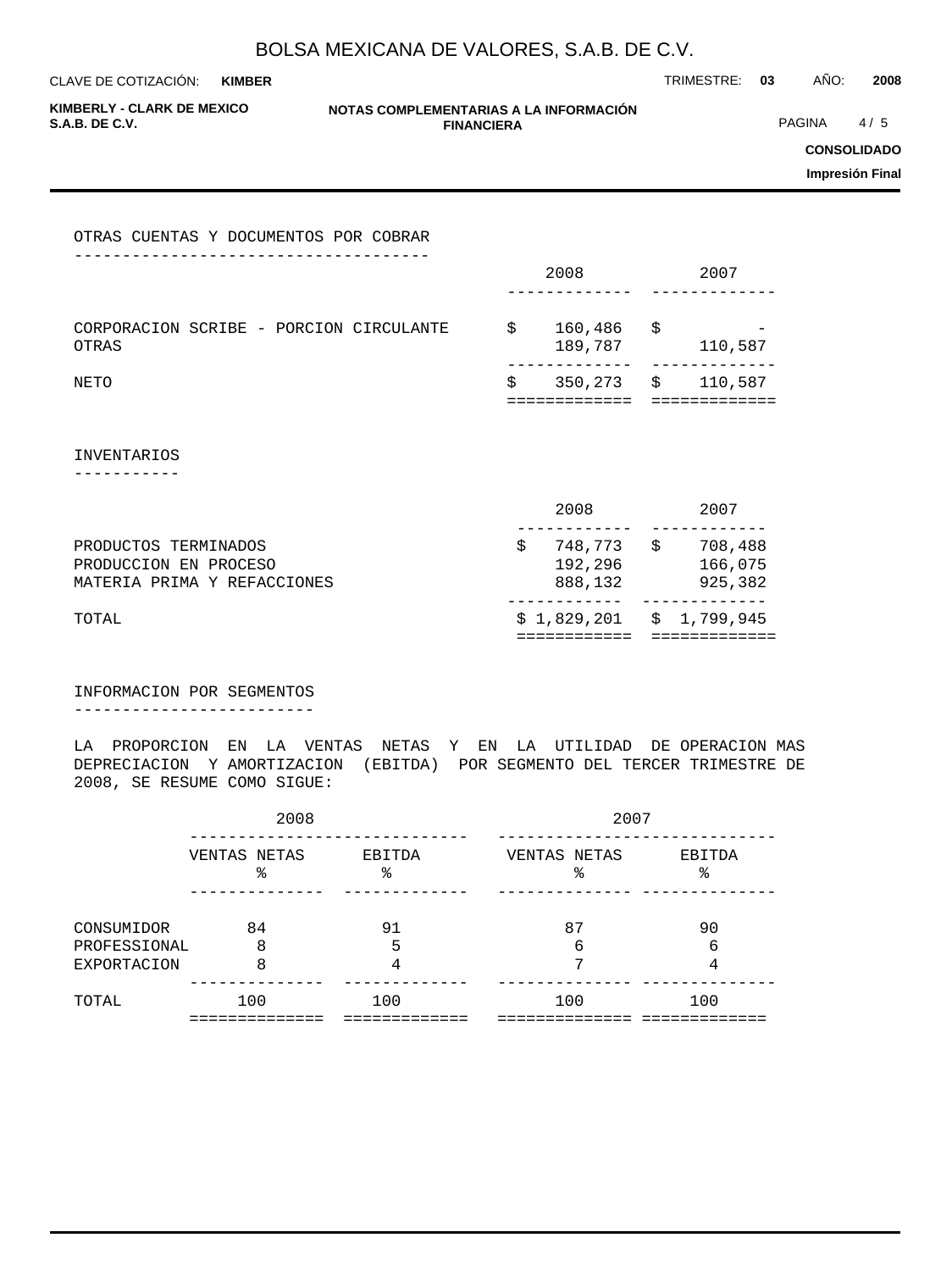**KIMBER**

CLAVE DE COTIZACIÓN: TRIMESTRE: **03** AÑO: **2008**

**KIMBERLY - CLARK DE MEXICO**

**NOTAS COMPLEMENTARIAS A LA INFORMACIÓN FINANCIERA S.A.B. DE C.V.** PAGINA 5 / 5

**CONSOLIDADO**

**Impresión Final**

OBLIGACIONES LABORALES AL RETIRO --------------------------------

EL PASIVO Y EL COSTO ANUAL POR PRIMAS DE ANTIGÜEDAD LEGAL, PLAN DE PENSIONES PARA PERSONAL QUE REUNA CIERTOS REQUISITOS E INDEMNIZACIONES AL TERMINO DE LA RELACION LABORAL, ES CALCULADO POR ACTUARIO INDEPENDIENTE CON BASE EN EL METODO DE CREDITO UNITARIO PROYECTADO. PARA HACER FRENTE A ESTAS OBLIGACIONES, LA COMPAÑIA TIENE ESTABLECIDOS FONDOS EN ADMINISTRACION.

A PARTIR DEL 1 DE ENERO DE 2008 ENTRO EN VIGOR LA NIF D-3, LA CUAL INCORPORA LA PTU CAUSADA Y DIFERIDA COMO PARTE DE SU NORMATIVIDAD. ADEMAS SE ESTABLECE QUE LAS PARTIDAS POR AMORTIZAR SE CARGARAN A RESULTADOS EN UN PLAZO MAXIMO DE 5 AÑOS.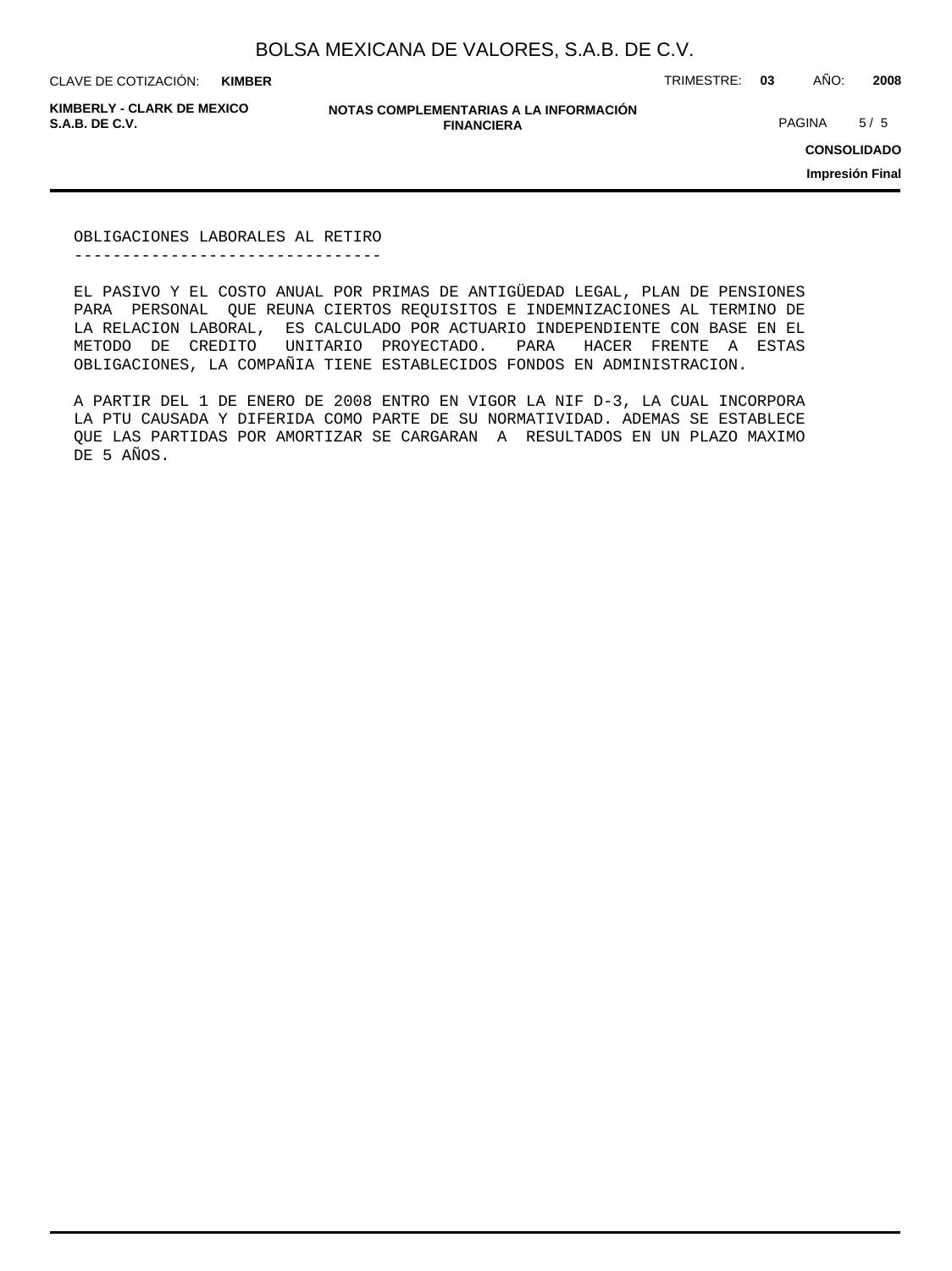CLAVE DE COTIZACIÓN TRIMESTRE **03** AÑO **2008 KIMBER**

**KIMBERLY - CLARK DE MEXICO S.A.B. DE C.V.**

### **RELACIÓN DE INVERSIÓN EN ACCIONES**

### **CONSOLIDADO**

### SUBSIDIARIAS

| <b>NOMBRE DE LA EMPRESA</b>                           | <b>ACTIVIDAD PRINCIPAL</b>                              | <b>NO. DE ACCIONES</b> | % DE TEN |
|-------------------------------------------------------|---------------------------------------------------------|------------------------|----------|
| CRISOBA INDUSTRIAL, S.A. DE C.V.                      | MANU PROD AL CONSUMO DE USO<br>PERSONAL                 | 790,601,970            | 100.00   |
| <b>PAPER PRODUCTS TRADE</b><br><b>CORPORATION</b>     | <b>COMERCIALIZADORA PROD EN EL</b><br><b>EXTRNAJERO</b> | 3,000,000              | 100.00   |
| <b>SERVICIOS EMPRESARIALES</b><br>SORAN, S.A. DE C.V. | SERVICIOS DE DISTRIBUCION                               | 200,000                | 100.00   |
| TAXI AEREO DE MEXICO, S.A.                            | TRANSPORTE AEREO                                        | 105,002,055            | 100.00   |
| <b>CINCO SUBSIDIARIAS</b>                             | ARRENDAMIENTO DE INMUEBLES Y<br><b>EQUIPO</b>           |                        | 100.00   |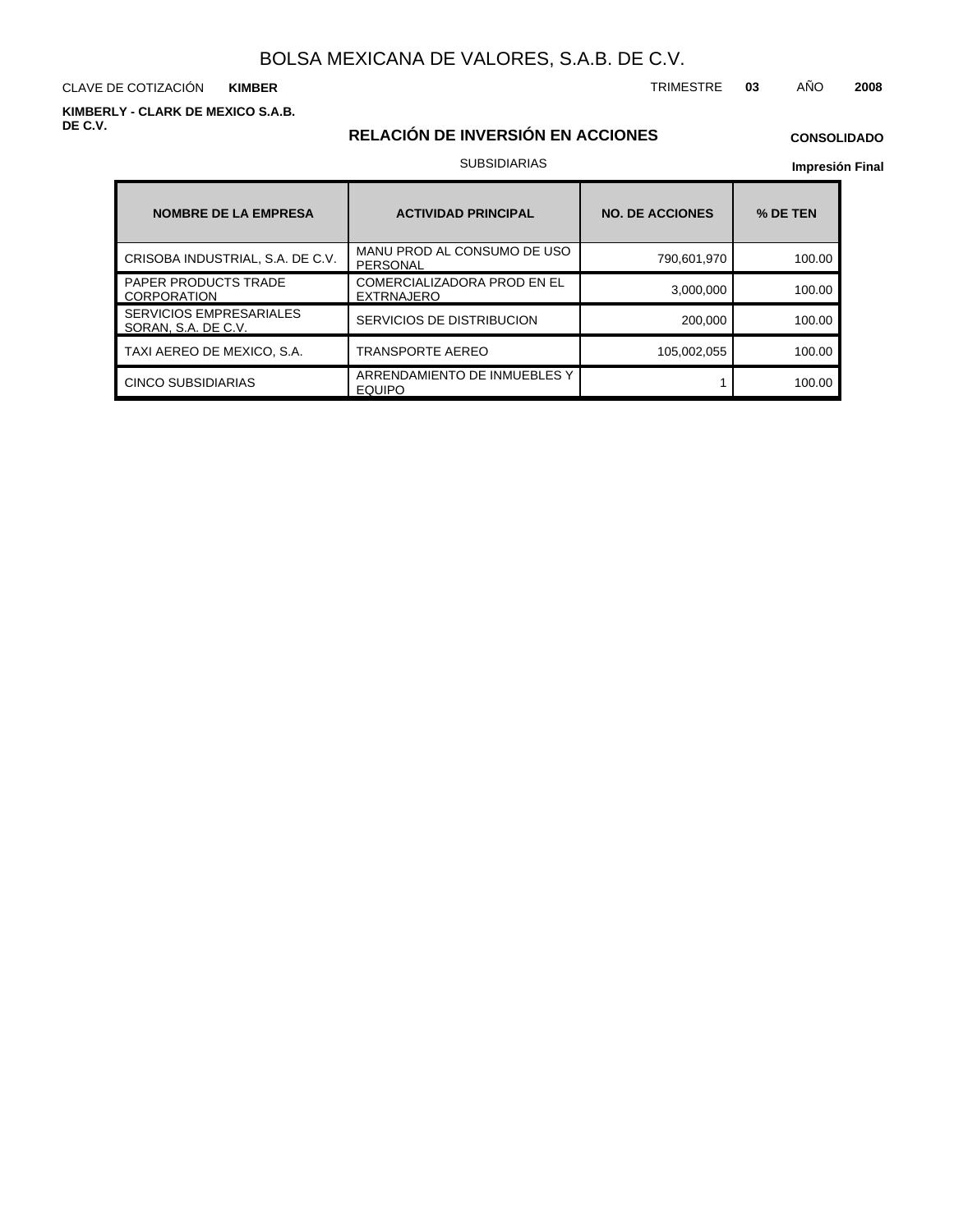#### CLAVE DE COTIZACIÓN **KIMBER**

#### **KIMBERLY - CLARK DE MEXICO S.A.B. DE C.V.**

# **DESGLOSE DE CRÉDITOS**

### (MILES DE PESOS)

**CONSOLIDADO**

**Impresión Final**

|                               |                                                       |                                            |                                       |                                                          |                   |                    | <b>VENCTOS, O AMORT, DENOMINADOS EN MONEDA NACIONAL</b> |                     |                     |                              | <b>VENCTOS, O AMORT, DENOMINADOS EN MONEDA EXTRANJERA</b> |                    |                            |                     |                     |                               |
|-------------------------------|-------------------------------------------------------|--------------------------------------------|---------------------------------------|----------------------------------------------------------|-------------------|--------------------|---------------------------------------------------------|---------------------|---------------------|------------------------------|-----------------------------------------------------------|--------------------|----------------------------|---------------------|---------------------|-------------------------------|
| TIPO DE CRÉDITO / INSTITUCIÓN | <b>CON</b><br><b>INSTITUCIÓN</b><br><b>EXTRANJERA</b> | <b>FECHA DE FIRMA /</b><br><b>CONTRATO</b> | <b>FECHA DE</b><br><b>VENCIMIENTO</b> | <b>TASA DE</b><br><b>INTERÉS Y/O</b><br><b>SOBRETASA</b> |                   |                    | <b>INTERVALO DE TIEMPO</b>                              |                     |                     |                              |                                                           |                    | <b>INTERVALO DE TIEMPO</b> |                     |                     |                               |
|                               |                                                       |                                            |                                       |                                                          | <b>AÑO ACTUAL</b> | <b>HASTA 1 AÑO</b> | <b>HASTA 2 AÑOS</b>                                     | <b>HASTA 3 AÑOS</b> | <b>HASTA 4 AÑOS</b> | <b>HASTA 5 AÑOS O</b><br>MÁS | AÑO ACTUAL                                                | <b>HASTA 1 AÑO</b> | <b>HASTA 2 AÑOS</b>        | <b>HASTA 3 AÑOS</b> | <b>HASTA 4 AÑOS</b> | <b>HASTA 5 AÑOS O<br/>MÁS</b> |
| <b>BANCARIOS</b>              |                                                       |                                            |                                       |                                                          |                   |                    |                                                         |                     |                     |                              |                                                           |                    |                            |                     |                     |                               |
| <b>COMERCIO EXTERIOR</b>      |                                                       |                                            |                                       |                                                          |                   |                    |                                                         |                     |                     |                              |                                                           |                    |                            |                     |                     |                               |
| <b>BANAMEX</b>                | <b>NO</b>                                             | 16/05/2001                                 | 15/06/2009                            | 3.33                                                     |                   |                    |                                                         |                     |                     |                              | 14,638                                                    |                    |                            |                     |                     |                               |
| <b>BONO</b>                   | SI                                                    | 28/07/1999                                 | 01/08/2009                            | 9.33                                                     |                   |                    |                                                         |                     |                     |                              | $\Omega$                                                  | 2,737,500          |                            |                     |                     |                               |
| DEUTSCHE BANK                 | SI                                                    | 16/08/2001                                 | 02/04/2012                            | 2.88                                                     |                   |                    |                                                         |                     |                     |                              | 13,568                                                    | 13,567             | 27,135                     | 27,135              | 27,134              |                               |
| DEUTSCHE BANK                 | SI                                                    | 02/12/2002                                 | 20/08/2010                            | 3.25                                                     |                   |                    |                                                         |                     |                     |                              | $\Omega$                                                  | 20,451             | 20,452                     | $\sqrt{ }$          |                     |                               |
| <b>BANK OF AMERICA</b>        | SI                                                    | 30/04/2001                                 | 30/09/2011                            | 3.19                                                     |                   |                    |                                                         |                     |                     |                              |                                                           | 14,093             | 14,093                     | 14,093              |                     |                               |
|                               | <b>NO</b>                                             |                                            |                                       |                                                          |                   |                    |                                                         |                     |                     |                              |                                                           |                    |                            |                     |                     |                               |
|                               | <b>NO</b>                                             |                                            |                                       |                                                          |                   |                    |                                                         |                     |                     |                              |                                                           |                    |                            |                     |                     |                               |
|                               | <b>NO</b>                                             |                                            |                                       |                                                          |                   |                    |                                                         |                     |                     |                              |                                                           |                    |                            |                     |                     |                               |
|                               | <b>NO</b>                                             |                                            |                                       |                                                          |                   |                    |                                                         |                     |                     |                              |                                                           |                    |                            |                     |                     |                               |
| <b>CON GARANTÍA</b>           |                                                       |                                            |                                       |                                                          |                   |                    |                                                         |                     |                     |                              |                                                           |                    |                            |                     |                     |                               |
| <b>BANCA COMERCIAL</b>        |                                                       |                                            |                                       |                                                          |                   |                    |                                                         |                     |                     |                              |                                                           |                    |                            |                     |                     |                               |
| <b>OTROS</b>                  |                                                       |                                            |                                       |                                                          |                   |                    |                                                         |                     |                     |                              |                                                           |                    |                            |                     |                     |                               |
| <b>TOTAL BANCARIOS</b>        |                                                       |                                            |                                       |                                                          |                   |                    |                                                         |                     |                     |                              | 28,206                                                    | 2,785,611          | 61,680                     | 41,228              | 27,134              |                               |

### TRIMESTRE **03** AÑO **2008**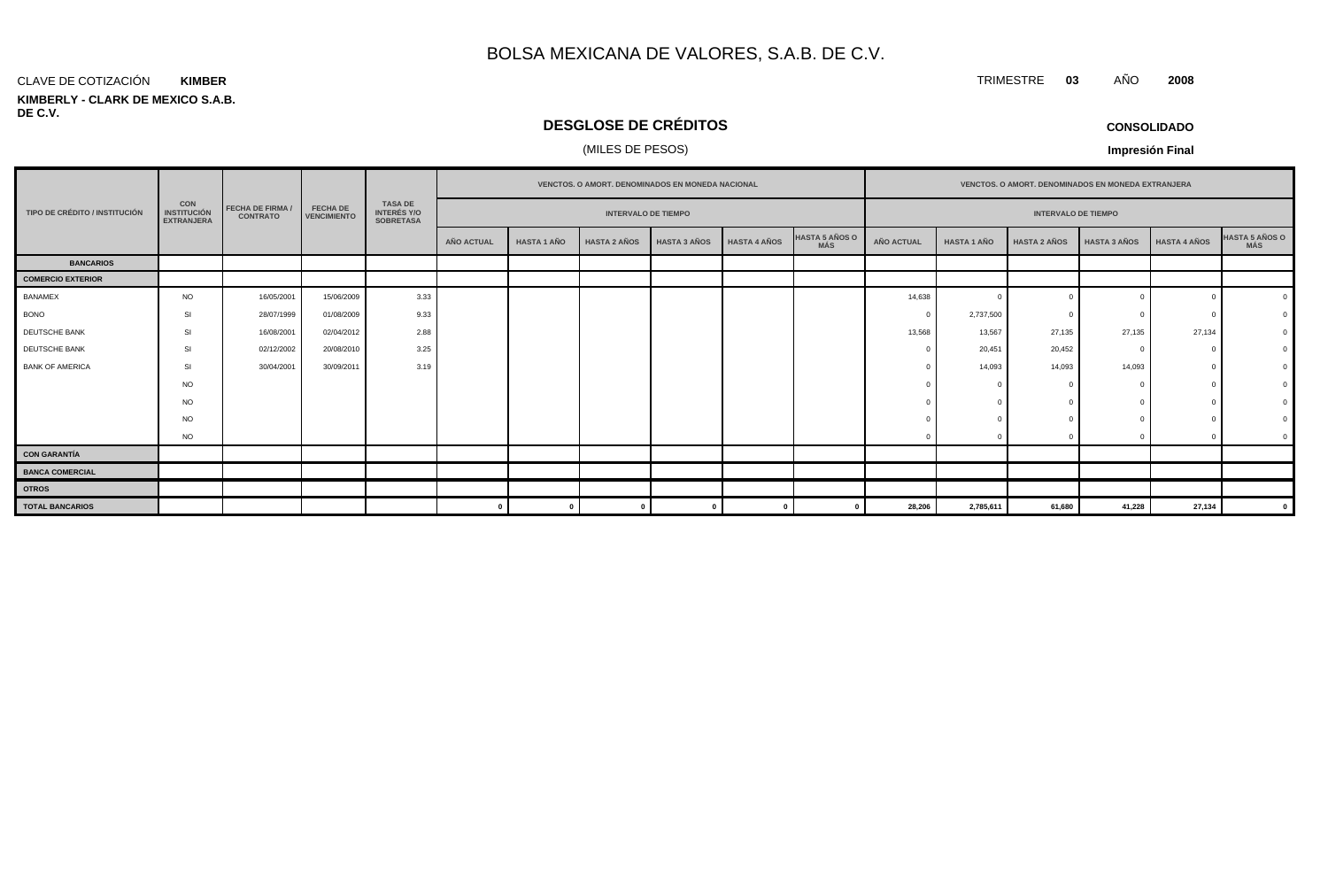#### CLAVE DE COTIZACIÓN TRIMESTRE **03** AÑO **2008 KIMBER**

#### **KIMBERLY - CLARK DE MEXICO S.A.B. DE C.V.**

### **DESGLOSE DE CRÉDITOS**

### (MILES DE PESOS)

| <b>CONSOLIDADO</b> |
|--------------------|
|--------------------|

|                                                     |                                                       |                                     |                                       |                                            |                            |                    |                     | VENCTOS. O AMORT. DENOMINADOS EN MONEDA NACIONAL |                     |                              | VENCTOS. O AMORT. DENOMINADOS EN MONEDA EXTRANJERA |                    |                     |                     |                     |                       |
|-----------------------------------------------------|-------------------------------------------------------|-------------------------------------|---------------------------------------|--------------------------------------------|----------------------------|--------------------|---------------------|--------------------------------------------------|---------------------|------------------------------|----------------------------------------------------|--------------------|---------------------|---------------------|---------------------|-----------------------|
| TIPO DE CRÉDITO / INSTITUCIÓN                       | <b>CON</b><br><b>INSTITUCIÓN</b><br><b>EXTRANJERA</b> | FECHA DE FIRMA /<br><b>CONTRATO</b> | <b>FECHA DE</b><br><b>VENCIMIENTO</b> | TASA DE<br>INTERÉS Y/O<br><b>SOBRETASA</b> | <b>INTERVALO DE TIEMPO</b> |                    |                     |                                                  |                     | <b>INTERVALO DE TIEMPO</b>   |                                                    |                    |                     |                     |                     |                       |
|                                                     |                                                       |                                     |                                       |                                            | <b>AÑO ACTUAL</b>          | <b>HASTA 1 AÑO</b> | <b>HASTA 2 AÑOS</b> | <b>HASTA 3 AÑOS</b>                              | <b>HASTA 4 AÑOS</b> | <b>HASTA 5 AÑOS O</b><br>MÁS | AÑO ACTUAL                                         | <b>HASTA 1 AÑO</b> | <b>HASTA 2 AÑOS</b> | <b>HASTA 3 AÑOS</b> | <b>HASTA 4 AÑOS</b> | HASTA 5 AÑOS O<br>MÁS |
| <b>BURSÁTILES</b>                                   |                                                       |                                     |                                       |                                            |                            |                    |                     |                                                  |                     |                              |                                                    |                    |                     |                     |                     |                       |
| LISTADAS EN BOLSA (MÉXICO Y/O<br><b>EXTRANJERO)</b> |                                                       |                                     |                                       |                                            |                            |                    |                     |                                                  |                     |                              |                                                    |                    |                     |                     |                     |                       |
| <b>QUIROGRAFARIOS</b>                               |                                                       |                                     |                                       |                                            |                            |                    |                     |                                                  |                     |                              |                                                    |                    |                     |                     |                     |                       |
| CERTIFICADOS BURSÁTILES                             | <b>NA</b>                                             | 18/06/2003                          | 08/12/2010                            | 8.67                                       |                            |                    |                     | 750,000                                          |                     |                              |                                                    |                    |                     |                     |                     |                       |
| CERTIFICADOS BURSÁTILES                             | <b>NA</b>                                             | 18/06/2003                          | 05/06/2013                            | 8.95                                       |                            |                    |                     |                                                  |                     | 1,250,000                    |                                                    |                    |                     |                     |                     |                       |
| CERTIFICADOS BURSÁTILES                             | <b>NA</b>                                             | 05/07/2007                          | 26/06/2017                            | 8.58                                       |                            |                    |                     |                                                  |                     | 2,500,000                    |                                                    |                    |                     |                     |                     |                       |
| <b>CON GARANTÍA</b>                                 |                                                       |                                     |                                       |                                            |                            |                    |                     |                                                  |                     |                              |                                                    |                    |                     |                     |                     |                       |
| <b>COLOCACIONES PRIVADAS</b>                        |                                                       |                                     |                                       |                                            |                            |                    |                     |                                                  |                     |                              |                                                    |                    |                     |                     |                     |                       |
| <b>QUIROGRAFARIOS</b>                               |                                                       |                                     |                                       |                                            |                            |                    |                     |                                                  |                     |                              |                                                    |                    |                     |                     |                     |                       |
| <b>CON GARANTÍA</b>                                 |                                                       |                                     |                                       |                                            |                            |                    |                     |                                                  |                     |                              |                                                    |                    |                     |                     |                     |                       |
| TOTAL BURSÁTILES Y COLOCACIONES<br><b>PRIVADAS</b>  |                                                       |                                     |                                       |                                            |                            |                    | $\sqrt{ }$          | 750,000                                          | $\Omega$            | 3,750,000                    |                                                    |                    |                     |                     |                     | $\bf{0}$              |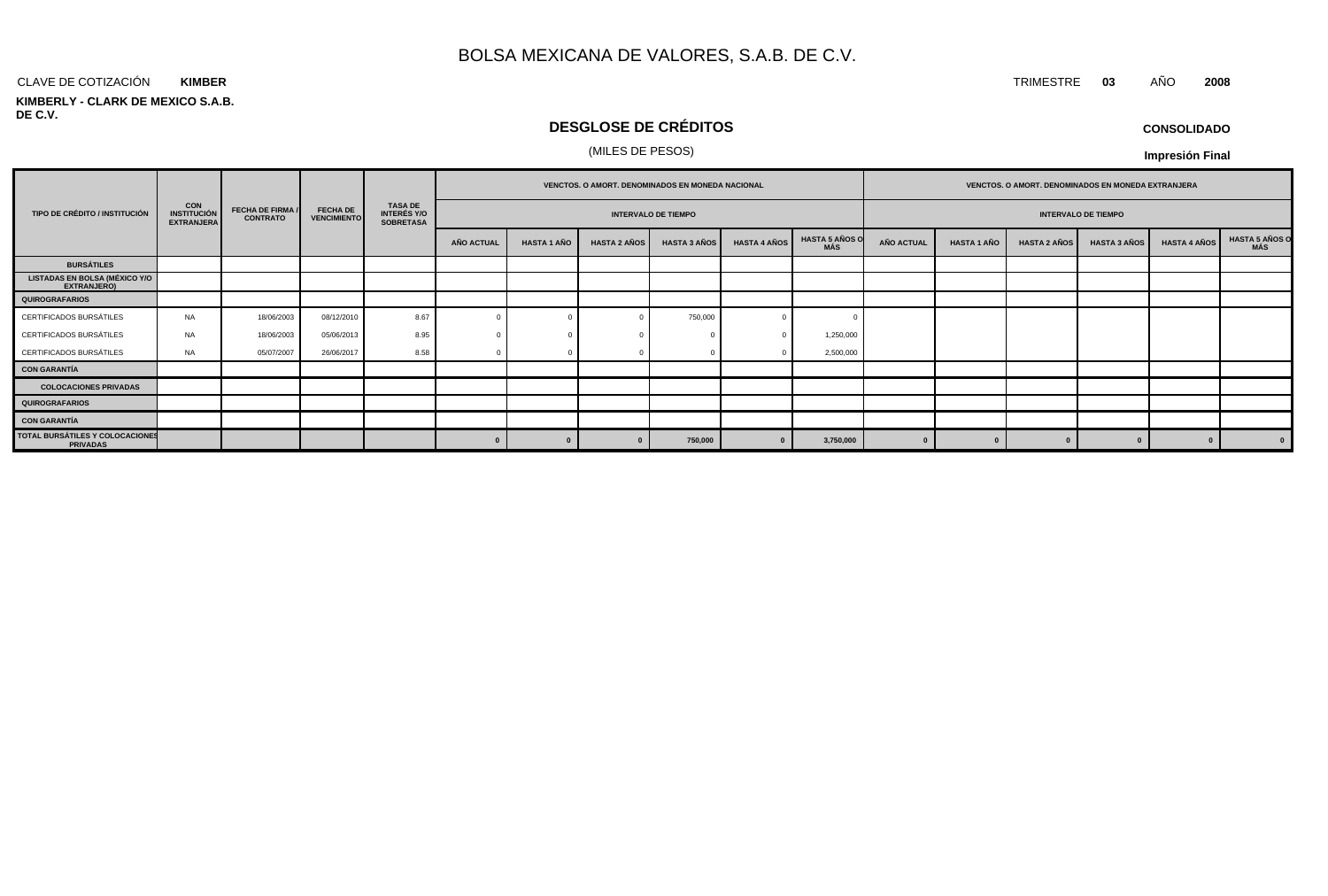#### CLAVE DE COTIZACIÓN TRIMESTRE **03** AÑO **2008 KIMBER**

#### **KIMBERLY - CLARK DE MEXICO S.A.B. DE C.V.**

### **DESGLOSE DE CRÉDITOS**

#### (MILES DE PESOS)

|                                                                |                                             |                                        |                                       |                   |                    | VENCTOS. O AMORT. DENOMINADOS EN MONEDA NACIONAL |                     |                     |                       |                   |                    | VENCTOS. O AMORT. DENOMINADOS EN MONEDA EXTRANJERA |                     |                     |                |
|----------------------------------------------------------------|---------------------------------------------|----------------------------------------|---------------------------------------|-------------------|--------------------|--------------------------------------------------|---------------------|---------------------|-----------------------|-------------------|--------------------|----------------------------------------------------|---------------------|---------------------|----------------|
| TIPO DE CRÉDITO / INSTITUCIÓN                                  | <b>CON INSTITUCIÓN</b><br><b>EXTRANJERA</b> | <b>FECHA DE</b><br><b>CONCERTACIÓN</b> | <b>FECHA DE</b><br><b>VENCIMIENTO</b> |                   |                    | <b>INTERVALO DE TIEMPO</b>                       |                     |                     |                       |                   |                    | <b>INTERVALO DE TIEMPO</b>                         |                     |                     |                |
|                                                                |                                             |                                        |                                       | <b>AÑO ACTUAL</b> | <b>HASTA 1 AÑO</b> | <b>HASTA 2 AÑOS</b>                              | <b>HASTA 3 AÑOS</b> | <b>HASTA 4 AÑOS</b> | HASTA 5 AÑOS O<br>MÁS | <b>AÑO ACTUAL</b> | <b>HASTA 1 AÑO</b> | <b>HASTA 2 AÑOS</b>                                | <b>HASTA 3 AÑOS</b> | <b>HASTA 4 AÑOS</b> | HASTA 5 AÑOS O |
| <b>PROVEEDORES</b>                                             |                                             |                                        |                                       |                   |                    |                                                  |                     |                     |                       |                   |                    |                                                    |                     |                     |                |
| VARIOS                                                         | <b>NA</b>                                   | 01/09/2008                             |                                       | 914,445           | $\Omega$           | $\overline{0}$                                   |                     | $\Omega$            |                       |                   |                    |                                                    |                     |                     |                |
| VARIOS                                                         | <b>NA</b>                                   | 01/09/2008                             |                                       | $\sqrt{ }$        |                    | $\overline{0}$                                   |                     |                     |                       |                   |                    |                                                    |                     |                     |                |
| VARIOS                                                         | SI                                          | 01/09/2008                             |                                       |                   |                    |                                                  |                     |                     |                       | 1,264,780         | $\Omega$           | $\Omega$                                           | $\Omega$            | $\Omega$            |                |
|                                                                | <b>NO</b>                                   |                                        |                                       |                   |                    |                                                  |                     |                     |                       | $\Omega$          |                    | $\Omega$                                           | $\Omega$            | $\Omega$            |                |
| <b>TOTAL PROVEEDORES</b>                                       |                                             |                                        |                                       | 914,445           | $\Omega$           | $\overline{0}$                                   |                     | $\Omega$            |                       | 1,264,780         | C                  | $\Omega$                                           | $\Omega$            | $\mathbf{0}$        |                |
|                                                                |                                             |                                        |                                       |                   |                    |                                                  |                     |                     |                       |                   |                    |                                                    |                     |                     |                |
| OTROS CRÉDITOS CON COSTO A<br>CORTO Y LARGO PLAZO(S103 Y S30)  |                                             |                                        |                                       |                   |                    |                                                  |                     |                     |                       |                   |                    |                                                    |                     |                     |                |
| VARIOS                                                         | <b>NA</b>                                   |                                        |                                       | $\Omega$          |                    | $\overline{0}$                                   |                     | $\Omega$            |                       |                   |                    |                                                    |                     |                     |                |
| VARIOS                                                         | <b>SI</b>                                   |                                        |                                       |                   |                    |                                                  |                     |                     |                       | $^{\circ}$        | $\Omega$           | $\Omega$                                           | $\overline{0}$      | $\mathbf{0}$        |                |
| TOTAL OTROS CRÉDITOS CON<br><b>COSTO A CORTO Y LARGO PLAZO</b> |                                             |                                        |                                       | $\Omega$          | $\Omega$           | $\overline{0}$                                   | $\Omega$            | $\Omega$            |                       | $\Omega$          | $\Omega$           | $\Omega$                                           | $\Omega$            | $\overline{0}$      |                |
|                                                                |                                             |                                        |                                       |                   |                    |                                                  |                     |                     |                       |                   |                    |                                                    |                     |                     |                |
| <b>OTROS PASIVOS CIRCULANTES SIN</b><br>COSTO (S26)            |                                             |                                        |                                       |                   |                    |                                                  |                     |                     |                       |                   |                    |                                                    |                     |                     |                |
| <b>VARIOS</b><br>VARIOS                                        | NA                                          |                                        |                                       | 3,588,982         | $\Omega$           |                                                  |                     |                     |                       | 48,075            | $\Omega$           |                                                    |                     |                     |                |
| <b>TOTAL OTROS PASIVOS</b><br><b>CIRCULANTES SIN COSTO</b>     |                                             |                                        |                                       | 3,588,982         | $\Omega$           | $\overline{0}$                                   |                     |                     |                       | 48,075            | -C                 | $\Omega$                                           | $\Omega$            | $\Omega$            |                |
|                                                                |                                             |                                        |                                       |                   |                    |                                                  |                     |                     |                       |                   |                    |                                                    |                     |                     |                |
| <b>TOTAL GENERAL</b>                                           |                                             |                                        |                                       | 4,503,427         | $\mathbf{0}$       | $\mathbf{0}$                                     | 750,000             | $\mathbf 0$         | 3,750,000             | 1,341,061         | 2,785,611          | 61,680                                             | 41,228              | 27,134              |                |

LOS CRÉDITOS SON EN DÓLARES AMERICANOS Y SE UTILIZÓ \$10.95 PESOS POR UN DÓLAR.

**CONSOLIDADO**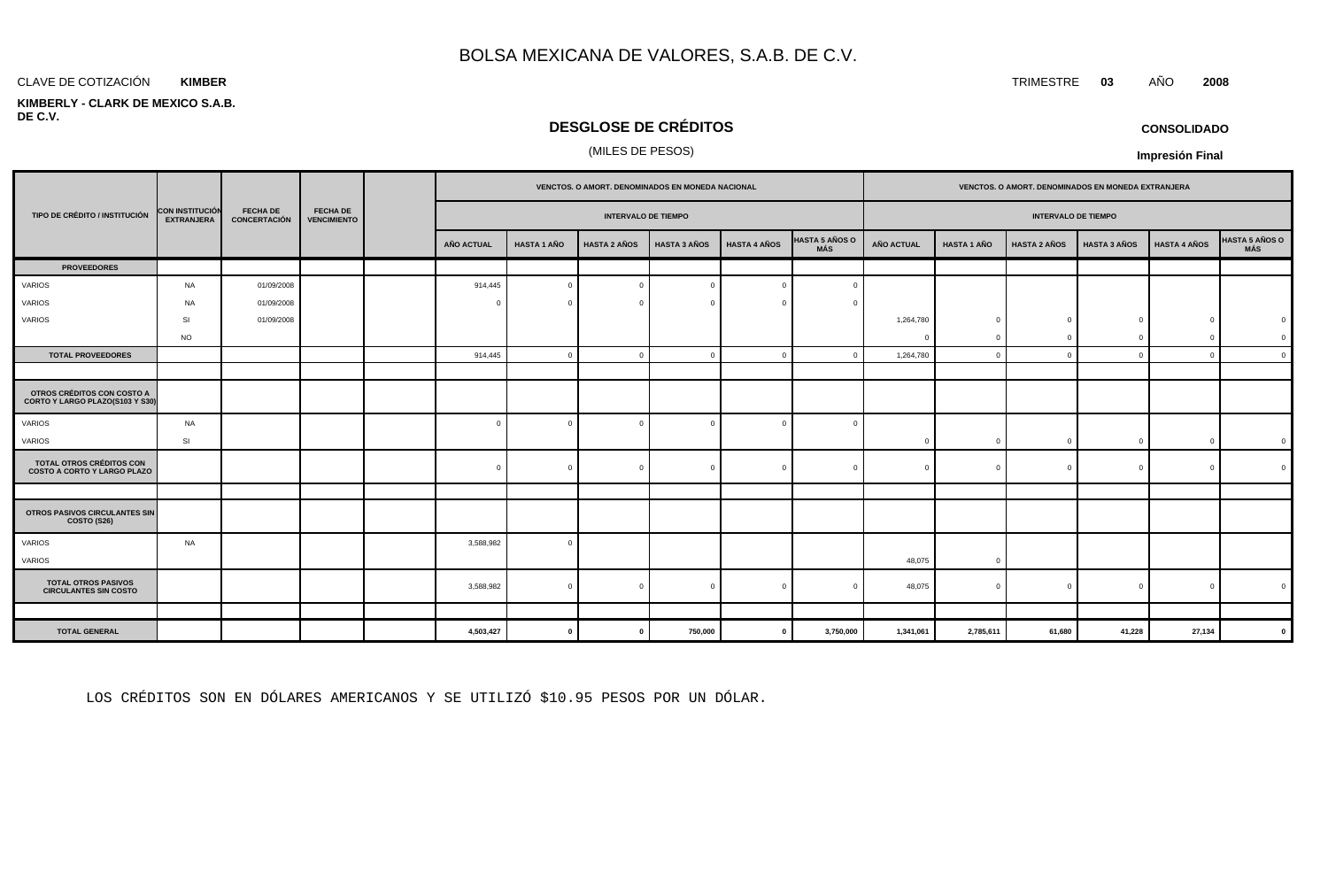#### CLAVE DE COTIZACIÓN: **KIMBER KIMBERLY - CLARK DE MEXICO S.A.B. DE C.V.**

#### **POSICIÓN MONETARIA EN MONEDA EXTRANJERA**

#### **CONSOLIDADO**

TRIMESTRE: **03** AÑO: **2008**

(MILES DE PESOS)

#### **Impresión Final**

|                               |                  | <b>DÓLARES</b> | <b>OTRAS MONEDAS</b>            | <b>TOTAL MILES DE</b> |              |
|-------------------------------|------------------|----------------|---------------------------------|-----------------------|--------------|
| POSICIÓN EN MONEDA EXTRANJERA | MILES DE DÓLARES |                | MILES DE PESOS MILES DE DÓLARES | MILES DE PESOS        | <b>PESOS</b> |
| <b>ACTIVO MONETARIO</b>       | 106,526          | 1,166,630      | $\mathbf{0}$                    | 0                     | 1,166,630    |
| <b>PASIVO</b>                 | 388,741          | 4,256,714      | 0                               | 0                     | 4,256,714    |
| <b>CORTO PLAZO</b>            | 376,865          | 4,126,672      | 0                               |                       | 4,126,672    |
| <b>LARGO PLAZO</b>            | 11,876           | 130,042        | 0                               | 0                     | 130,042      |
| <b>SALDO NETO</b>             | $-282,215$       | $-3,090,084$   | 0                               | 0                     | $-3,090,084$ |

#### **OBSERVACIONES**

EL TIPO DE CAMBIO UTILIZADO PARA LA CONVERSIÓN DE LOS DÓLARES ES DE \$10.95 PESOS POR UN DÓLAR.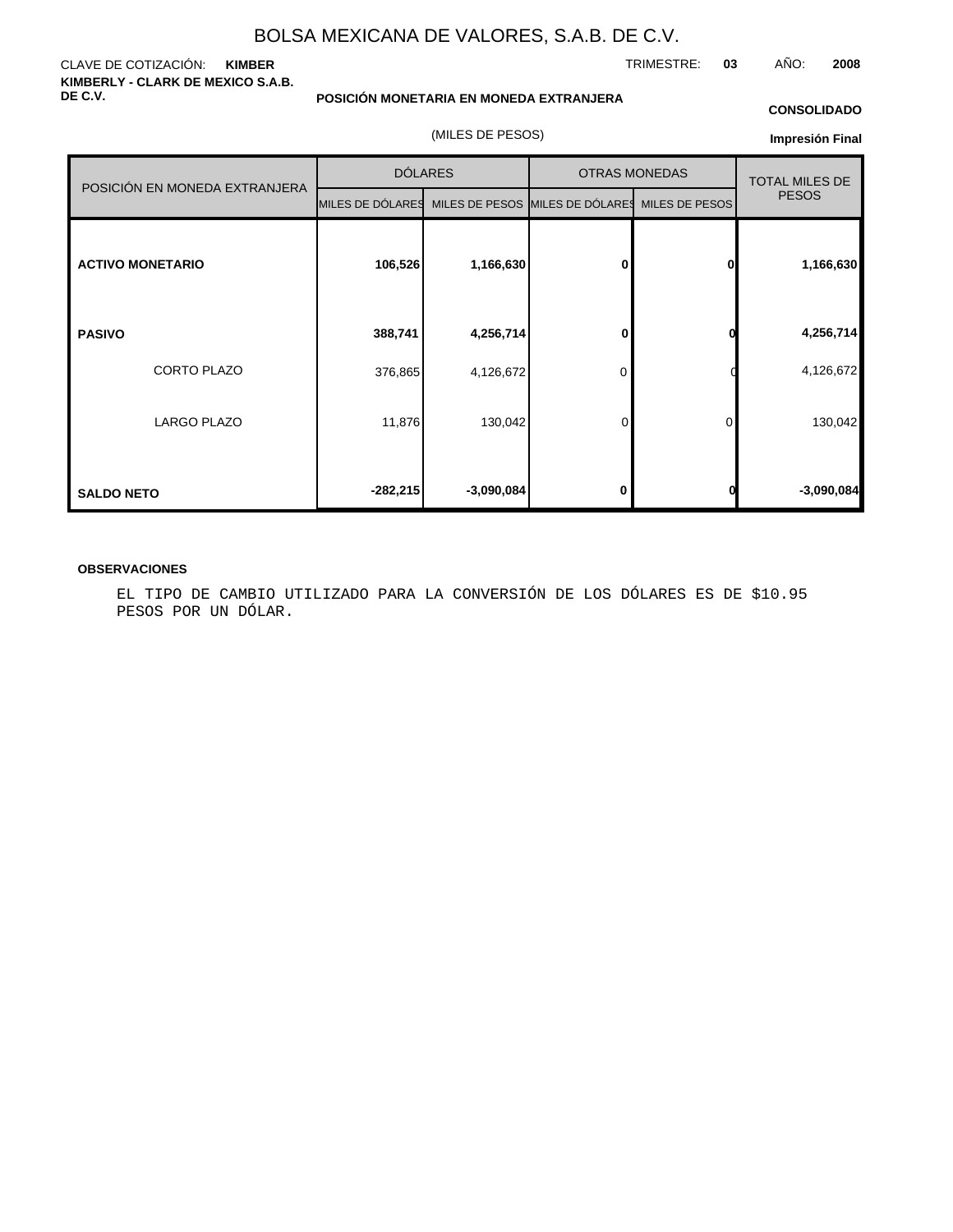TRIMESTRE: **03** AÑO: **2008**

CLAVE DE COTIZACIÓN: **KIMBER KIMBERLY - CLARK DE MEXICO S.A.B. DE C.V.**

#### **CEDULA DE INTEGRACIÓN Y CÁLCULO DE RESULTADO POR POSICIÓN MONETARIA** (MILES DE PESOS)

**CONSOLIDADO**

| <b>MES</b>   | <b>ACTIVOS</b><br><b>MONETARIOS</b> | <b>PASIVOS</b><br><b>MONETARIOS</b> | <b>POSICIÓN</b><br><b>MONETARIA</b><br>(ACTIVA) PASIVA | <b>INFLACIÓN</b><br><b>MENSUAL</b> | <b>EFECTO MENSUAL</b><br>(ACTIVO) PASIVO |
|--------------|-------------------------------------|-------------------------------------|--------------------------------------------------------|------------------------------------|------------------------------------------|
| <b>ENERO</b> |                                     |                                     |                                                        | 0.00                               |                                          |
| FEBRERO      |                                     |                                     |                                                        | 0.00                               |                                          |
| MARZO        |                                     |                                     |                                                        | 0.00                               |                                          |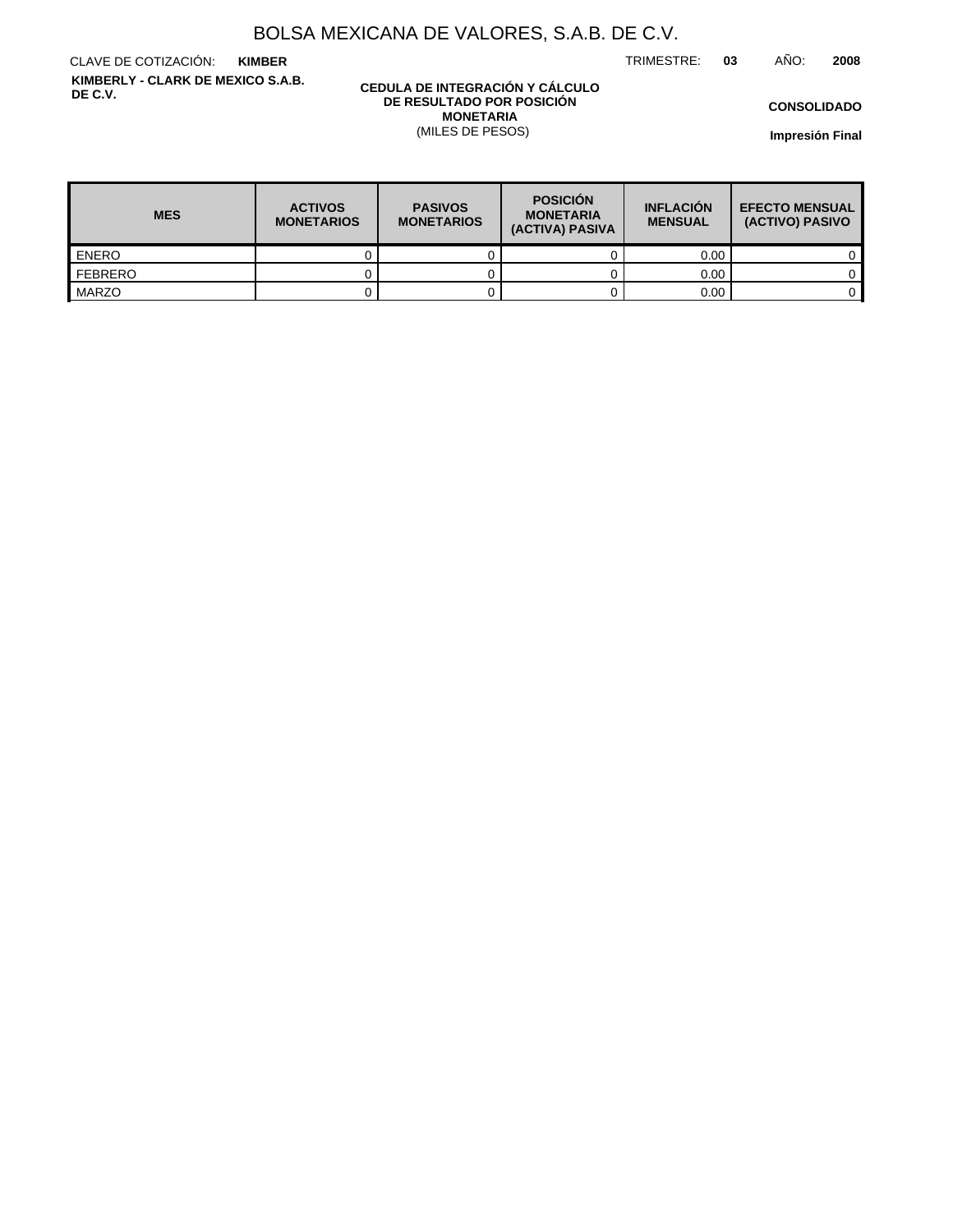**KIMBER**

CLAVE DE COTIZACIÓN: TRIMESTRE: **03** AÑO: **2008**

**INSTRUMENTOS DE DEUDA DE C.V.** PAGINA 1 / 2 **KIMBERLY - CLARK DE MEXICO S.A.B.**

**CONSOLIDADO**

**Impresión Final**

### **LIMITACIONES FINANCIERAS SEGÚN ESCRITURAS DE LA EMISIÓN Y/O TITULO**

LAS LIMITACIONES DE LOS CERTIFICADOS BURSÁTILES, SON DE HACER Y DE NO HACER; LIMITACIONES FINANCIERAS NINGUNA.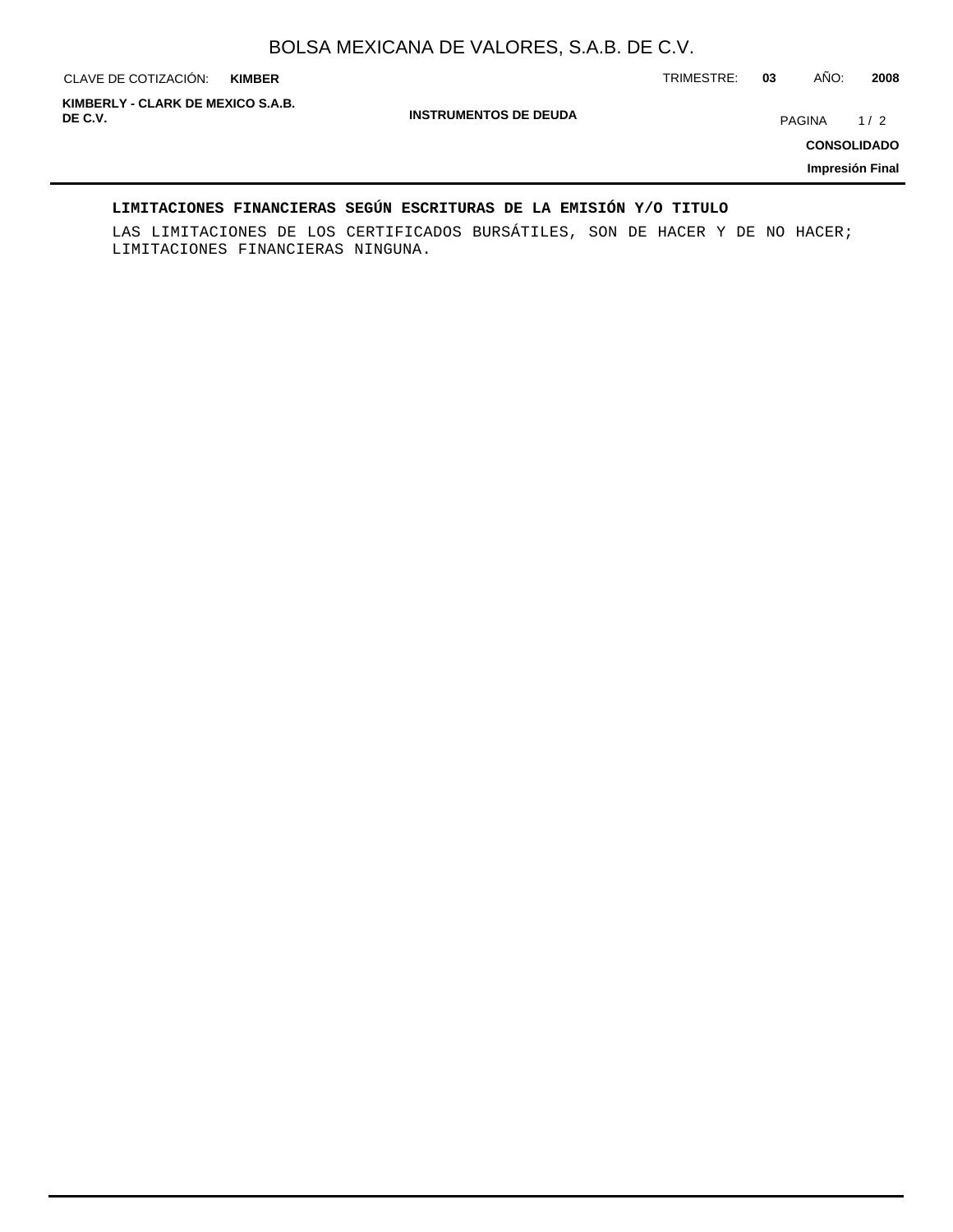| CLAVE DE COTIZACIÓN:                         | <b>KIMBER</b> |                              | TRIMESTRE: | 03            | AÑO: | 2008                                         |
|----------------------------------------------|---------------|------------------------------|------------|---------------|------|----------------------------------------------|
| KIMBERLY - CLARK DE MEXICO S.A.B.<br>DE C.V. |               | <b>INSTRUMENTOS DE DEUDA</b> |            | <b>PAGINA</b> |      | 2/2<br><b>CONSOLIDADO</b><br>Impresión Final |
|                                              |               |                              |            |               |      |                                              |

**SITUACIÓN ACTUAL DE LAS LIMITACIONES FINANCIERAS**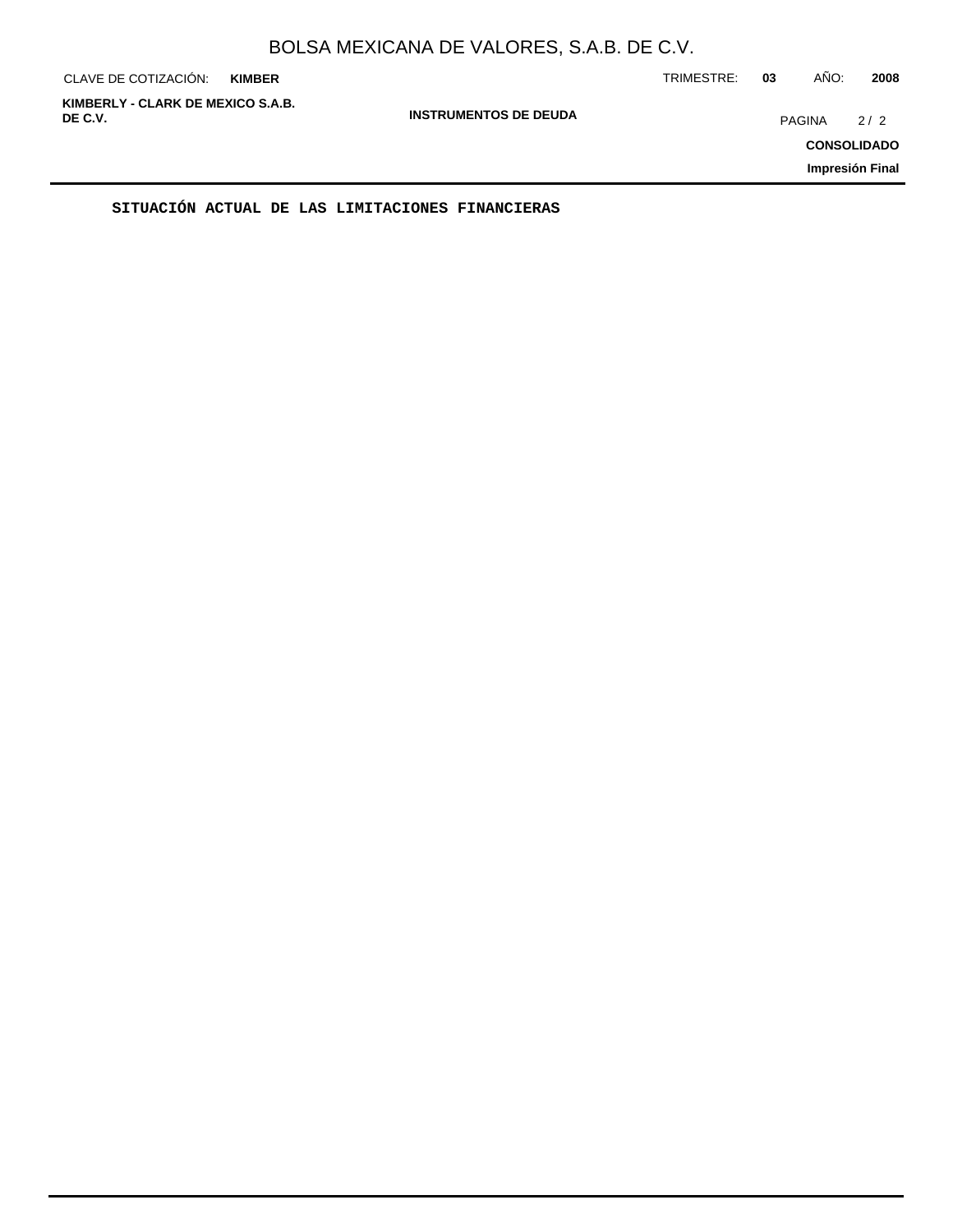CLAVE DE COTIZACIÓN: TRIMESTRE: **03** AÑO: **2008 KIMBER KIMBERLY - CLARK DE MEXICO S.A.B. DE C.V.**

#### **PLANTAS, CENTROS COMERCIALES, DE DISTRIBUCIÓN Y/O SERVICIO**

**CONSOLIDADO**

**Impresión Final**

| <b>PLANTA O CENTRO</b>     | <b>ACTIVIDAD ECONOMICA</b> | <b>CAPACIDAD INSTALADA</b> | % DE UTIL. |
|----------------------------|----------------------------|----------------------------|------------|
| <b>PANTA BAJIO</b>         | PRODUCTOS AL CONSUMIDOR    |                            | 0.00       |
| PLANTA ORIZABA             | PRODUCTOS AL CONSUMIDOR    |                            |            |
| <b>PLANTA RAMOS ARIZPE</b> | PRODUCTOS AL CONSUMIDOR    |                            | ∩          |
| PLANTA TLAXCALA            | PRODUCTOS AL CONSUMIDOR    |                            |            |
| PLANTA CUAUTITLAN          | PRODUCTOS AL CONSUMIDOR    |                            |            |
| PLANTA ECATEPEC            | PRODUCTOS AL CONSUMIDOR    | ∩                          |            |
| PLANTA TEXMELUCAN          | PRODUCTOS INSTITUCIONALES  |                            |            |
| PLANTA MORELIA             | PRODUCTOS AL CONSUMIDOR    |                            |            |

#### **OBSERVACIONES**

LA CAPACIDAD INSTALADA Y EL PORCENTAJE DE UTILIZACIÓN VARIA SEGÚN LA PRODUCCIÓN.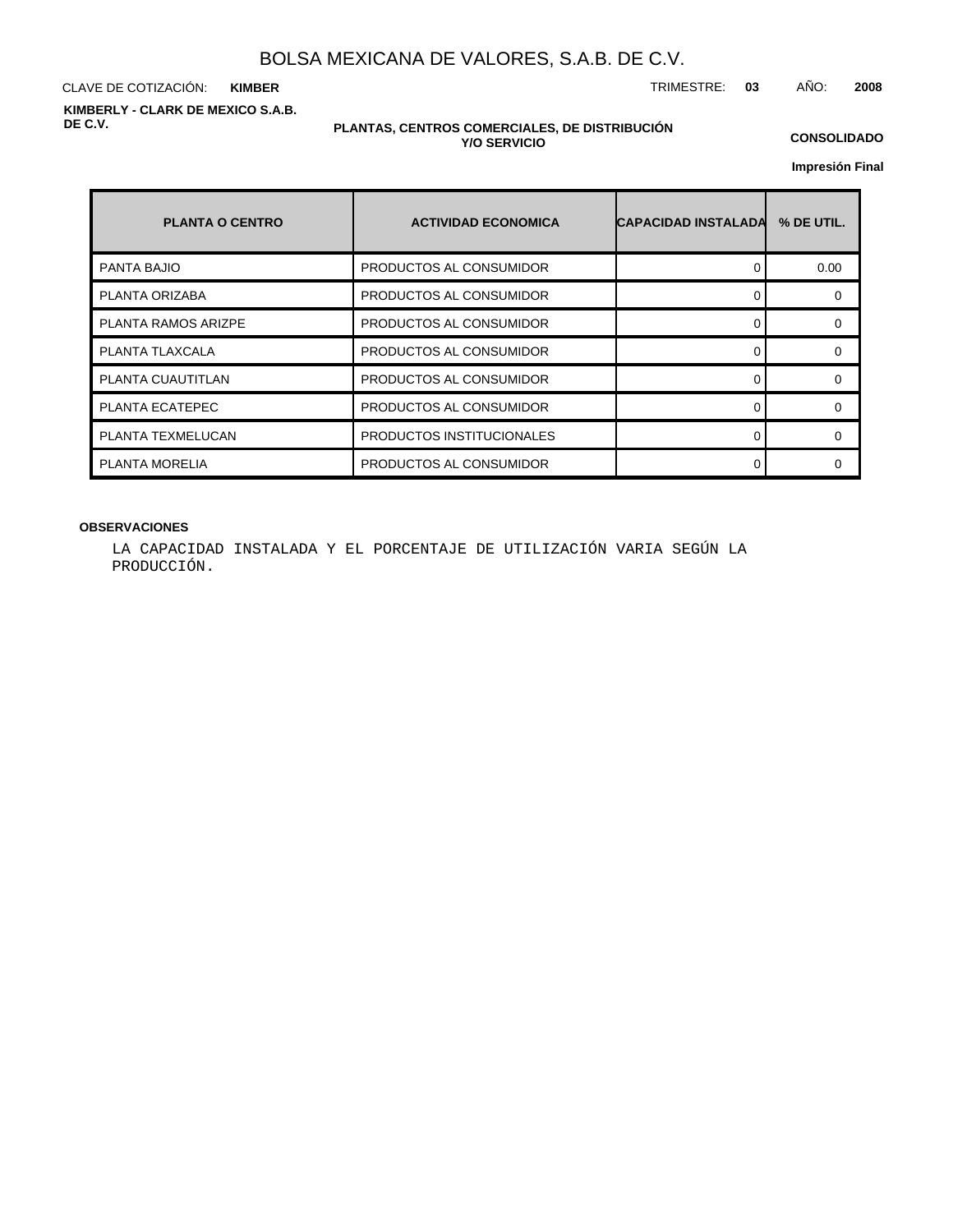CLAVE DE COTIZACIÓN **KIMBER KIMBERLY - CLARK DE MEXICO S.A.B. DE C.V.**

### **MATERIAS PRIMAS DIRECTAS**

### **CONSOLIDADO**

**Impresión Final**

| <b>MATERIAS PRIMAS</b>      | <b>PRINCIPALES</b><br><b>PROVEEDORES</b>   | <b>ORIGEN</b> | SUST.<br>NAL. | % COSTO<br><b>PRODUCCIÓN</b><br><b>TOTAL</b> |
|-----------------------------|--------------------------------------------|---------------|---------------|----------------------------------------------|
| <b>POLIETILENO</b>          | POLYCEL,<br>CONVERTID.,<br><b>PROPIFLE</b> | Nacional      |               | 0                                            |
| <b>QUIMICOS</b>             | POLIQUIMICOS,<br><b>PROEQSA</b>            | Nacional      |               | $\Omega$                                     |
| <b>CORRUGADOS</b>           | <b>EMP. CARTON TITAN</b>                   | Nacional      |               | $\Omega$                                     |
| <b>FIBRA PARA RECICLAR</b>  | RECYCLE, REPACSA,<br><b>BOD ESTRELLA</b>   | Nacional      |               | $\Omega$                                     |
| <b>ADHESIVOS</b>            | <b>NATIONAL</b>                            | Nacional      |               | 0                                            |
| <b>CINTAS Y ELASTOMEROS</b> | <b>3M. FILAMENTOS</b>                      | Nacional      |               | 0                                            |
| <b>POLIPROPILENO</b>        | <b>EXXONMOBIL</b>                          | Importación   |               | $\Omega$                                     |

**OBSERVACIONES**

TRIMESTRE **03** AÑO **2008**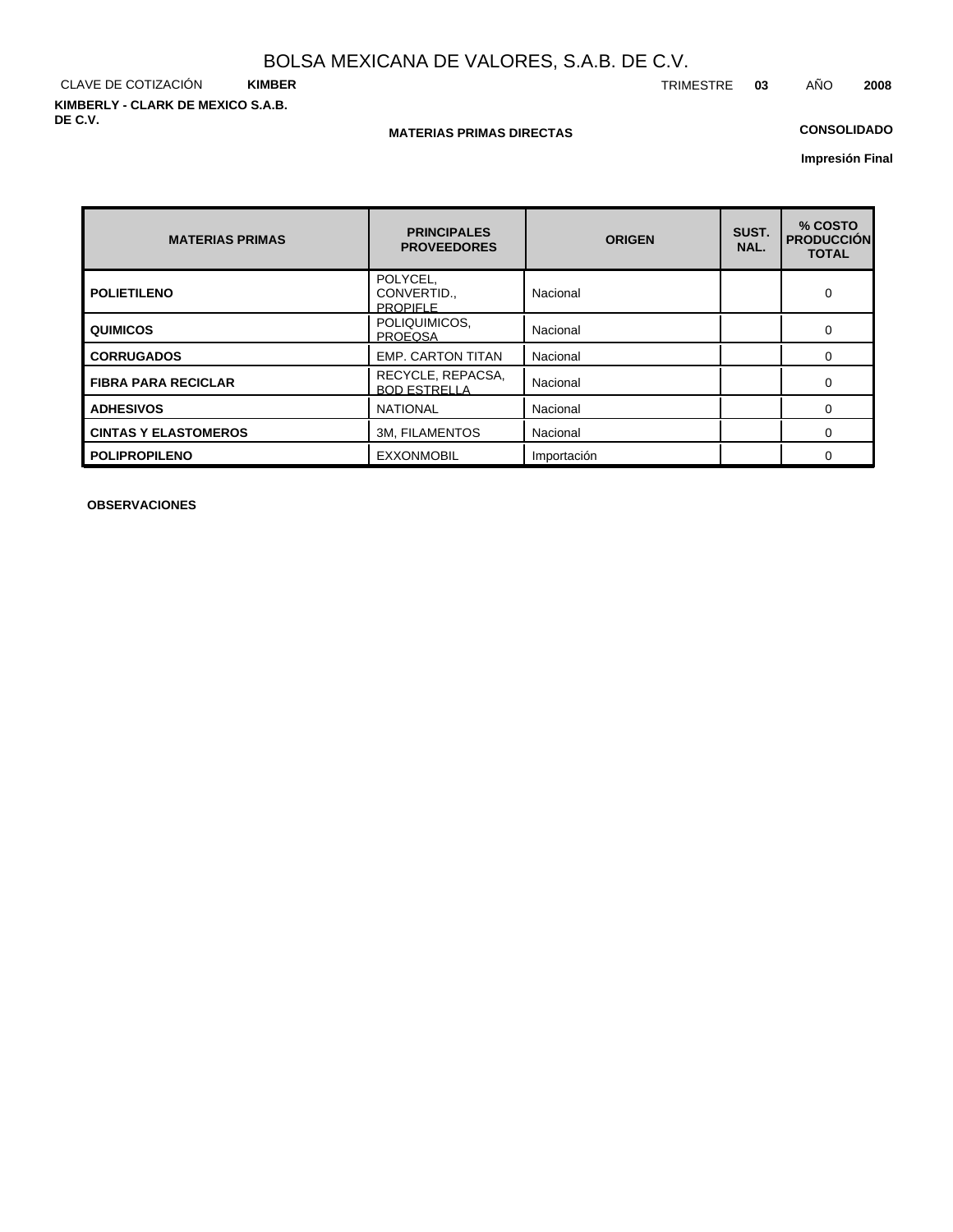CLAVE DE COTIZACIÓN TRIMESTRE **03** AÑO **2008 KIMBER**

**KIMBERLY - CLARK DE MEXICO S.A.B. DE C.V.**

# **DISTRIBUCIÓN DE VENTAS POR PRODUCTO**

## **CONSOLIDADO**

VENTAS TOTALES

| <b>PRINCIPALES</b>       |                | <b>VENTAS</b>  | % DE PART. | <b>PRINCIPALES</b> |                 |  |
|--------------------------|----------------|----------------|------------|--------------------|-----------------|--|
|                          | <b>VOLUMEN</b> | <b>IMPORTE</b> | MDO.       | <b>MARCAS</b>      | <b>CLIENTES</b> |  |
| <b>NACIONALES</b>        |                |                |            |                    |                 |  |
| PROD. AL CONSUMIDOR      |                | 15,833,677     |            |                    |                 |  |
| <b>EXTRANJERAS</b>       |                |                |            |                    |                 |  |
| <b>INFORMACION TOTAL</b> |                | 1,110,190      |            |                    |                 |  |
| <b>TOTAL</b>             |                | 16,943,867     |            |                    |                 |  |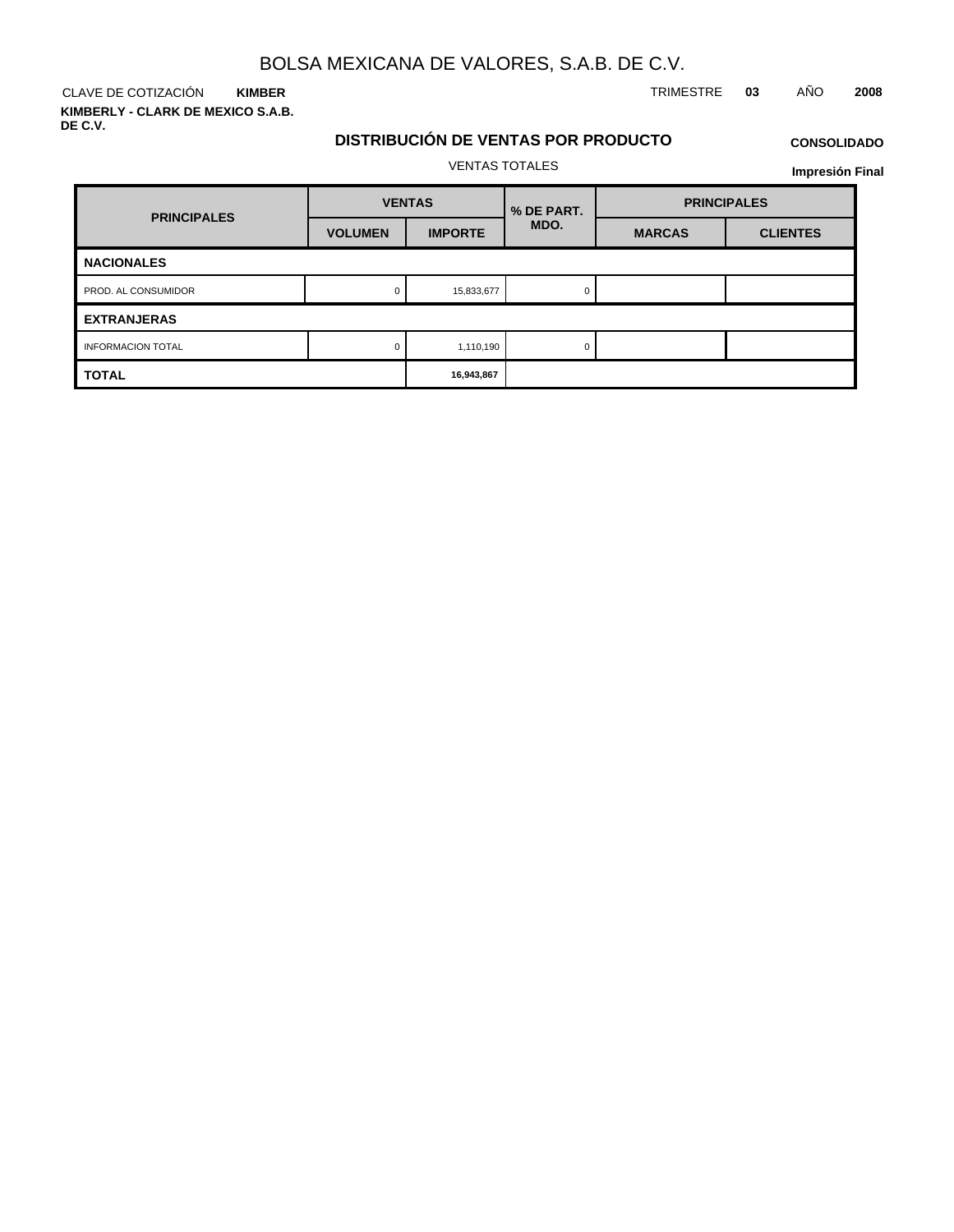**KIMBER KIMBERLY - CLARK DE MEXICO S.A.B. DE C.V.**

CLAVE DE COTIZACIÓN TRIMESTRE **03** AÑO **2008**

### **DISTRIBUCIÓN DE VENTAS POR PRODUCTO**

# **CONSOLIDADO**

### VENTAS EXTRANJERAS

**Impresión Final**

| <b>PRINCIPALES</b>                   | <b>VENTAS</b>  |                | <b>DESTINO</b> | <b>PRINCIPALES</b> |                 |  |  |  |
|--------------------------------------|----------------|----------------|----------------|--------------------|-----------------|--|--|--|
|                                      | <b>VOLUMEN</b> | <b>IMPORTE</b> |                | <b>MARCAS</b>      | <b>CLIENTES</b> |  |  |  |
| <b>EXPORTACIÓN</b>                   |                |                |                |                    |                 |  |  |  |
| <b>INFORMACION TOTAL</b>             | 0              | 1,110,190      |                |                    |                 |  |  |  |
| <b>SUBSIDIARIAS EN EL EXTRANJERO</b> |                |                |                |                    |                 |  |  |  |

| $T^*$<br>110,190<br><b>TOTAL</b> |  |
|----------------------------------|--|
|----------------------------------|--|

**OBSERVACIONES**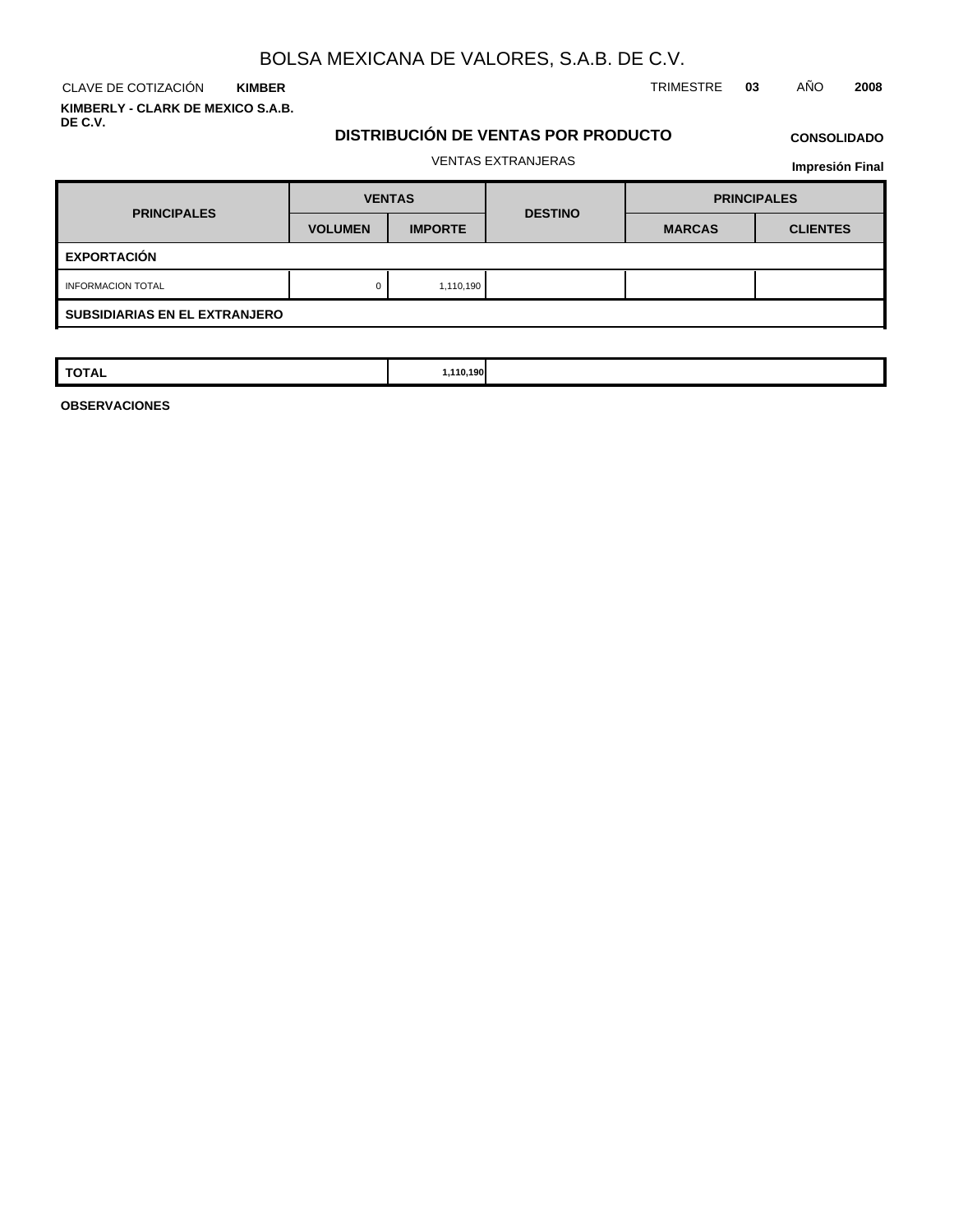| BOLSA MEXICANA DE VALORES, S.A.B. DE C.V. |  |  |  |
|-------------------------------------------|--|--|--|
|-------------------------------------------|--|--|--|

**INFORMACIÓN DE PROYECTOS (Proyecto, Monto DE C.V.** PAGINA 1 / 1**Ejercido y Porcentaje de Avance)** CLAVE DE COTIZACIÓN: TRIMESTRE: **03** AÑO: **2008 CONSOLIDADO Impresión Final KIMBER KIMBERLY - CLARK DE MEXICO S.A.B.**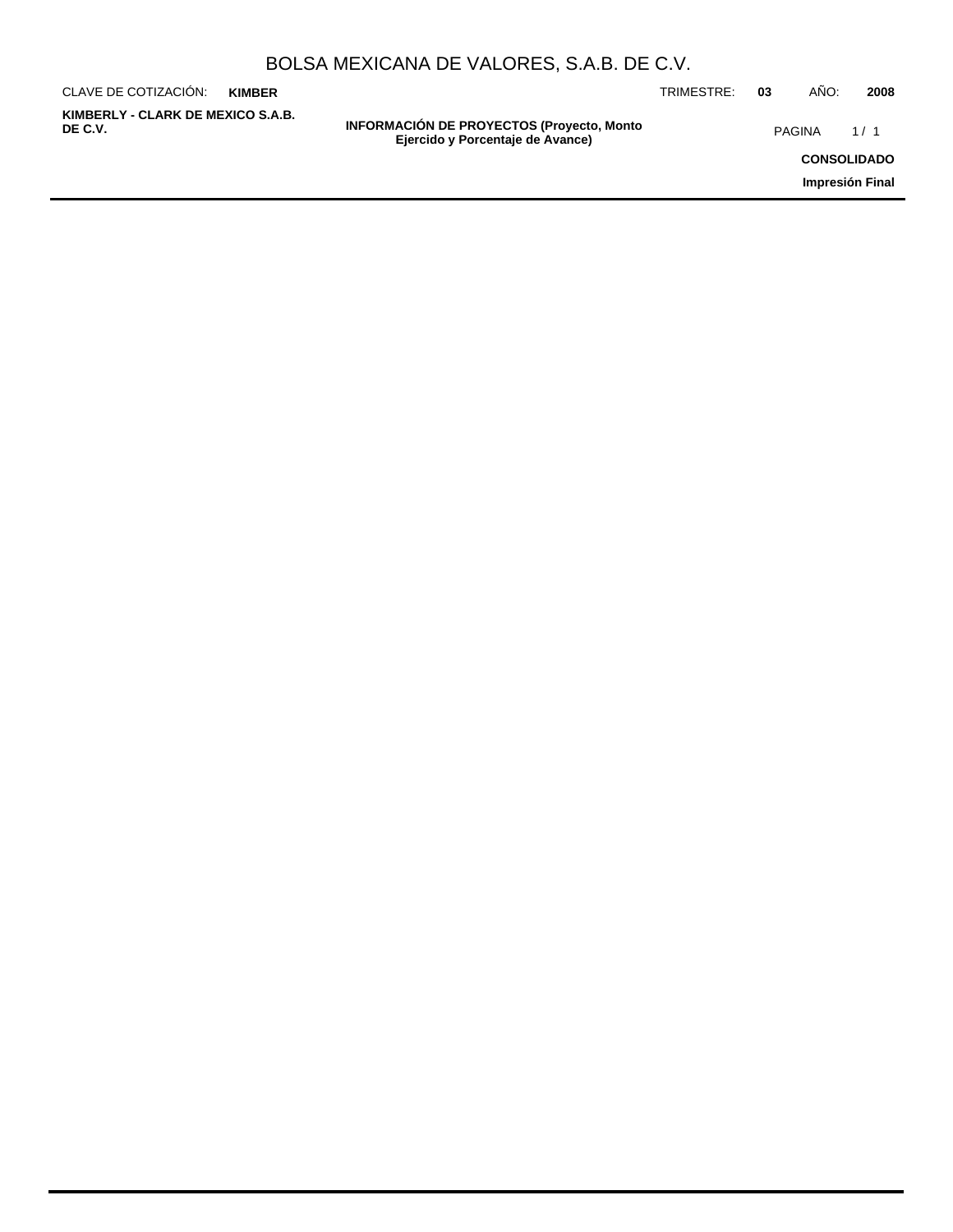**KIMBER**

**KIMBERLY - CLARK DE MEXICO S.A.B. DE C.V.**

**TRANSACCIONES EN MONEDA EXTRANJERA Y CONVERSIÓN DE ESTADOS FINANCIEROS DE OPERACIONES EXTRANJERAS (Información relacionada al Boletín B-15)**

CLAVE DE COTIZACIÓN: TRIMESTRE: **03** AÑO: **2008**

PAGINA 1/1

**CONSOLIDADO**

**Impresión Final**

KIMBERLY-CLARK DE MÉXICO, S.A.B. DE C.V. TIENE UNA EMPRESA COMERCIALIZADORA EN EL EXTERIOR PARA PROMOVER SUS PRODUCTOS Y SE DENOMINA PAPER PRODUCTS TRADE CORPORATION, LOS EFECTOS DE ESTA SUBSIDIARIA SON RECONOCIDOS EN LOS ESTADOS FINANCIEROS CONSOLIDADOS Y NO SON IMPORTANTES.